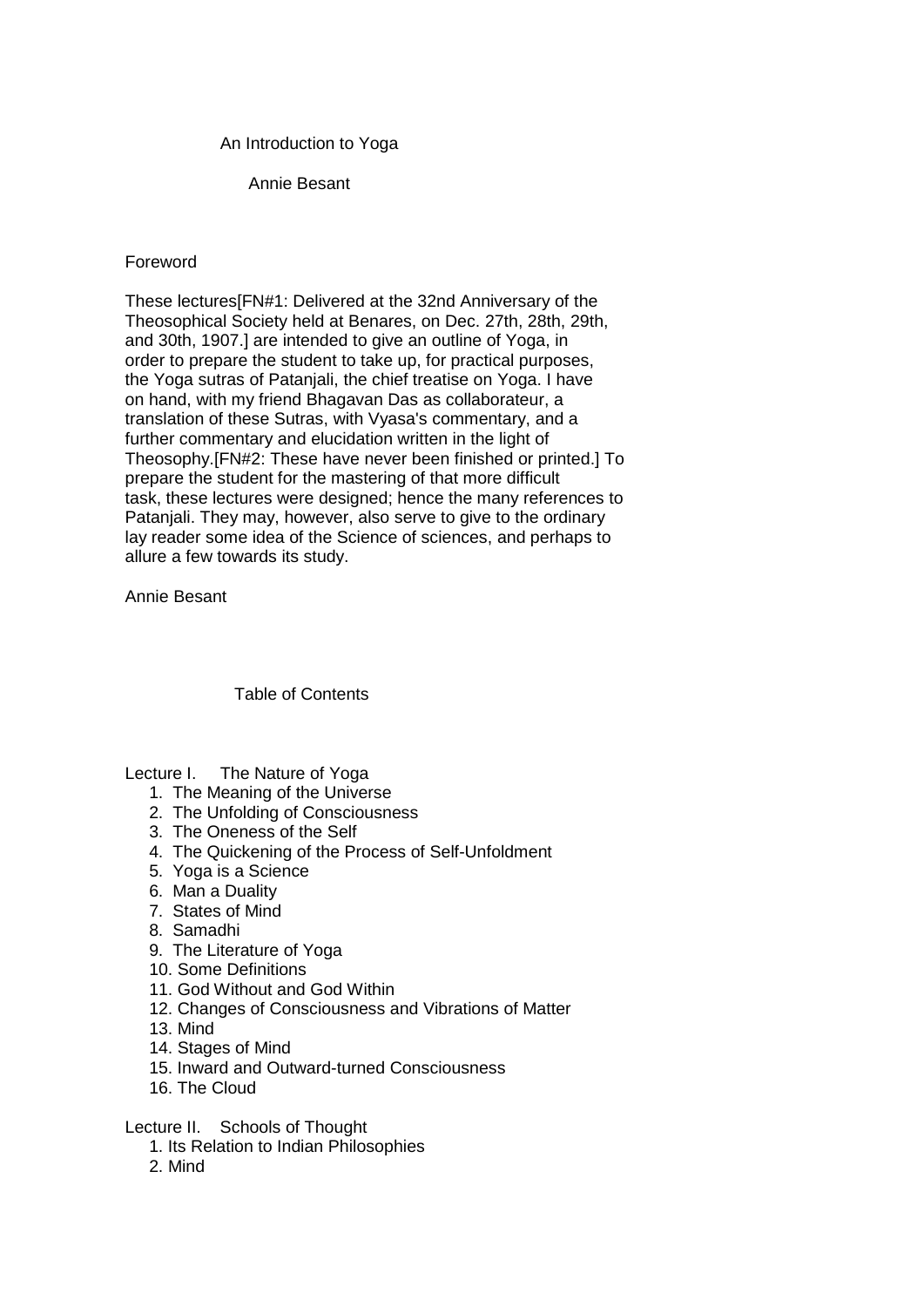*(Continued from page 1)* 

- 3. The Mental Body
- 4. Mind and Self

Lecture III. Yoga as Science

- 1. Methods of Yoga
- 2. To the Self by the Self
- 3. To the Self through the Not-Self
- 4. Yoga and Morality
- 5. Composition of States of the Mind
- 6. Pleasure and Pain

Lecture IV. Yoga as Practice

- 1. Inhibition of States of Mind
- 2. Meditation with and without Seed
- 3. The Use of Mantras
- 4. Attention
- 5. Obstacles to Yoga
- 6. Capacities for Yoga
- 7. Forthgoing and Returning
- 8. Purification of Bodies
- 9. Dwellers on the Threshold
- 10. Preparation for Yoga
- 11. The End

Lecture I

THE NATURE OF YOGA

In this first discourse we shall concern ourselves with the gaining of a general idea of the subject of Yoga, seeking its place in nature, its own character, its object in human evolution.

The Meaning of the Universe

Let us, first of all, ask ourselves, looking at the world around us, what it is that the history of the world signifies. When we read history, what does the history tell us? It seems to be a moving panorama of people and events, but it is really only a dance of shadows; the people are shadows, not realities, the kings and statesmen, the ministers and armies; and the eventsÄ the battles and revolutions, the rises and falls of states Äare the most shadowlike dance of all. Even if the historian tries to

*(Continued on page 3)*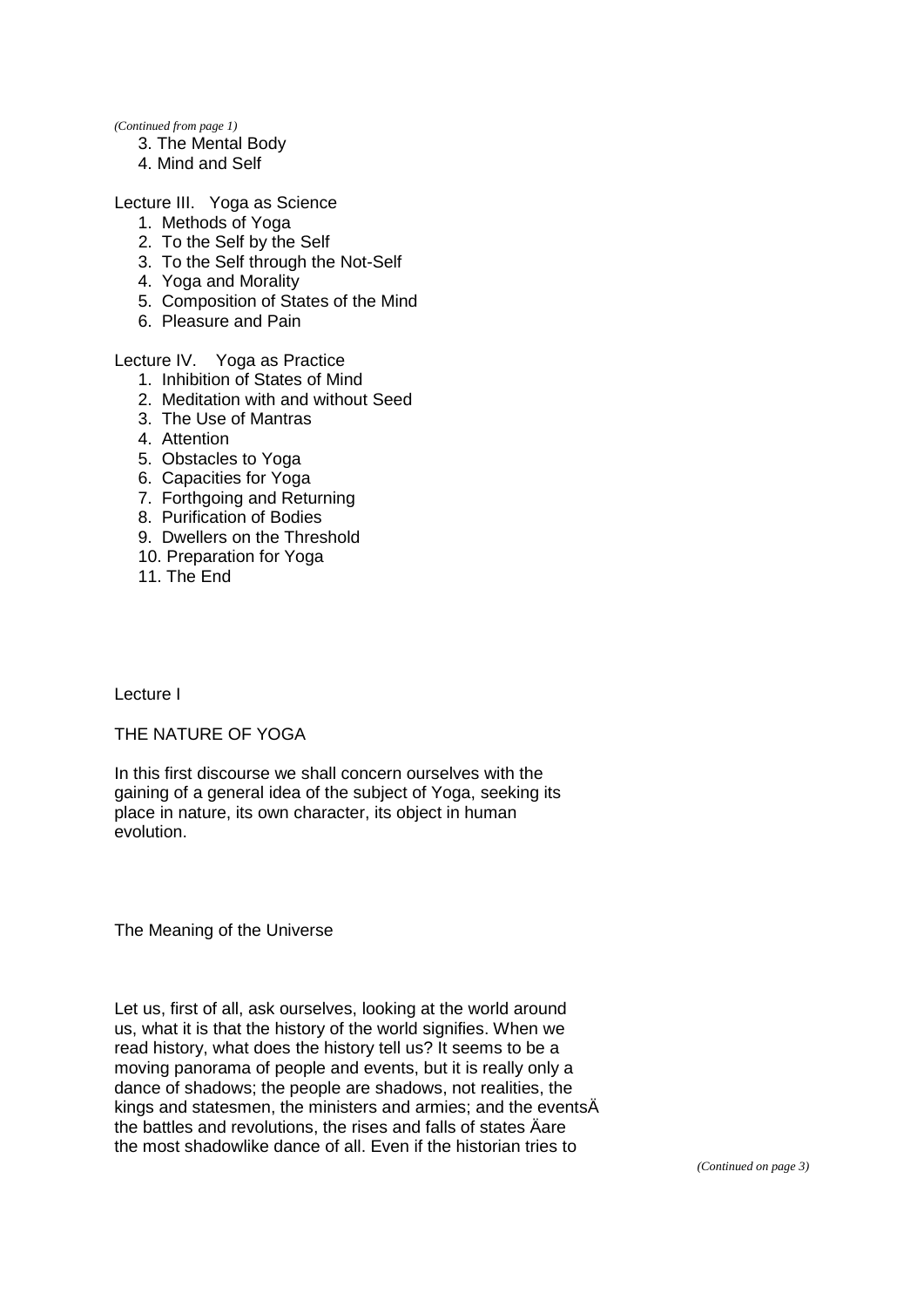go deeper, if he deals with economic conditions, with social organisations, with the study of the tendencies of the currents of thought, even then he is in the midst of shadows, the illusory shadows cast by unseen realities. This world is full of forms that are illusory, and the values are all wrong, the proportions are out of focus. The things which a man of the world thinks valuable, a spiritual man must cast aside as worthless. The diamonds of the world, with their glare and glitter in the rays of the outside sun, are mere fragments of broken glass to the man of knowledge. The crown of the king, the sceptre of the emperor, the triumph of earthly power, are less than nothing to the man who has had one glimpse of the majesty of the Self. What is, then, real? What is truly valuable? Our answer will be very different from the answer given by the man of the world.

"The universe exists for the sake of the Self." Not for what the outer world can give, not for control over the objects of desire, not for the sake even of beauty or pleasure, does the Great Architect plan and build His worlds. He has filled them with objects, beautiful and pleasure-giving. The great arch of the sky above, the mountains with snow-clad peaks, the valleys soft with verdure and fragrant with blossoms, the oceans with their vast depths, their surface now calm as a lake, now tossing in furyÄthey all exist, not for the objects themselves, but for their value to the Self. Not for themselves because they are anything in themselves but that the purpose of the Self may be served, and His manifestations made possible.

The world, with all its beauty, its happiness and suffering, its joys and pains" is planned with the utmost ingenuity, in order that the powers of the Self may be shown forth in manifestation. From the fire-mist to the LOGOS, all exist for the sake of the Self. The lowest grain of dust, the mightiest deva in his heavenly regions, the plant that grows out of sight in the nook of a mountain, the star that shines aloft over us-all these exist in order that the fragments of the one Self, embodied in countless forms, may realize their own identity, and manifest the powers of the Self through the matter that envelops them.

There is but one Self in the lowliest dust and the loftiest deva. "Mamamsaha"ÄMy portion,Ä" a portion of My Self," says Sri Krishna, are all these Jivatmas, all these living spirits. For them the universe exists; for them the sun shines, and the waves roll, and the winds blow, and the rain falls, that the Self may know Himself as manifested in matter, as embodied in the universe.

The Unfolding of Consciousness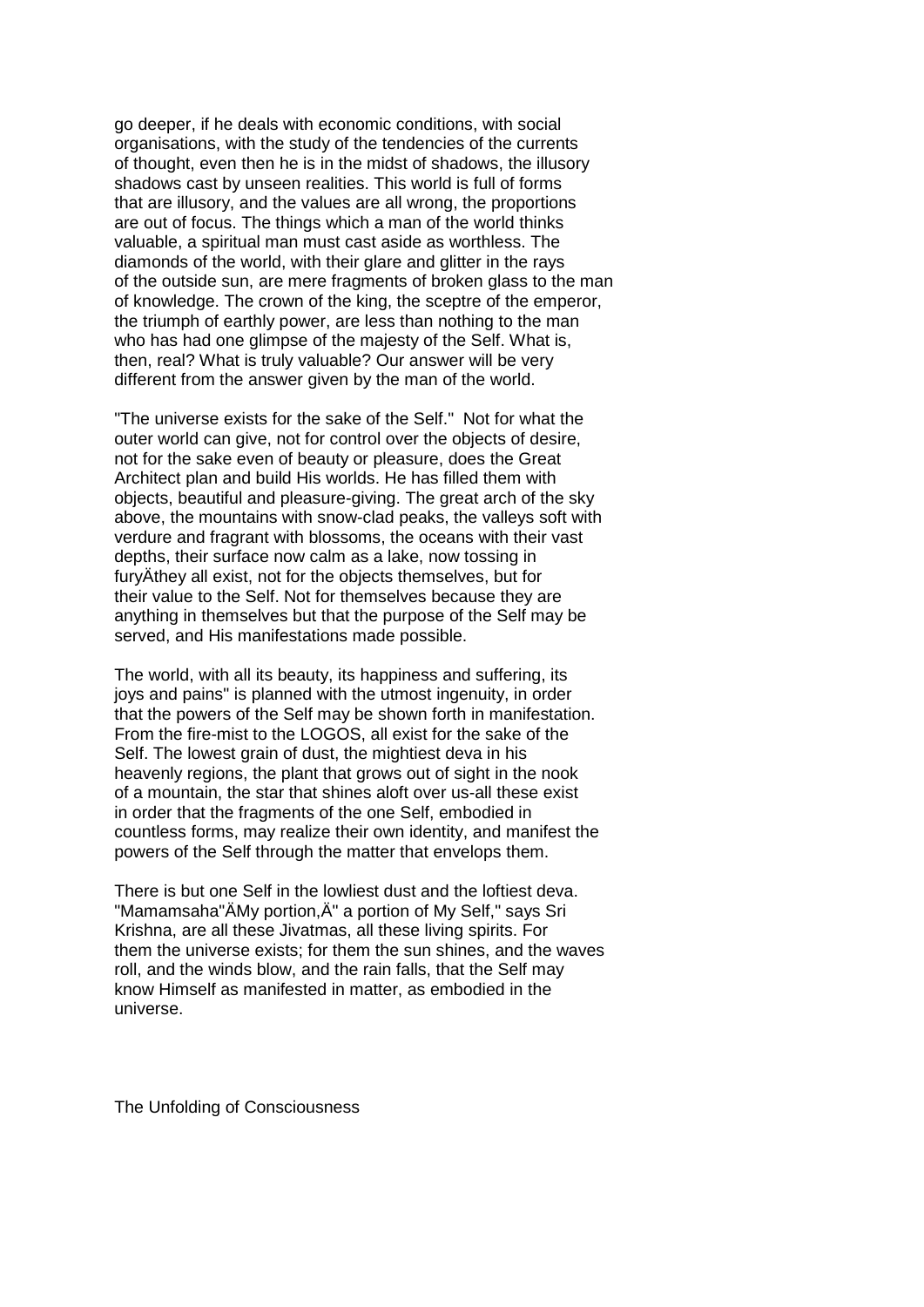One of those pregnant and significant ideas which Theosophy scatters so lavishly around is thisÄthat the same scale is repeated over and over again, the same succession of events in larger or smaller cycles. If you understand one cycle, you understand the whole. The same laws by which a solar system is builded go to the building up of the system of man. The laws by which the Self unfolds his powers in the universe, from the fire-mist up to the LOGOS, are the same laws of consciousness which repeat themselves in the universe of man. If you understand them in the one, you can equally understand them in the other. Grasp them in the small, and the large is revealed to you. Grasp them in the large, and the small becomes intelligible to you.

The great unfolding from the stone to the God goes on through millions of years, through aeons of time. But the long unfolding that takes place in the universe, takes place in a shorter time-cycle within the limit of humanity, and this in a cycle so brief that it seems as nothing beside the longer one. Within a still briefer cycle a similar unfolding takes place in the individualÄ rapidly, swiftly, with all the force of its past behind it. These forces that manifest and unveil themselves in evolution are cumulative in their power. Embodied in the stone, in the mineral world, they grow and put out a little more of strength, and in the mineral world accomplish their unfolding. Then they become too strong for the mineral, and press on into the vegetable world. There they unfold more and more of their divinity, until they become too mighty for the vegetable, and become animal.

Expanding within and gaining experiences from the animal, they again overflow the limits of the animal, and appear as the human. In the human being they still grow and accumulate with ever-increasing force, and exert greater pressure against the barrier; and then out of the human, they press into the super-human. This last process of evolution is called "Yoga."

Coming to the individual, the man of our own globe has behind him his long evolution in other chains than oursÄthis same evolution through mineral to vegetable, through vegetable to animal, through animal to man, and then from our last dwelling-place in the lunar orb on to this terrene globe that we call the earth. Our evolution here has all the force of the last evolution in it, and hence, when we come to this shortest cycle of evolution which is called Yoga, the man has behind him the whole of the forces accumulated in his human evolution, and it is the accumulation of these forces which enables him to make the passage so rapidly. We must connect our Yoga with the evolution of consciousness everywhere, else we shall not understand it at all; for the laws of evolution of consciousness in a universe are exactly the same as the laws of Yoga, and the principles whereby consciousness unfolds itself in the great evolution of humanity are the same principles that we take in Yoga and deliberately apply to the more rapid unfolding of our own consciousness. So that Yoga, when it is definitely begun, is not a new thing, as some people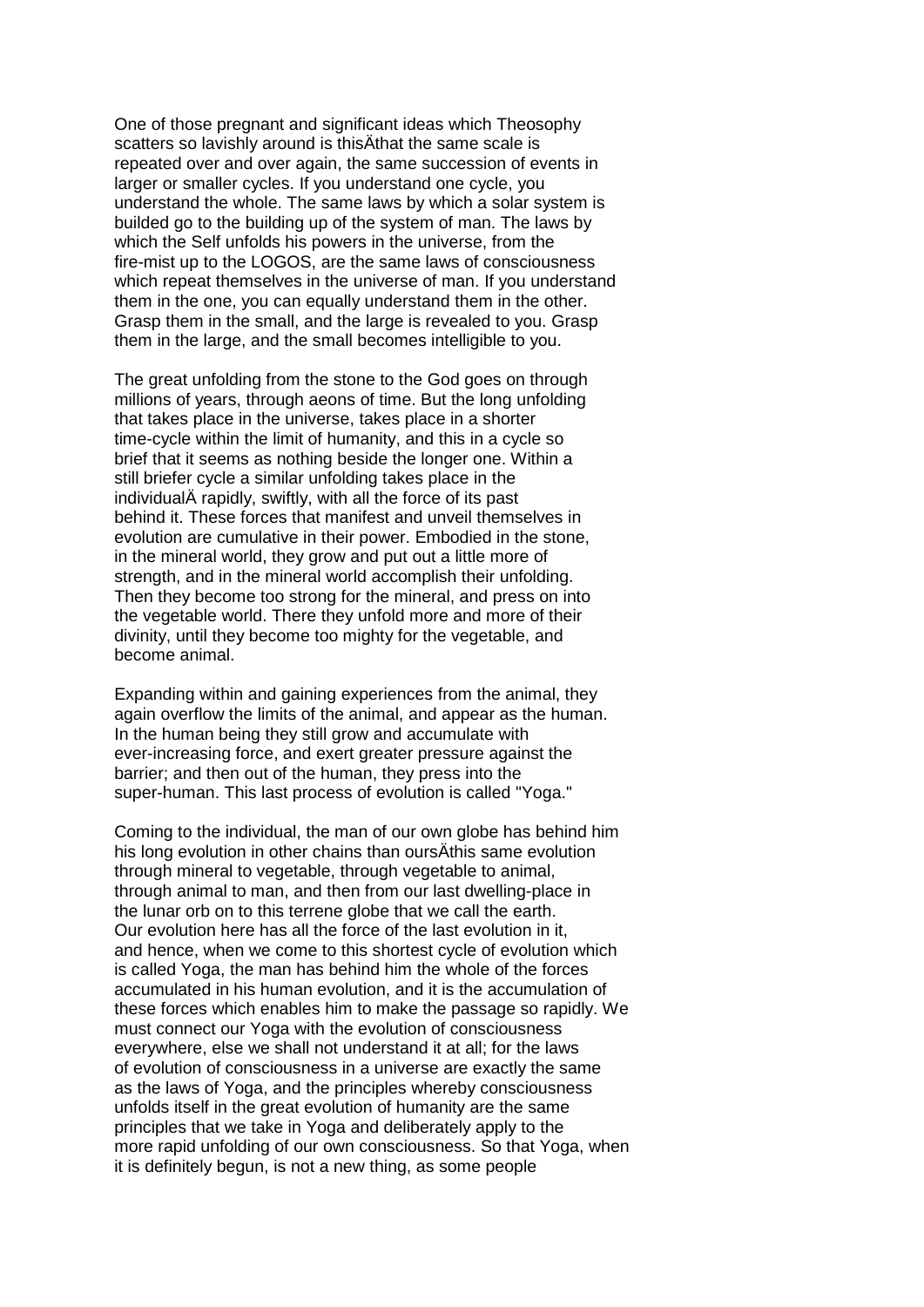imagine.

The whole evolution is one in its essence. The succession is the same, the sequences identical. Whether you are thinking of the unfolding of consciousness in the universe, or in the human race, or in the individual, you can study the laws of the whole, and in Yoga you learn to apply those same laws to your own consciousness rationally and definitely. All the laws are one, however different in their stage of manifestation.

If you look at Yoga in this light, then this Yoga, which seemed so alien and so far off, will begin to wear a familiar face, and come to you in a garb not wholly strange. As you study the unfolding of consciousness, and the corresponding evolution of form, it will not seem so strange that from man you should pass on to superman, transcending the barrier of humanity, and finding yourself in the region where divinity becomes more manifest.

The Oneness of the Self

The Self in you is the same as the Self Universal. Whatever powers are manifested throughout the world, those powers exist in germ, in latency, in you. He, the Supreme, does not evolve. In Him there are no additions or subtractions. His portions, the Jivatmas, are as Himself, and they only unfold their powers in matter as conditions around them draw those powers forth. If you realize the unity of the Self amid the diversities of the Not-Self, then Yoga will not seem an impossible thing to you.

The Quickening of the Process of Self-unfoldment

Educated and thoughtful men and women you already are; already you have climbed up that long ladder which separates the present outer form of the Deity in you from His form in the dust. The manifest Deity sleeps in the mineral and the stone. He becomes more and more unfolded in vegetables and animals, and lastly in man He has reached what appears as His culmination to ordinary men. Having done so much, shall you not do more ? With the consciousness so far unfolded, does it seem impossible that it should unfold in the future into the Divine?

As you realize that the laws of the evolution of form and of the unfolding of consciousness in the universe and man are the same, and that it is through these laws that the yogi brings out his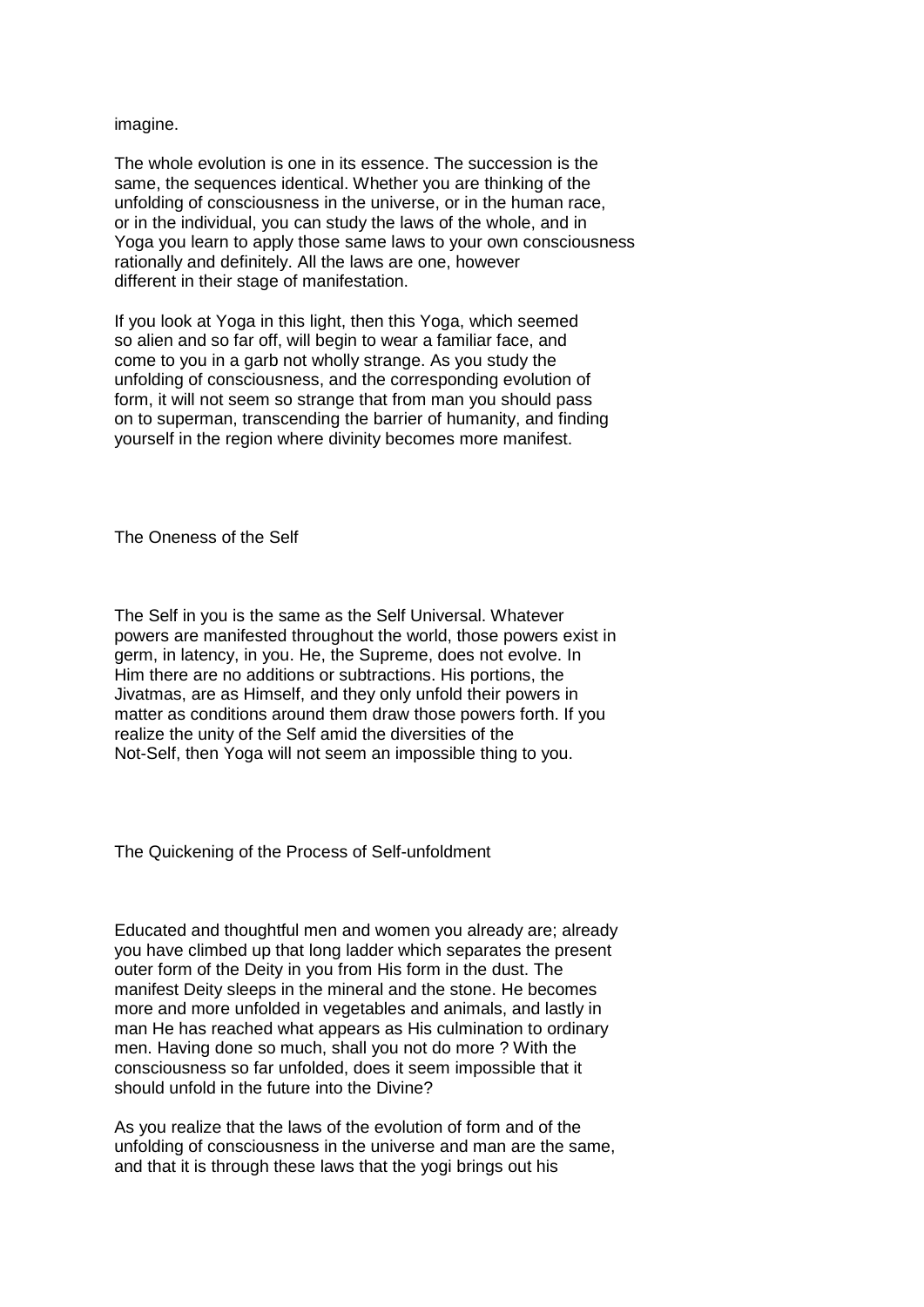hidden powers, then you will understand also that it is not necessary to go into the mountain or into the desert, to hide yourself in a cave or a forest, in order that the union with the Self may be obtainedÄHe who is within you and without you. Sometimes for a special purpose seclusion may be useful. It may be well at times to retire temporarily from the busy haunts of men. But in the universe planned by Isvara, in order that the powers of the Self may be brought outÄthere is your best field for Yoga, planned with Divine wisdom and sagacity. The world is meant for the unfolding of the Self: why should you then seek to run away from it? Look at Shri Krishna Himself in that great Upanishad of yoga, the Bhagavad-Gita. He spoke it out on a battle-field, and not on a mountain peak. He spoke it to a Kshattriya ready to fight, and not to a Brahmana quietly retired from the world. The Kurukshetra of the world is the field of Yoga. They who cannot face the world have not the strength to face the difficulties of Yoga practice. If the outer world out-wearies your powers, how do you expect to conquer the difficulties of the inner life? If you cannot climb over the little troubles of the world, how can you hope to climb over the difficulties that a yogi has to scale? Those men blunder, who think that running away from the world is the road to victory, and that peace can be found only in certain localities.

As a matter of fact, you have practised Yoga unconsciously in the past, even before your self- consciousness had separated itself, was aware of itself. Sand knew itself to be different, in temporary matter at least, from all the others that surround it. And that is the first idea that you should take up and hold firmly: Yoga is only a quickened process of the ordinary unfolding of consciousness.

Yoga may then be defined as the "rational application of the laws of the unfolding of consciousness in an individual case". That is what is meant by the methods of Yoga. You study the laws' of the unfolding of consciousness in the universe, you then apply them to a special caseÄand that case is your own. You cannot apply them to another. They must be self-applied. That is the definite principle to grasp. So we must add one more word to our definition: "Yoga is the rational application of the laws of the unfolding of consciousness, self-applied in an individual case."

Yoga Is a Science

Next, Yoga is a science. That is the second thing to grasp. Yoga is a science, and not a vague, dreamy drifting or imagining. It is an applied science, a systematized collection of laws applied to bring about a definite end. It takes up the laws of psychology, applicable to the unfolding of the whole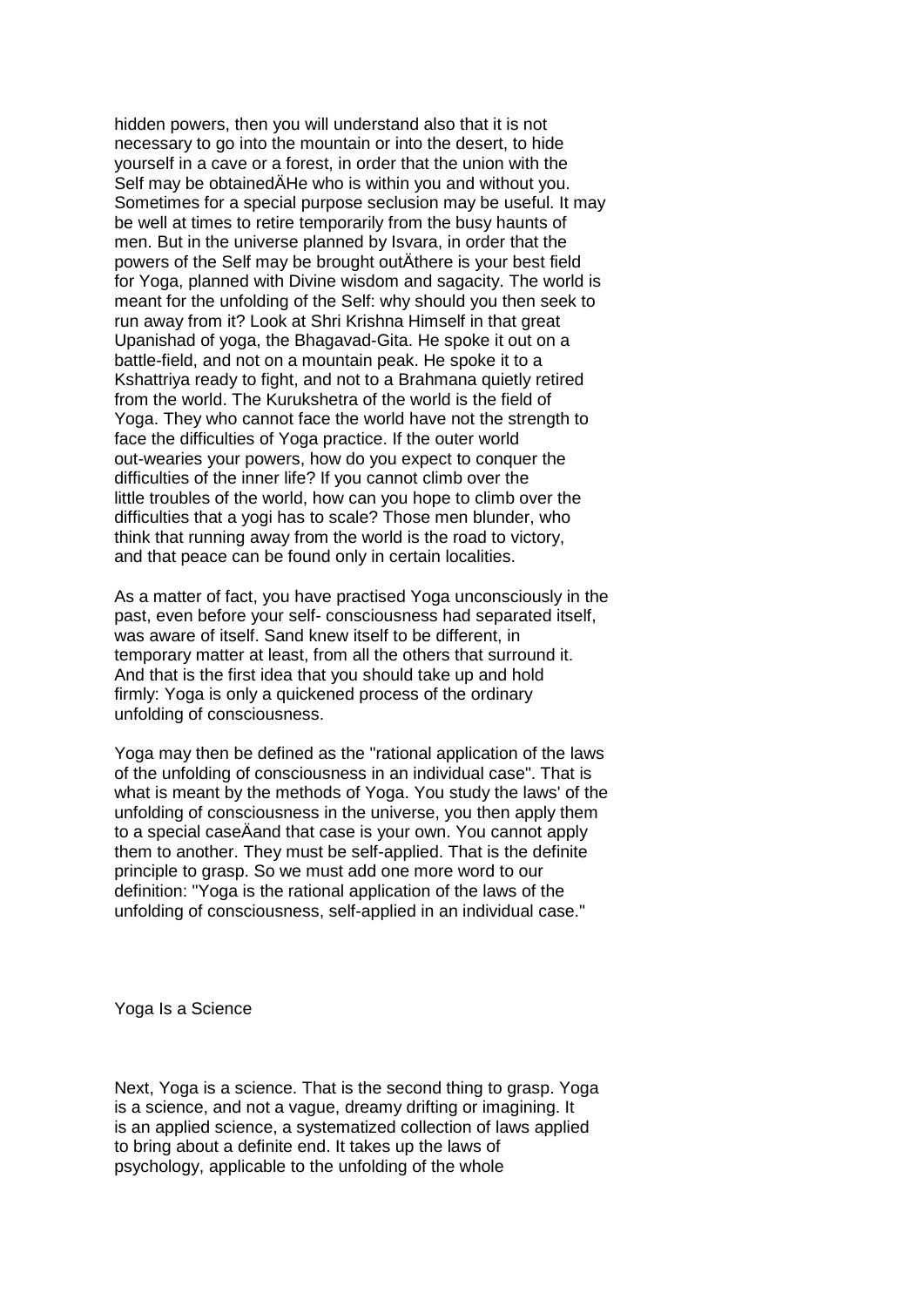consciousness of man on every plane, in every world, and applies those rationally in a particular case. This rational application of the laws of unfolding consciousness acts exactly on the same principles that you see applied around you every day in other departments of science.

You know, by looking at the world around you, how enormously the intelligence of man, co-operating with nature, may quicken "natural" processes, and the working of intelligence is as "natural" as anything else. We make this distinction, and practically it is a real one, between "rational" and "natural" growth, because human intelligence can guide the working of natural laws; and when we come to deal with Yoga, we are in the same department of applied science as, let us say, is the scientific farmer or gardener, when he applies the natural laws of selection to breeding. The farmer or gardener cannot transcend the laws of nature, nor can he work against them. He has no other laws of nature to work with save universal laws by which nature is evolving forms around us, and yet he does in a few years what nature takes, perhaps, hundreds of thousands of years to do. And how? By applying human intelligence to choose the laws that serve him and to neutralize the laws that hinder. He brings the divine intelligence in man to utilise the divine powers in nature that are working for general rather than for particular ends.

Take the breeder of pigeons. Out of the blue rock pigeon he develops the pouter or the fan-tail; he chooses out, generation after generation, the forms that show most strongly the peculiarity that he wishes to develop. He mates such birds together, takes every favouring circumstance into consideration and selects again and again, and so on and on, till the peculiarity that he wants to establish has become a well-marked feature. Remove his controlling intelligence, leave the birds to themselves, and they revert to the ancestral type.

Or take the case of the gardener. Out of the wild rose of the hedge has been evolved every rose of the garden. Many-petalled roses are but the result of the scientific culture of the five-petalled rose of the hedgerow, the wild product of nature. A gardener who chooses the pollen from one plant and places it on the carpers of another is simply doing deliberately what is done every day by the bee and the fly. But he chooses his plants, and he chooses those that have the qualities he wants intensified, and from those again he chooses those that show the desired qualities still more clearly, until he has produced a flower so different from the original stock that only by tracing it back can you tell the stock whence it sprang.

So is it in the application of the laws of psychology that we call Yoga. Systematized knowledge of the unfolding of consciousness applied to the individualized Self, that is Yoga. As I have just said, it is by the world that consciousness has been unfolded, and the world is admirably planned by the LOGOS for this unfolding of consciousness; hence the would-be yogi,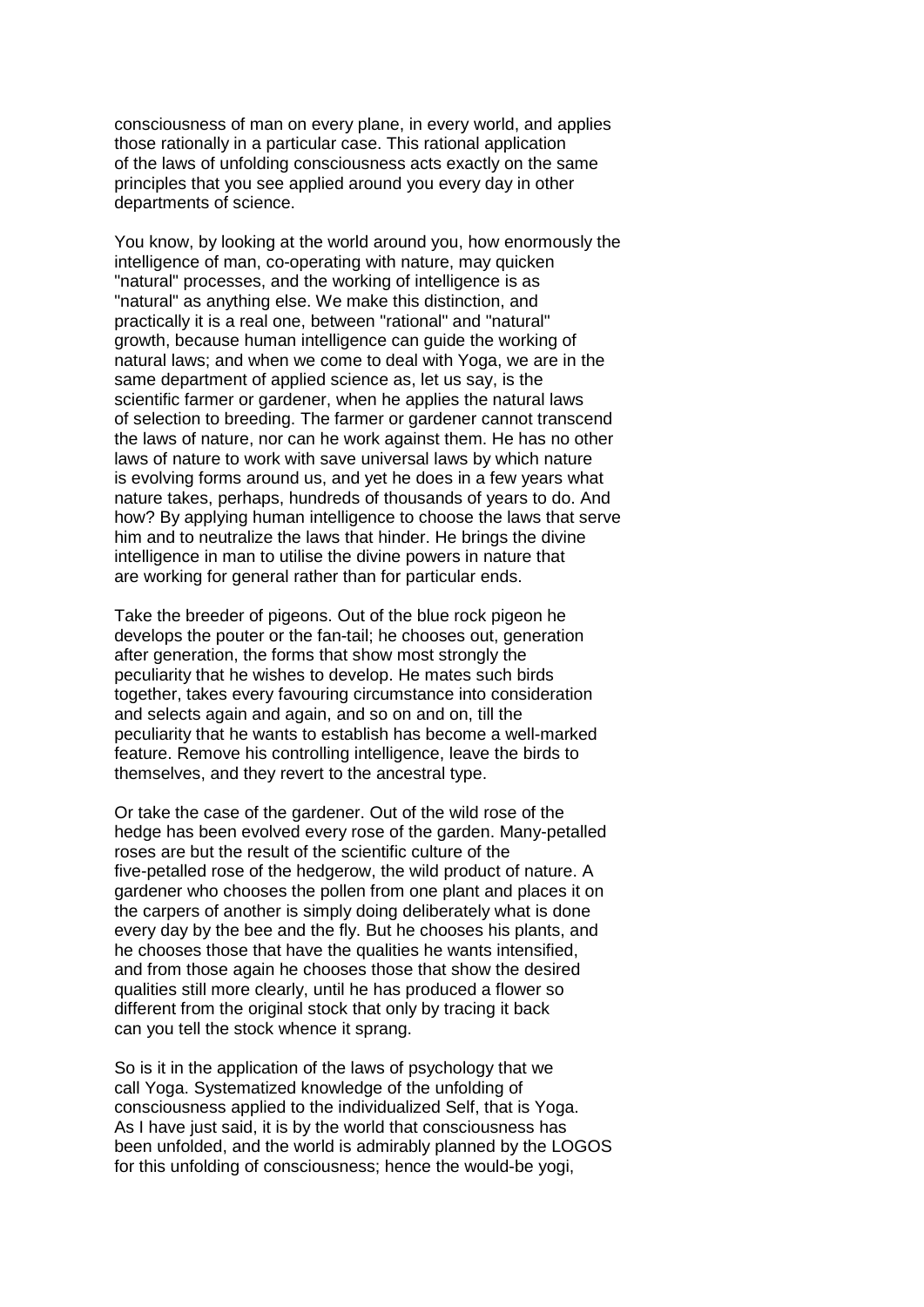choosing out his objects and applying his laws, finds in the world exactly the things he wants to make his practice of Yoga real, a vital thing, a quickening process for the knowledge of the Self. There are many laws. You can choose those which you require, you can evade those you do not require, you can utilize those you need, and thus you can bring about the result that nature, without that application of human intelligence, cannot so swiftly effect.

Take it, then, that Yoga is within your reach, with your powers, and that even some of the lower practices of Yoga, some of the simpler applications of the laws of the unfolding of consciousness to yourself, will benefit you in this world as well as in all others. For you are really merely quickening your growth, your unfolding, taking advantage of the powers nature puts within your hands, and deliberately eliminating the conditions which would not help you in your work, but rather hinder your march forward. If you see it in that light, it seems to me that Yoga will be to you a far more real, practical thing, than it is when you merely read some fragments about it taken from Sanskrit books, and often mistranslated into English, and you will begin to feel that to be a yogi is not necessarily a thing for a life far off, an incarnation far removed from the present one.

Man a Duality

Some of the terms used in Yoga are necessarily to be known. For Yoga takes man for a special purpose and studies him for a special end and, therefore, only troubles itself about two great facts regarding man, mind and body. First, he is a unit, a unit of consciousness. That is a point to be definitely grasped. There is only one of him in each set of envelopes, and sometimes the Theosophist has to revise his ideas about man when he begins this practical line. Theosophy quite usefully and rightly, for the understanding of the human constitution, divides man into many parts and pieces. We talk of physical, astral, mental, etc. Or we talk about Sthula-sarira, Sukshma-sarira, Karana-sarira, and so on. Sometimes we divide man into Anna-maya-kosa, Prana-maya-kosa, Mano-maya-kosa, etc. We divide man into so many pieces in order to study him thoroughly, that we can hardly find the man because of the pieces. This is, so to say, for the study of human anatomy and physiology.

But Yoga is practical and psychological. I am not complaining of the various sub-divisions of other systems. They are necessary for the purpose of those systems. But Yoga, for its practical purposes, considers man simply as a dualityÄmind and body, a unit of consciousness in a set of envelopes. This is not the duality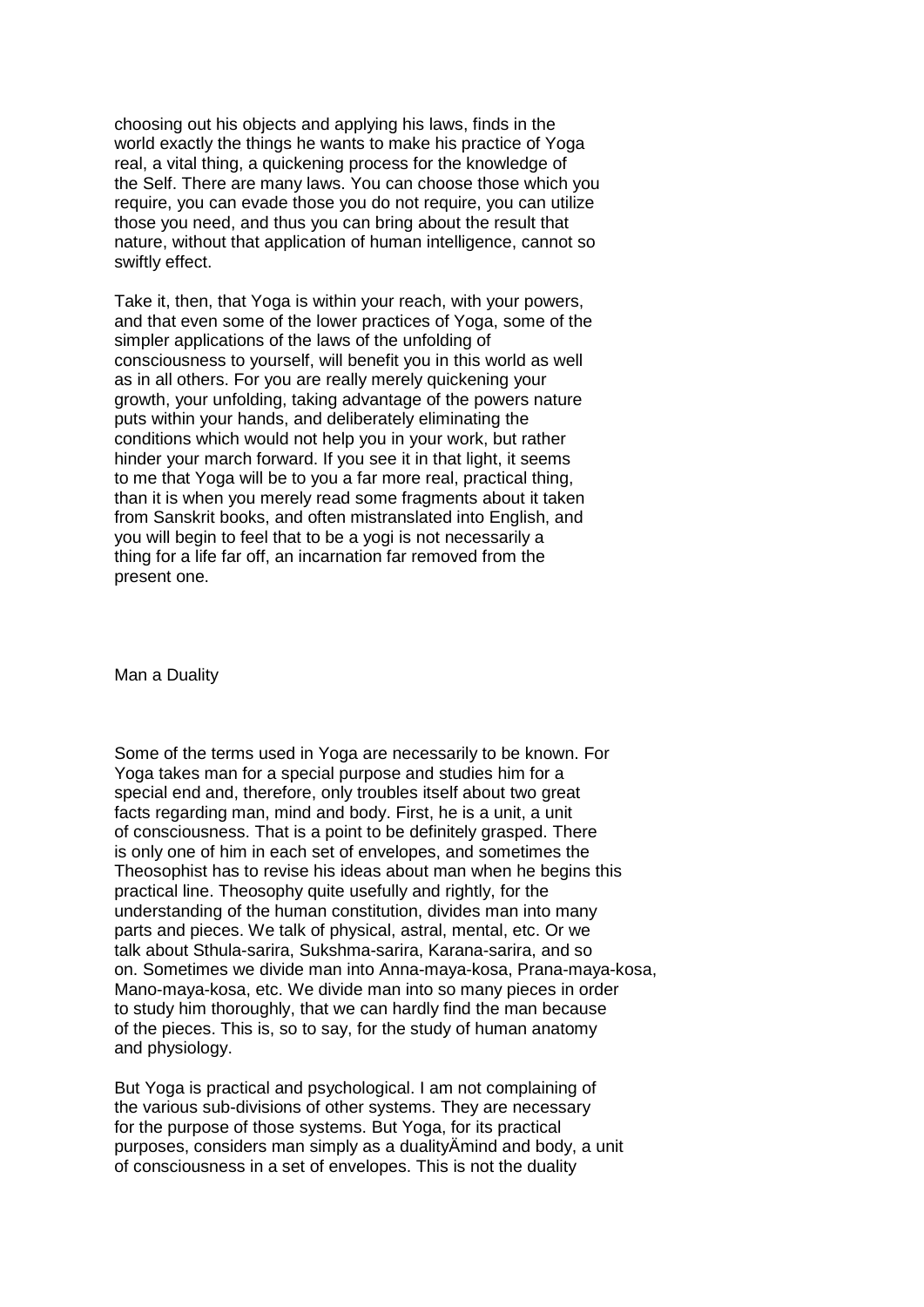of the Self and the Not-Self. For in Yoga, "Self" includes consciousness plus such matter as it cannot distinguish from itself, and Not-Self is only the matter it can put aside.

Man is not pure Self, pure consciousness, Samvid. That is an abstraction. In the concrete universe there are always the Self and His sheaths, however tenuous the latter may be, so that a unit of consciousness is inseparable from matter, and a Jivatma, or Monad, is invariably consciousness plus matter.

In order that this may come out clearly, two terms are used in Yoga as constituting manÄPrana and Pradhana, life-breath and matter. Prana is not only the life-breath of the body, but the totality of the life forces of the universe or, in other words, the life-side of the universe.

"I am Prana," says Indra. Prana here means the totality of the life-forces. They are taken as consciousness, mind. Pradhana is the term used for matter. Body, or the opposite of mind, means for the yogi in practice so much of the appropriated matter of the outer world as he is able to put away from himself, to distinguish from his own consciousness.

This division is very significant and useful, if you can catch clearly hold of the root idea. Of course, looking at the thing from beginning to end, you will see Prana, the great Life, the great Self, always present in all, and you will see the envelopes, the bodies, the sheaths, present at the different stages, taking different forms; but from the standpoint of yogic practice, that is called Prana, or Self, with which the man identifies himself for the time, including every sheath of matter from which the man is unable to separate himself in consciousness. That unit, to the yogi, is the Self, so that it is a changing quantity. As he drops off one sheath after another and says: " That is not myself," he is coming nearer and nearer to his highest point, to consciousness in a single film, in a single atom of matter, a Monad. For all practical purposes of Yoga, the man, the working, conscious man, is so much of him as he cannot separate from the matter enclosing him, or with which he is connected. Only that is body which the man is able to put aside and say: "This is not I, but mine." We find we have a whole series of terms in Yoga which may be repeated over and over again. All the states of mind exist on every plane, says Vyasa, and this way of dealing with man enables the same significant words, as we shall see in a moment, to be used over and over again, with an ever subtler connotation; they all become relative, and are equally true at each stage of evolution.

Now it is quite clear that, so far as many of us are concerned, the physical body is the only thing of which we can say: " It is not myself "; so that, in the practice of Yoga at first, for you, all the words that would be used in it to describe the states of consciousness, the states of mind, would deal with the waking consciousness in the body as the lowest state, and, rising up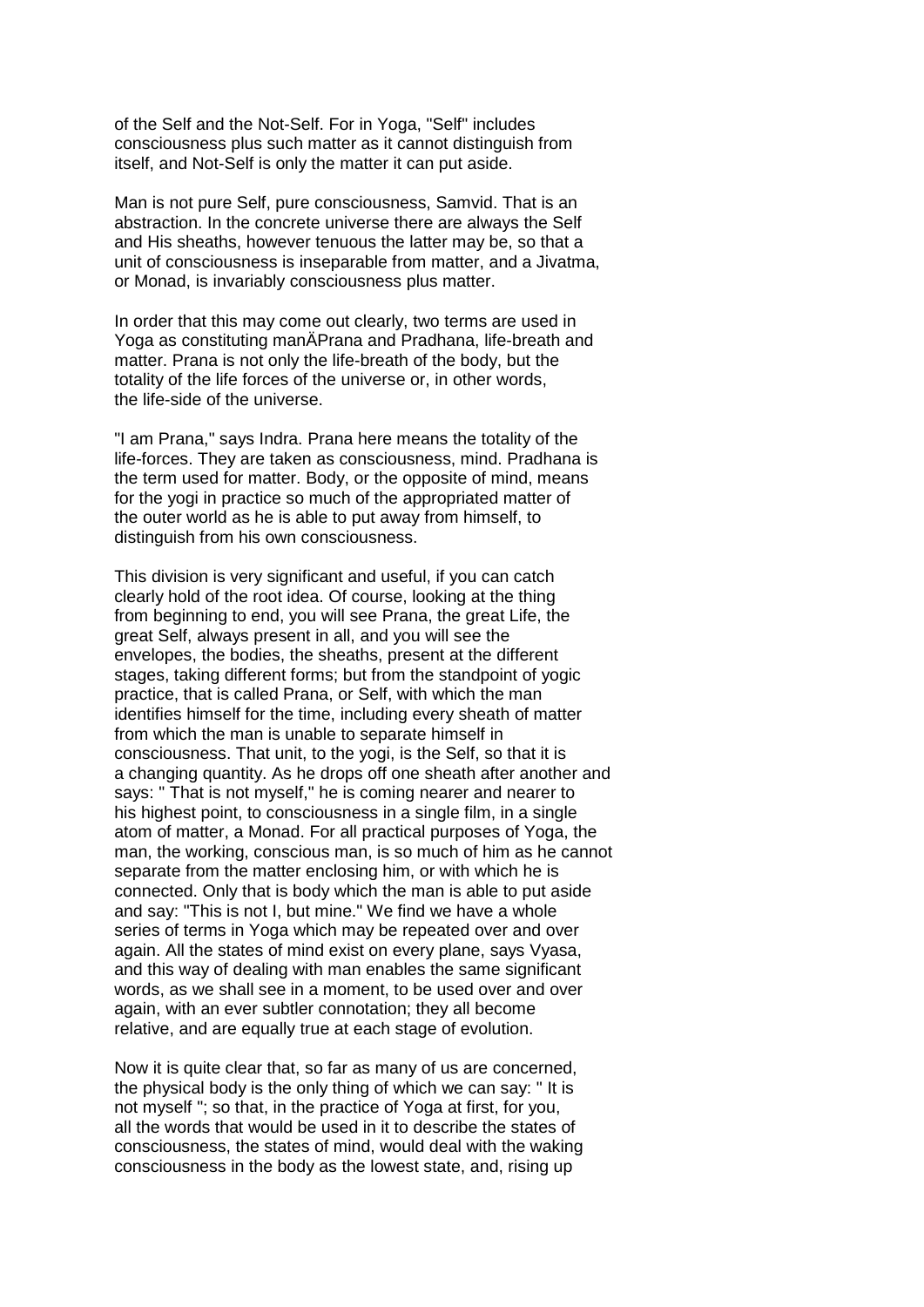from that, all the words would be relative terms, implying a distinct and recognisable state of the mind in relation to that which is the lowest. In order to know how you shall begin to apply to yourselves the various terms used to describe the states of mind, you must carefully analyse your own consciousness, and find out how much of it is really consciousness, and how much is matter so closely appropriated that you cannot separate it from yourself.

States of Mind

Let us take it in detail. Four states of consciousness are spoken of amongst us. "Waking" consciousness or Jagrat; the "dream" consciousness, or Svapna; the "deep sleep" consciousness, or Sushupti; and the state beyond that, called Turiya[FN#3: It is impossible to avoid the use of these technical terms, even in an introduction to Yoga. There are no exact English equivalents, and they are no more troublesome to learn than any other technical psychological terms.] How are those related to the body?

Jagrat is the ordinary waking consciousness, that you and I are using at the present time. If our consciousness works in the subtle, or astral, body, and is able to impress its experiences upon the brain, it is called Svapna, or in English, dream consciousness; it is more vivid and real than the Jagrat state. When working in the subtler form--the mental body--it is not able to impress its experiences on the brain, it is called Sushupti or deep sleep consciousness; then the mind is working on its own contents, not on outer objects. But if it has so far separated itself from connection with the brain, that it cannot be readily recalled by outer means, then it is, called Turiya, a lofty state of trance. These four states, when correlated to the four planes, represent a much unfolded consciousness. Jagrat is related to the physical; Svapna to the astral; Sushupti to the mental; and Turiya to the buddhic. When passing from one world to another, we should use these words to designate the consciousness working under the conditions of each world. But the same words are repeated in the books of Yoga with a different context. There the difficulty occurs, if we have not learned their relative nature. Svapna is not the same for all, nor is Sushupti the same for everyone.

Above all, the word samadhi, to be explained in a moment, is used in different ways and in different senses. How then are we to find our way in this apparent tangle? By knowing the state which is the starting-point, and then the sequence will always be the same. All of you are familiar with the waking consciousness in the physical body. You can find four states even in that, if you analyse it, and a similar sequence of the states of the mind is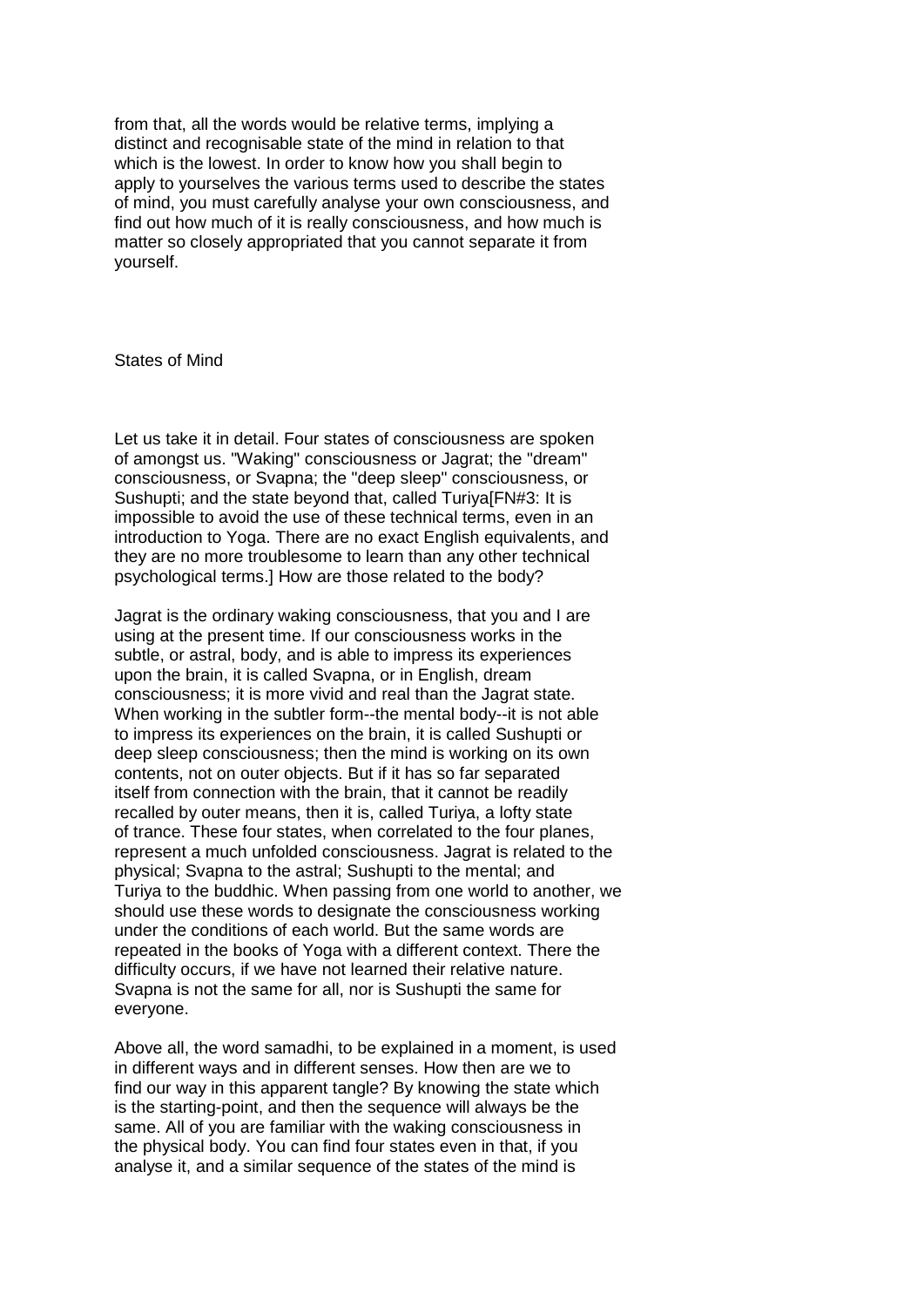found on every plane.

How to distinguish them, then ? Let us take the waking consciousness, and try to see the four states in that. Suppose I take up a book and read it. I read the words; my eyes arc related to the outer physical consciousness. That is the Jagrat state. I go behind the words to the meaning of the words. I have passed from the waking state of the physical plane into the Svapna state of waking consciousness, that sees through the outer form, seeking the inner life. I pass from this to the mind of the writer; here the mind touches the mind; it is the waking consciousness in its Sushupti state. If I pass from this contact and enter the very mind of the writer, and live in that man's mind, then I have reached the Turiya state of the waking consciousness.

Take another illustration. I look at any watch; I am in Jagrat. I close my eyes and make an image of the watch; I am in Svapna. I call together many ideas of many watches, and reach the ideal watch; I am in Sushupti. I pass to the ideal of time in the abstract; I am in Turiya. But all these are stages in the physical plane consciousness; I have not left the body.

In this way, you can make states of mind intelligible and real, instead of mere words.

Samadhi

Some other important words, which recur from time to time in the Yoga-sutras, need to be understood, though there are no exact English equivalents. As they must be used to avoid clumsy circumlocutions, it is necessary to explain them. It is said: "Yoga is Samadhi." Samadhi is a state in which the consciousness is so dissociated from the body that the latter remains insensible. It is a state of trance in which the mind is fully self-conscious, though the body is insensitive, and from which the mind returns to the body with the experiences it has had in the superphysical state, remembering them when again immersed in the physical brain. Samadhi for any one person is relative to his waking consciousness, but implies insensitiveness of the body. If an ordinary person throws himself into trance and is active on the astral plane, his Samadhi is on the astral. If his consciousness is functioning in the mental plane, Samadhi is there. The man who can so withdraw from the body as to leave it insensitive, while his mind is fully self-conscious, can practice Samadhi.

The phrase "Yoga is Samadhi" covers facts of the highest significance and greatest instruction. Suppose you are only able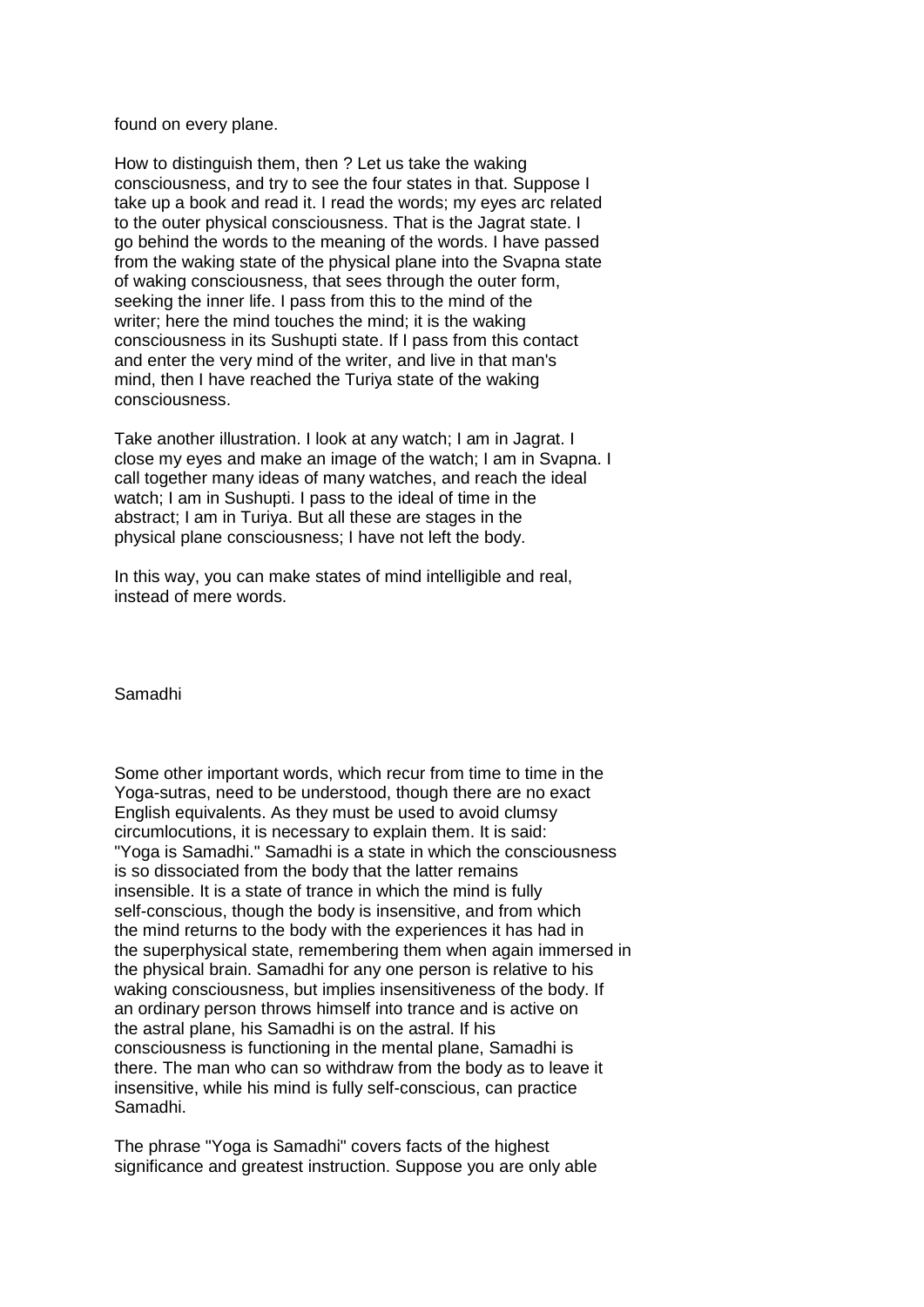to reach the astral world when you are asleep, your consciousness there is, as we have seen, in the Svapna state. But as you slowly unfold your powers, the astral forms begin to intrude upon your waking physical consciousness until they appear as distinctly as do physical forms, and thus become objects of your waking consciousness. The astral world then, for you, no longer belongs to the Svapna consciousness, but to the Jagrat; you have taken two worlds within the scope of your Jagrat consciousness--the physical and the astral worlds--and the mental world is in your Svapna consciousness. "Your body" is then the physical and the astral bodies taken together. As you go on, the mental plane begins similarly to intrude itself, and the physical, astral and mental all come within your waking consciousness; all these are, then, your Jagrat world. These three worlds form but one world to you; their three corresponding bodies but one body, that perceives and acts. The three bodies of the ordinary man have become one body for the yogi. If under these conditions you want to see only one world at a time, you must fix your attention on it, and thus focus it. You can, in that state of enlarged waking, concentrate your attention on the physical and see it; then the astral and mental will appear hazy. So you can focus your attention on the astral and see it; then the physical and the mental, being out of focus, will appear dim. You will easily understand this if you remember that, in this hall, I may focus my sight in the middle of the hall, when the pillars on both sides will appear indistinctly. Or I may concentrate my attention on a pillar and see it distinctly, but I then see you only vaguely at the same time. It is a change of focus, not a change of body. Remember that all which you can put aside as not yourself is the body of the yogi, and hence, as you go higher, the lower bodies form but a single body and the consciousness in that sheath of matter which it still cannot throw away, that becomes the man.

"Yoga is Samadhi." It is the power to withdraw from all that you know as body, and to concentrate yourself within. That is Samadhi. No ordinary means will then call you back to the world that you have left.[FN#4: An Indian yogi in Samadhi, discovered in a forest by some ignorant and brutal Englishmen, was so violently ill used that he returned to his tortured body, only to leave it again at once by death.] This will also explain to you the phrase in The Secret Doctrine that the Adept " begins his Samadhi on the atmic plane " When a Jivan-mukta enters into Samadhi, he begins it on the atmic plane. All planes below the atmic are one plane for him. He begins his Samadhi on a plane to which the mere man cannot rise. He begins it on the atmic plane, and thence rises stage by stage to the higher cosmic planes. The same word, samadhi, is used to describe the states of the consciousness, whether it rises above the physical into the astral, as in self-induced trance of an ordinary man, or as in the case of a Jivan-mukta when, the consciousness being already centred in the fifth, or atmic plane, it rises to the higher planes of a larger world.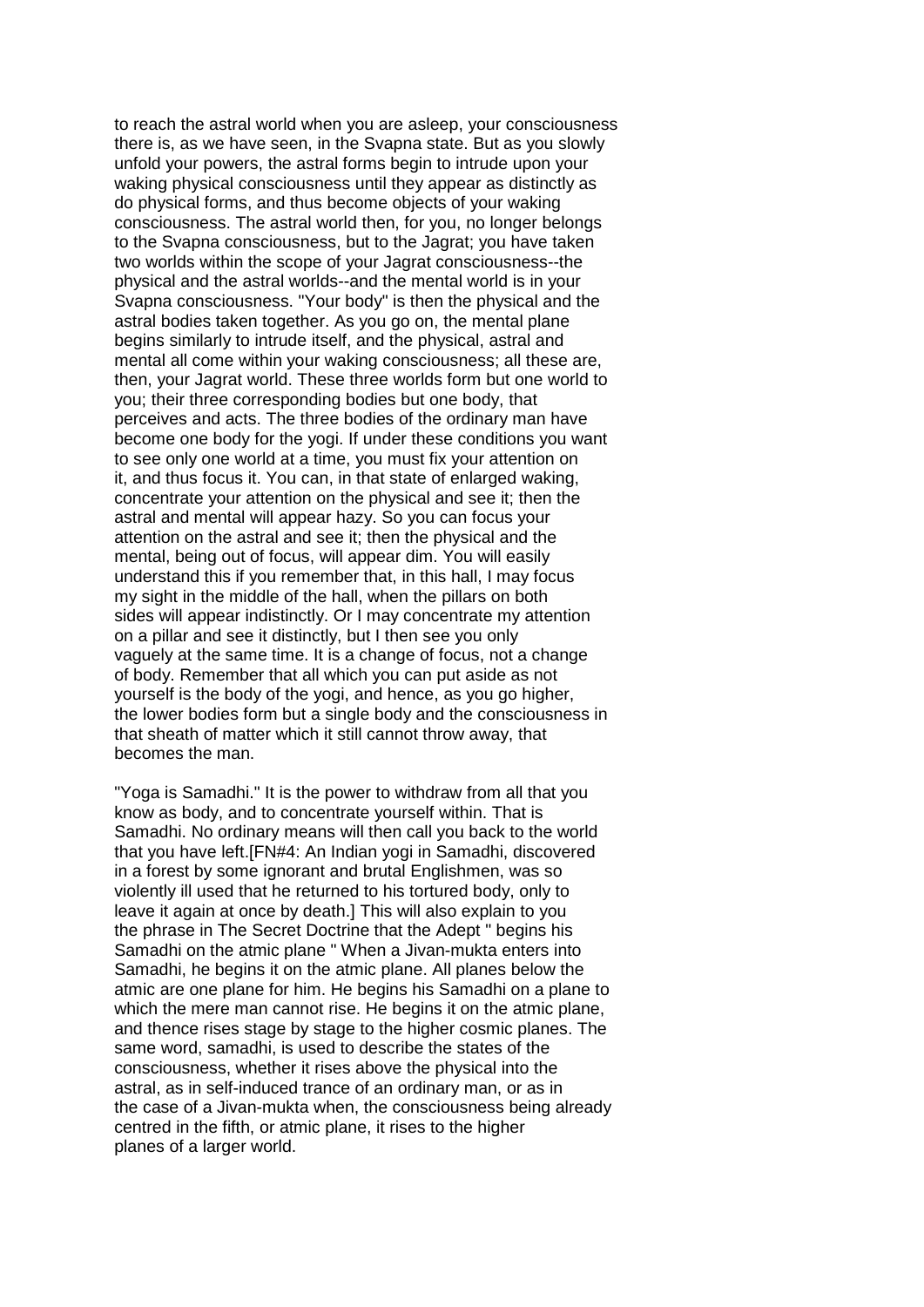#### The Literature of Yoga

Unfortunately for non-Sanskrit-knowing people, the literature of Yoga is not largely available in English. The general teachings of Yoga are to be found in the Upanishads, and the Bhagavad-Gita; those, in many translations, are within your reach, but they are general, not special; they give you the main principles, but do not tell you about the methods in any detailed way. Even in the Bhagavad-Gita, while you are told to make sacrifices, to become indifferent, and so on, it is all of the nature of moral precept, absolutely necessary indeed, but still not telling you how to reach the conditions put before you. The special literature of Yoga is, first of all, many of the minor Upanishads, "the hundred-and-eight" as they are called. Then comes the enormous mass of literature called the Tantras. These books have an evil significance in the ordinary English ear, but not quite rightly. The Tantras are very useful books, very valuable and instructive; all occult science is to be found in them. But they are divisible into three classes: those that deal with white magic, those that deal with black magic, and those that deal with what we may call grey magic, a mixture of the two. Now magic is the word which covers the methods of deliberately bringing about super-normal physical states by the action of the will.

A high tension of the nerves, brought on by anxiety or disease, leads to ordinary hysteria, emotional and foolish. A similarly high tension, brought about by the will, renders a man sensitive to super-physical vibrations Going to sleep has no significance, but going into Samadhi is a priceless power. The process is largely the same, but one is due to ordinary conditions, the other to the action of the trained will. The Yogi is the man who has learned the power of the will, and knows how to use it to bring about foreseen and foredetermined results. This knowledge has ever been called magic; it is the name of the Great Science of the past, the one Science, to which only the word " great " was given in the past. The Tantras contain the whole of that; the occult side of man and nature, the means whereby discoveries may be made, the principles whereby the man may re-create himself, all these are in the Tantras. The difficulty is that without a teacher they are very dangerous, and again and again a man trying to practice the Tantric methods without a teacher makes himself very ill. So the Tantras have got a bad name both in the West and here in India. A good many of the American " occult " books now sold are scraps of the Tantras which have been translated. One difficulty is that these Tantric works often use the name of a bodily organ to represent an astral or mental centre. There is some reason in that because all the centres are connected with each other from body to body; but no reliable teacher would set his pupil to work on the bodily organs until he had some control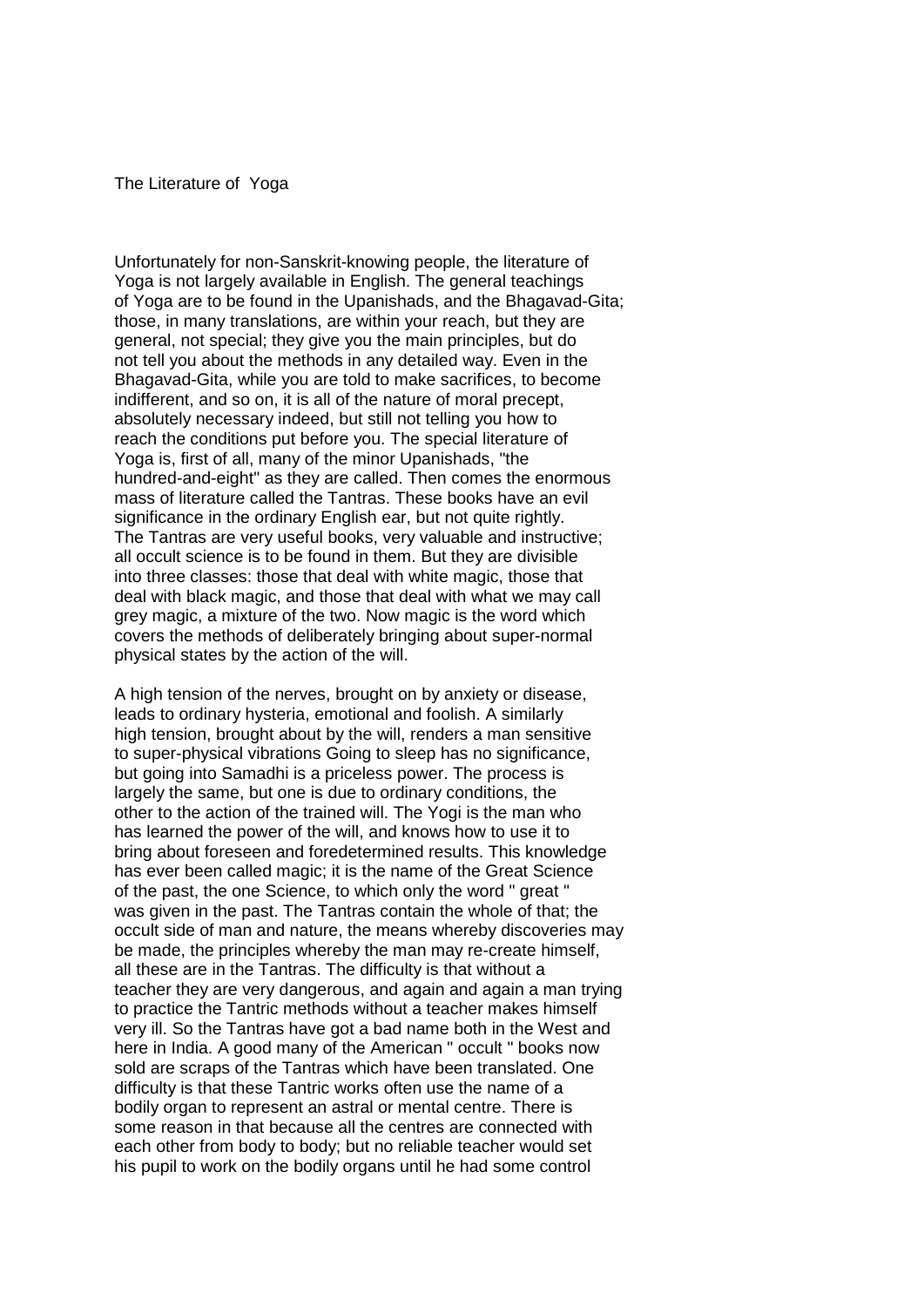over the higher centres, and had carefully purified the physical body. Knowing the one helps you to know the other, and the teacher who has been through it all can place his pupil on the right path; but it you take up these words, which are all physical, and do not know to what the physical word is applied, then you will only become very confused, and may injure yourself. For instance, in one of the Sutras it is said that if you meditate on a certain part of the tongue you will obtain astral sight. That means that if you meditate on the pituitary body, just over this part of the tongue, astral sight will be opened. The particular word used to refer to a centre has a correspondence in the physical body, and the word is often applied to the physical organs when the other is meant. This is what is called a " blind," and it is intended to keep the people away from dangerous practices in the books that are published; people may meditate on that part of their tongues all their lives without anything coming of it; but if they think upon the corresponding centre in the body, a good dealÄmuch harmÄmay come of it. " Meditate on the navel," it is also said. This means the solar plexus, for there is a close connection between the two. But to meditate on that is to incur the danger of a serious nervous disorder, almost impossible to cure. All who know how many people in India suffer through these practices, ill-understood, recognize that it is not wise to plunge into them without some one to tell you what they mean, and what may be safely practiced and what not. The other part of the Yoga literature is a small book called the sutras of Patanjali. That is available, but I am afraid that few are able to make much of it by themselves. In the first place, to elucidate the Sutras, which are simply headings, there is a great deal of commentary in Sanskrit, only partially translated. And even the commentaries have this peculiarity, that all the most difficult words are merely repeated, not explained, so that the student is not much enlightened.

Some Definitions

There are a few words, constantly recurring, which need brief definitions, in order to avoid confusion; they are: Unfolding, Evolution, Spirituality, Psychism, Yoga and Mysticism.

"Unfolding" always refers to consciousness, "evolution" to forms. Evolution is the homogeneous becoming the heterogeneous, the simple becoming complex. But there is no growth and no perfectioning for Spirit, for consciousness; it is all there and always, and all that can happen to it is to turn itself outwards instead of remaining turned inwards. The God in you cannot evolve, but He may show forth His powers through matter that He has appropriated for the purpose, and the matter evolves to serve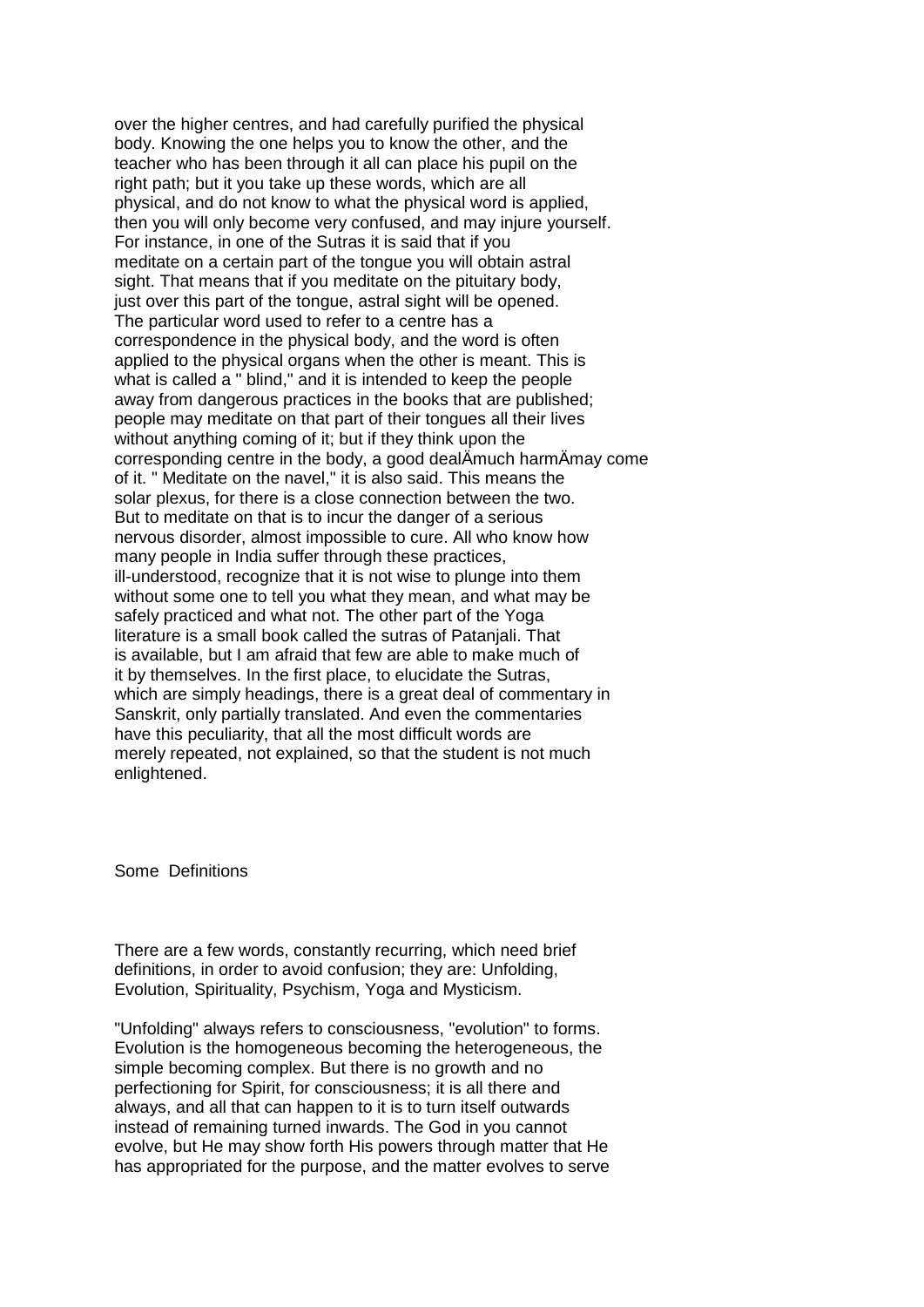Him. He Himself only manifests what He is. And on that, many a saying of the great mystics may come to your mind: "Become," says St. Ambrose, "what you are"--a paradoxical phrase; but one that sums up a great truth: become in outer manifestation that which you are in inner reality. That is the object of the whole process of Yoga.

"Spirituality" is the realisation of the One. "Psychism" is the manifestation of intelligence through any material vehicle.[FN#5: See London Lectures of 1907, "Spirituality and Psychism".]

"Yoga" is the seeking of union by the intellect, a science; "Mysticism" is the seeking of the same union by emotion.[FN#6: The word yoga may, of course, be rightly used of all union with the self, whatever the road taken. I am using it here in the narrower sense, as peculiarly connected with the intelligence, as a Science, herein following Patanjali.]

See the mystic. He fixes his mind on the object of devotion; he loses self-consciousness, and passes into a rapture of love and adoration, leaving all external ideas, wrapped in the object of his love, and a great surge of emotion sweeps him up to God. He does not know how he has reached that lofty state. He is conscious only of God and his love for Him. Here is the rapture of the mystic, the triumph of the saint.

The yogi does not work like that. Step after step, he realises what he is doing. He works by science and not by emotion, so that any who do not care for science, finding it dull and dry, are not at present unfolding that part of their nature which will find its best help in the practice of Yoga. The yogi may use devotion as a means. This comes out very plainly in Patanjali. He has given many means whereby Yoga may be followed, and curiously, "devotion to Isvara'' is one of several means. There comes out the spirit of the scientific thinker. Devotion to Isvara is not for him an end in itself, but means to an endÄthe concentration of the mind. You see there at once the difference of spirit. Devotion to Isvara is the path of the mystic. He attains communion by that. Devotion to Isvara as a means of concentrating the mind is the scientific way in which the yogi regards devotion. No number of words would have brought out the difference of spirit between Yoga and Mysticism as well as this. The one looks upon devotion to Isvara as a way of reaching the Beloved; the other looks upon it as a means of reaching concentration. To the mystic, God, in Himself is the object of search, delight in Him is the reason for approaching Him, union with Him in consciousness is his goal; but to the yogi, fixing the attention on God is merely an effective way of concentrating the mind. In the one, devotion is used to obtain an end; in the other, God is seen as the end and is reached directly by rapture.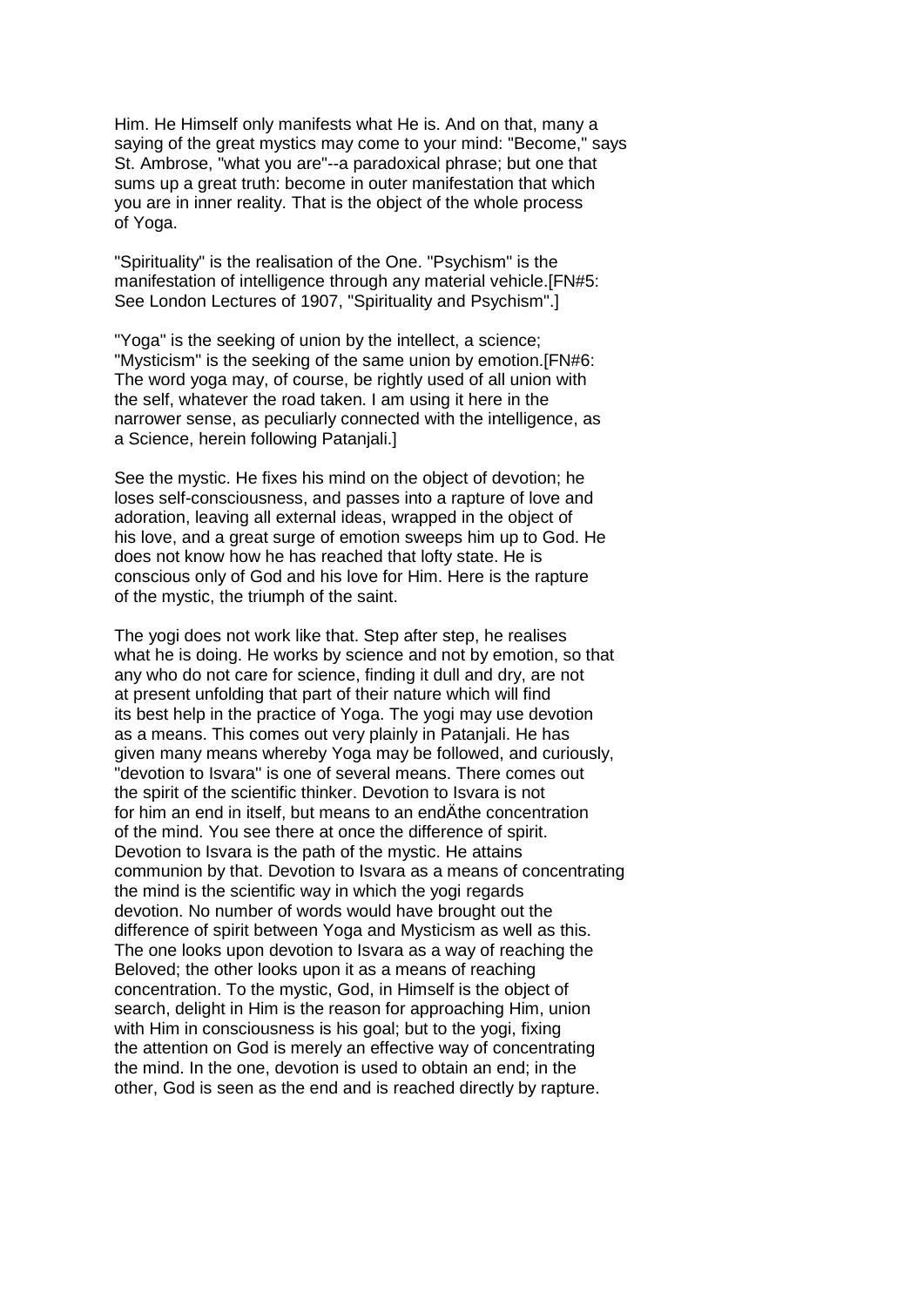### God Without and God Within

That leads us to the next point, the relation of God without to God within. To the yogi, who is the very type of Hindu thought, there is no definite proof of God save the witness of the Self within to His existence, and his idea of finding the proof of God is that you should strip away from your consciousness all limitations, and thus reach the stage where you have pure consciousness--save a veil of the thin nirvanic matter. Then you know that God is. So you read in the Upanishad: "Whose only proof is the witness of the Self." This is very different from Western methods of thought, which try to demonstrate God by a process of argument. The Hindu will tell you that you cannot demonstrate God by any argument or reasoning; He is above and beyond reasoning, and although the reason may guide you on the way, it will not prove to demonstration that God is. The only way you can know Him is by diving into yourself. There you will find Him, and know that He is without as well as within you; and Yoga is a system that enables you to get rid of everything from consciousness that is not God, save that one veil of the nirvanic atom, and so to know that God is, with an unshakable certainty of conviction. To the Hindu that inner conviction is the only thing worthy to be called faith, and this gives you the reason why faith is said to be beyond reason, and so is often confused with credulity. Faith is beyond reason, because it is the testimony of the Self to himself, that conviction of existence as Self, of which reason is only one of the outer manifestations; and the only true faith is that inner conviction, which no argument can either strengthen or weaken, of the innermost Self of you, that of which alone you are entirely sure. It is the aim of Yoga to enable you to reach that Self constantly not by a sudden glimpse of intuition, but steadily, unshakably, and unchangeably, and when that Self is reached, then the question: "Is there a God?" can never again come into the. human mind.

Changes of Consciousness and Vibrations of Matter

It is necessary to understand something about that consciousness which is your Self, and about the matter which is the envelope of consciousness, but which the Self so often identifies with himself. The great characteristic of consciousness is change, with a foundation of certainty that it is. The consciousness of existence never changes, but beyond this all is change, and only by the changes does consciousness become Self-consciousness. Consciousness is an everchanging thing, circling round one idea that never changes--Self-existence. The consciousness itself is not changed by any change of position or place. It only changes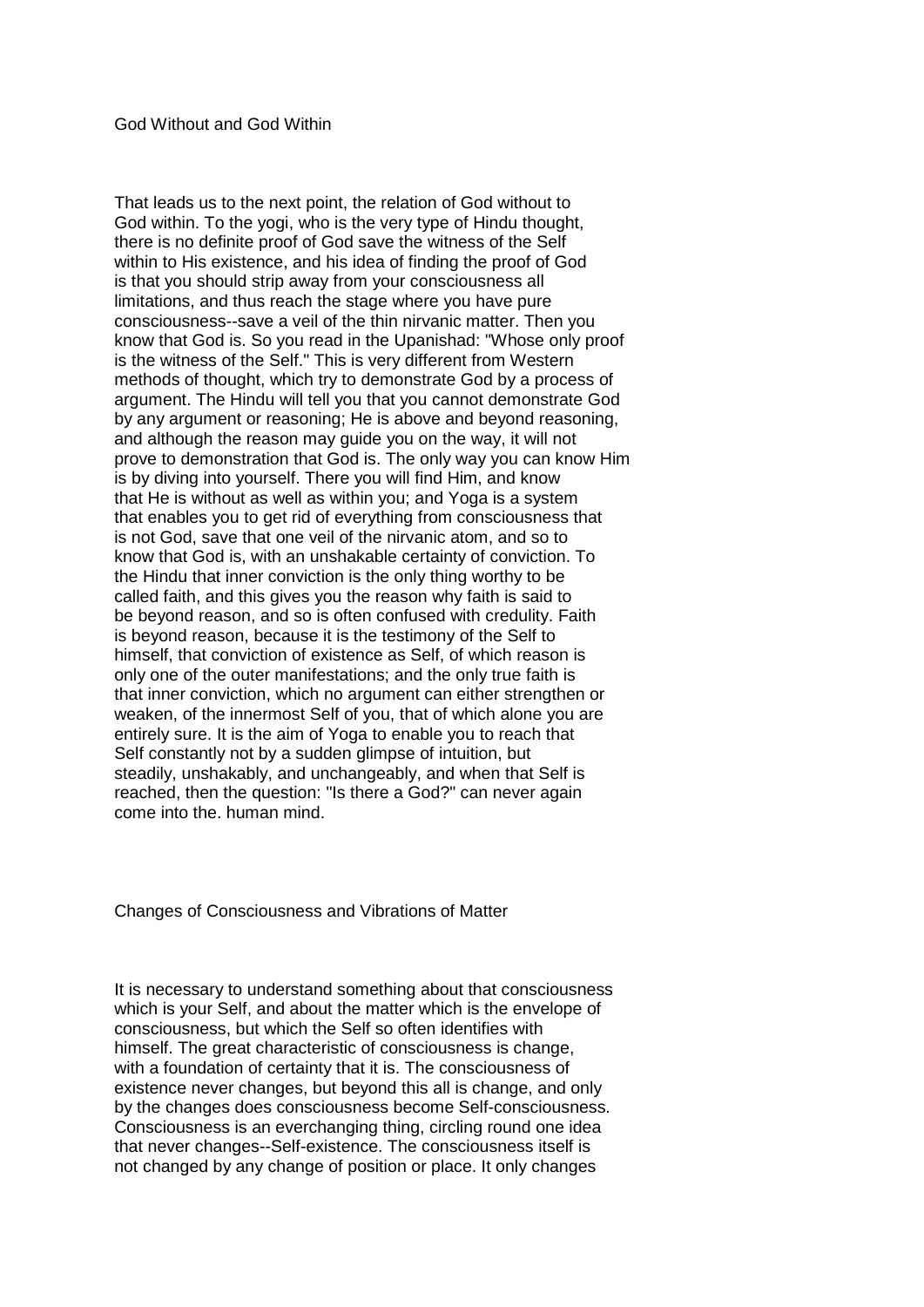its states within itself.

In matter, every change of state is brought about by change of place. A change of consciousness is a change of a state; a change of matter is a change of place. Moreover, every change of state in consciousness is related to vibrations of matter in its vehicle. When matter is examined, we find three fundamental qualities--rhythm, mobility, stability--sattva, rajas, tamas. Sattva is rhythm, vibration. It is more than; rajas, or mobility. It is a regulated movement, a swinging from one side to the other over a definite distance, a length of wave, a vibration.

The question is often put: "How can things in such different categories, as matter and Spirit, affect each other? Can we bridge that great gulf which some say can never be crossed?" Yes, the Indian has crossed it, or rather, has shown that there is no gulf. To the Indian, matter and Spirit are not only the two phases of the One, but, by a subtle analysis of the relation between consciousness and matter, he sees that in every universe the LOGOS imposes upon matter a certain definite relation of rhythms, every vibration of matter corresponding to a change in consciousness. There is no change in consciousness, however subtle, that has not appropriated to it a vibration in matter; there is no vibration in matter, however swift or delicate, which has not correlated to it a certain change in consciousness. That is the first great work of the LOGOS, which the Hindu scriptures trace out in the building of the atom, the Tanmatra, " the measure of That," the measure of consciousness. He who is consciousness imposes on his material the answer to every change in consciousness, and that is an infinite number of vibrations. So that between the Self and his sheaths there is this invariable relation: the change in consciousness and the vibration of matter, and vice versa. That makes it possible for the Self to know the Not-Self.

These correspondences are utilised in Raja Yoga and Hatha Yoga, the Kingly Yoga and the Yoga of Resolve. The Raja Yoga seeks to control the changes in consciousness, and by this control to rule the material vehicles. The Hatha Yoga seeks to control the vibrations of matter, and by this control to evoke the desired

changes in consciousness. The weak point in Hatha Yoga is that action on this line cannot reach beyond the astral plane, and the great strain imposed on the comparatively intractable matter of the physical plane sometimes leads to atrophy of the very organs, the activity of which is necessary for effecting the changes in consciousness that would be useful. The Hatha Yogi gains control over the bodily organs with which the waking consciousness no longer concerns itself, having relinquished them to its lower part, the " subconsciousness', This is often useful as regards the prevention of disease, but serves no higher purpose. When he begins to work on the brain centres connected with ordinary consciousness, and still more when he touches those connected with the super-consciousness, he enters a dangerous region, and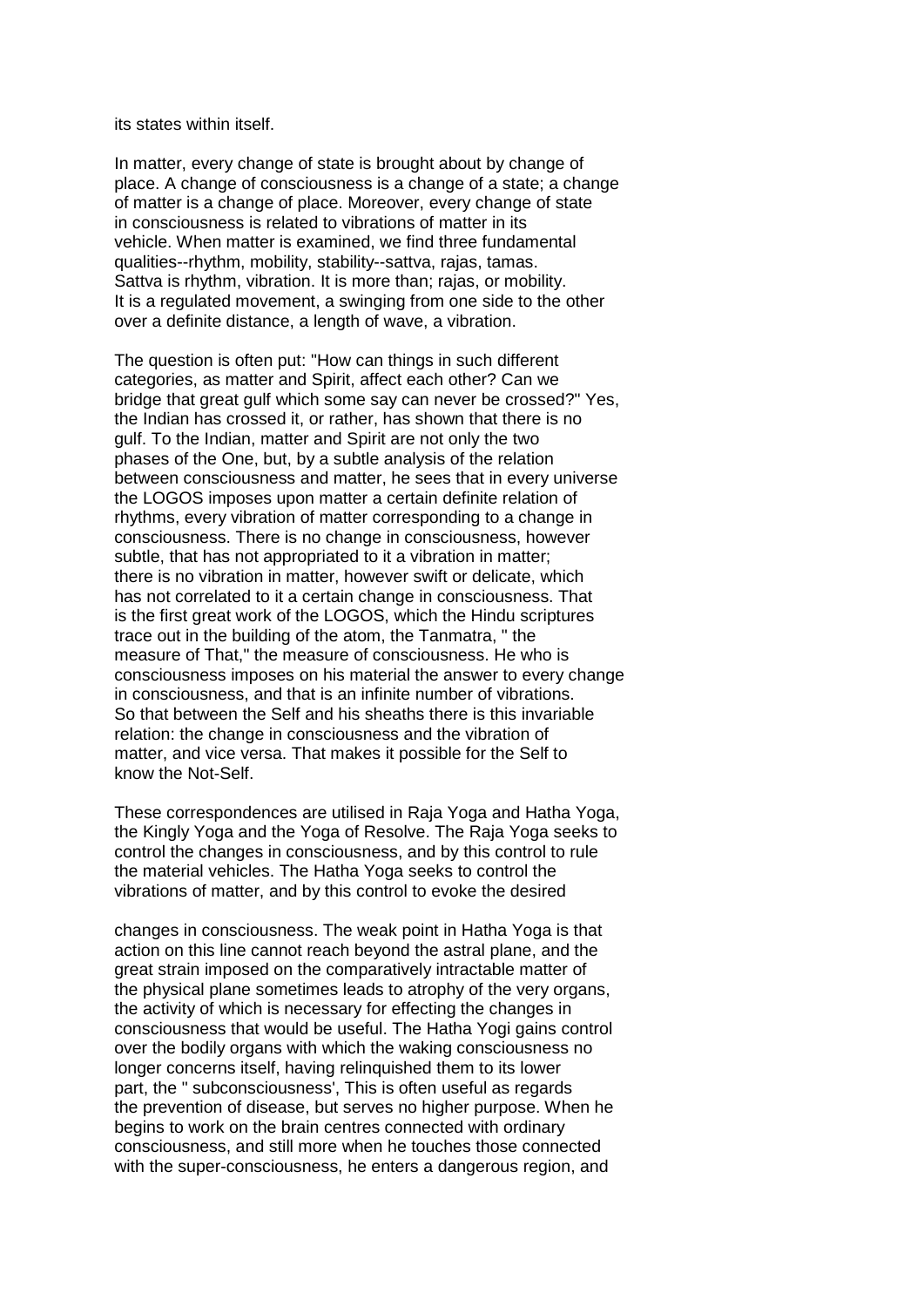is more likely to paralyse than to evolve.

That relation alone it is which makes matter cognizable; the change in the thinker is answered by a change outside, and his answer to it and the change in it that he makes by his. answer re-arrange again the matter of the body which is his envelope. Hence the rhythmic changes in matter are rightly called its cognizability. Matter may be known by consciousness, because of this unchanging relation between the two sides of the manifest LOGOS who is one, and the Self becomes aware of changes within himself, and thus of those of the external words to which those changes are related.

Mind

What is mind ? From the yogic standpoint it is simply the individualized consciousness, the whole of it, the whole of your consciousness including your activities which the Western psychologist puts outside mind. Only on the basis of Eastern psychology is Yoga possible. How shall we describe this individualized consciousness? First, it is aware of things. Becoming aware of them, it desires them. Desiring them, it tries to attain them. So we have the three aspects of consciousness- intelligence, desire, activity. On the physical plane, activity predominates, although desire and thought are present. On the astral plane, desire predominates, and thought and activity are subject to desire. On the mental plane; intelligence is the dominant note, desire and activity are subject to it. Go to the buddhic plane, and cognition, as pure reason, predominates, and so on. Each quality is present all the time, but one predominates. So with the matter that belongs to them. In your combinations of matter you get rhythmic, active, or stable ones; and according to the combinations of matter in your bodies will be the conditions of the activity of the whole of these in consciousness. To practice Yoga you must build your bodies of the rhythmic combinations, with activity and inertia less apparent. The yogi wants to make his body match his mind.

Stages of Mind

The mind has five stages, Patanjali tells us, and Vyasa comments that "these stages of mind are on every plane". The first stage is the stage in which the mind is flung about, the Kshipta stage; it is the butterfly mind, the early stage of humanity, or, in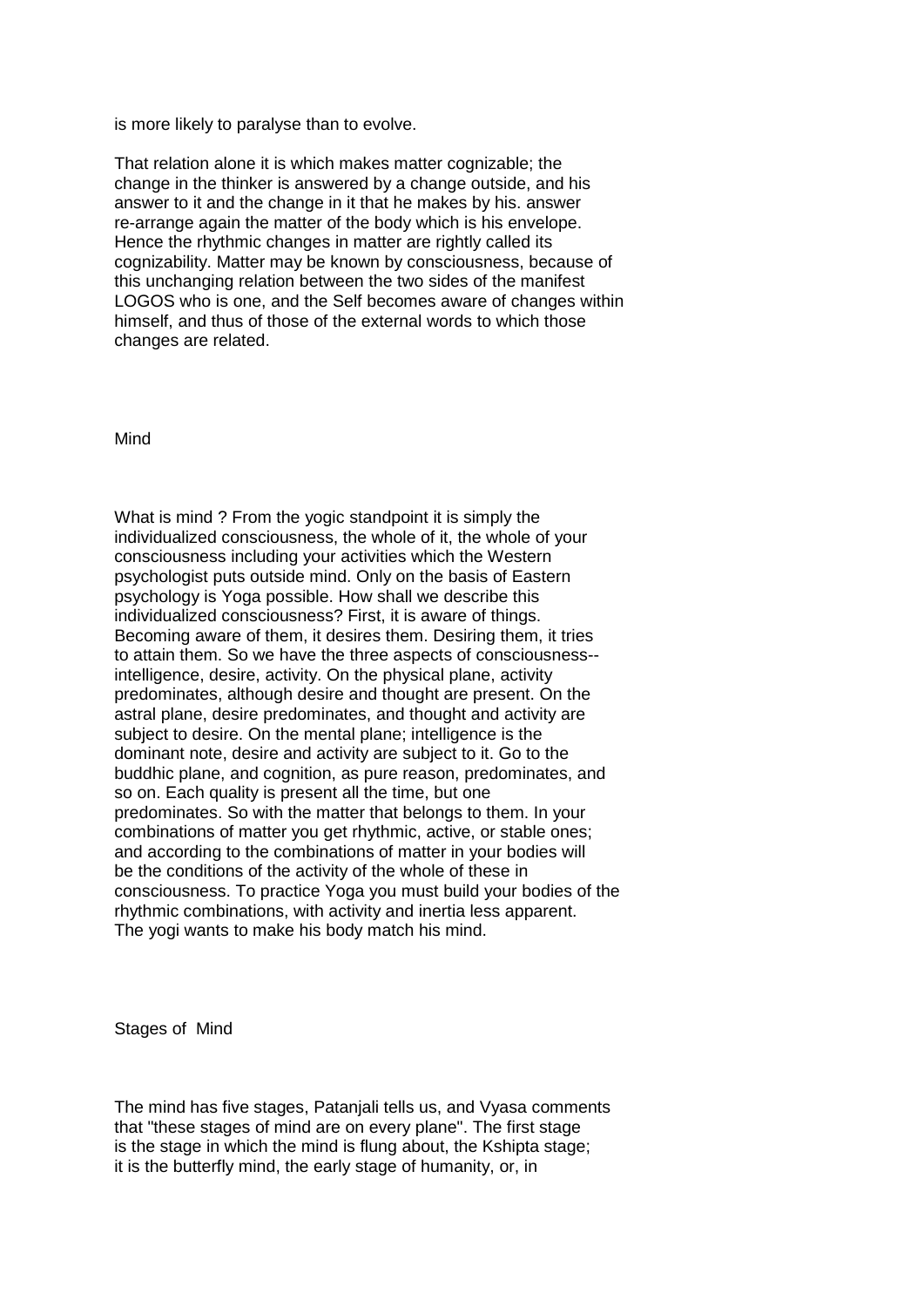man, the mind of the child, darting constantly from one object to another. It corresponds to activity on the physical plane. The next is the confused stage, Mudha, equivalent to the stage of the youth, swayed by emotions, bewildered by them; he begins to feel he is ignorant--a state beyond the fickleness of the child--a characteristic state, corresponding to activity in the astral world. Then comes the state of preoccupation, or infatuation, Vikshipta, the state of the man possessed by an idea--love, ambition, or what not. He is no longer a confused youth, but a man with a clear aim, and an idea possesses him. It may be either the fixed idea of the madman, or the fixed idea which makes the hero or the saint; but in any case he is possessed by the idea. The quality of the idea, its truth or falsehood, makes the difference between the maniac and the martyr.

Maniac or martyr, he is under the spell of a fixed idea. No reasoning avails against it. If he has assured himself that he is made of glass, no amount of argument will convince him to the contrary. He will always regard himself as being as brittle as glass. That is a fixed idea which is false. But there is a fixed idea which makes the hero and the martyr. For some great truth dearer than life is everything thrown aside. He is possessed by it, dominated by it, and he goes to death gladly for it. That state is said to be approaching Yoga, for such a man is becoming concentrated, even if only possessed by one idea. This stage corresponds to activity on the lower mental plane. Where the man possesses the idea, instead of being possessed by it, that one-pointed state of the mind, called Ekagrata in Sanskrit, is the fourth stage. He is a mature man, ready for the true life. When the man has gone through life dominated by one idea, then he is approaching Yoga; he is getting rid of the grip of the world, and is beyond its allurements. But when he possesses that which before possessed him, then he has become fit for Yoga, and begins the training which makes his progress rapid. This stage corresponds to activity on the higher mental plane.

Out of this fourth stage or Ekagrata, arises the fifth stage, Niruddha or Self-controlled. When the man not only possesses one idea but, rising above all ideas, chooses as he wills, takes or does not take according to the illumined Will, then he is Self-controlled and can effectively practice Yoga. This stage corresponds to activity on the buddhic plane.

In the third stage, Vikshipta, where he is possessed by the idea, he is learning Viveka or discrimination between the outer and the inner, the real and the unreal. When he has learned the lesson of Viveka, then he advances a stage forward; and in Ekagrata he chooses one idea, the inner life; and as he fixes his mind on that idea he learns Vairagya or dispassion. He rises above the desire to possess objects of enjoyment, belonging either to this or any other world. Then he advances towards the fifth stage-- Self-controlled. In order to reach that he must practice the six endowments, the Shatsamapatti. These six endowments have to do with the Will-aspect of consciousness as the other two, Viveka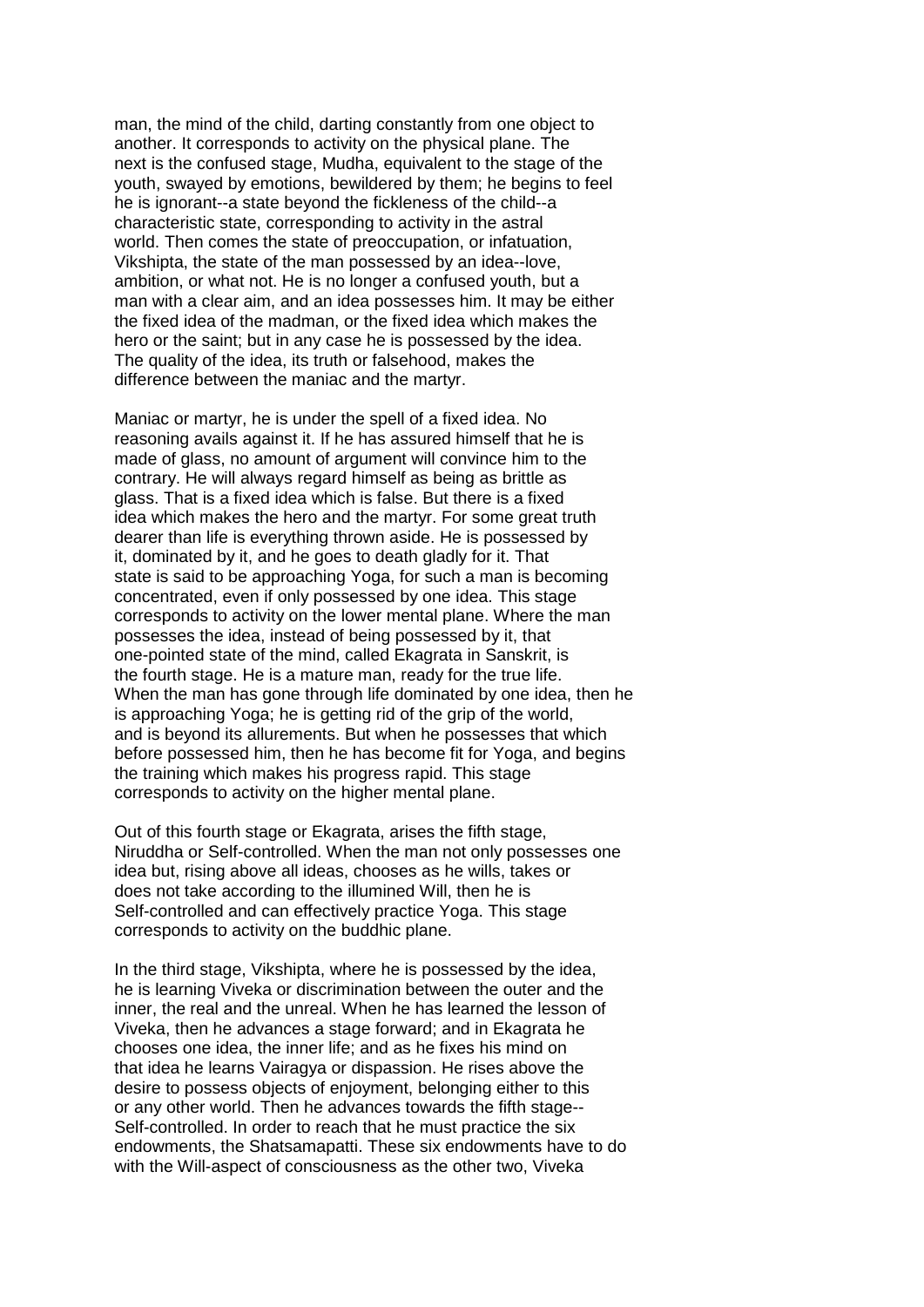and Vairagya, have to do with the cognition and activity aspects of it.

By a study of your own mind, you can find out how far you are ready to begin the definite practice of Yoga. Examine your mind in order to recognize these stages in yourself. If you are in either of the two early stages, you are not ready for Yoga. The child and the youth are not ready to become yogis, nor is the preoccupied man. But if you find yourself possessed by a single thought, you are nearly ready for Yoga; it leads to the next stage of one-pointedness, where you can choose your idea, and cling to it of your own will. Short is the step from that to the complete control, which can inhibit all motions of the mind. Having reached that stage, it is comparatively easy to pass into Samadhi.

Inward and Outward-Turned Consciousness

Samadhi is of two kinds: one turned outward, one turned inward. The outward-turned consciousness is always first. You are in the stage of Samadhi belonging to the outward-turned waking consciousness, when you can pass beyond the objects to the principles which those objects manifest, when through the form you catch a glimpse of the life. Darwin was in this stage when he glimpsed the truth of evolution. That is the outward-turned Samadhi of the physical body.

This is technically the Samprajnata Samadhi, the "Samadhi with consciousness," but to be better regarded, I think, as with consciousness outward-turned, i.e. conscious of objects. When the object disappears, that is, when consciousness draws itself away from the sheath by which those objects are seen, then comes the Asamprajnata Samadhi; called the "Samadhi without consciousness". I prefer to call it the inward-turned consciousness, as it is by turning away from the outer that this stage is reached.

These two stages of Samadhi follow each other on every plane; the intense concentration on objects in the first stage, and the piercing thereby through the outer form to the underlying principle, are followed by the turning away of the consciousness from the sheath which has served its purpose, and its withdrawal into itself, i.e., into a sheath not yet recognised as a sheath. It is then for a while conscious only of itself and not of the outer world. Then comes the "cloud," the dawning sense again of an outer, a dim sensing of "something" other than itself; that again is followed by the functioning of the nigher sheath and the Recognition of the objects of the next higher plane, corresponding to that sheath. Hence the complete cycle is: Samprajnata Samadhi, Asamprajnata Samadhi, Megha (cloud), and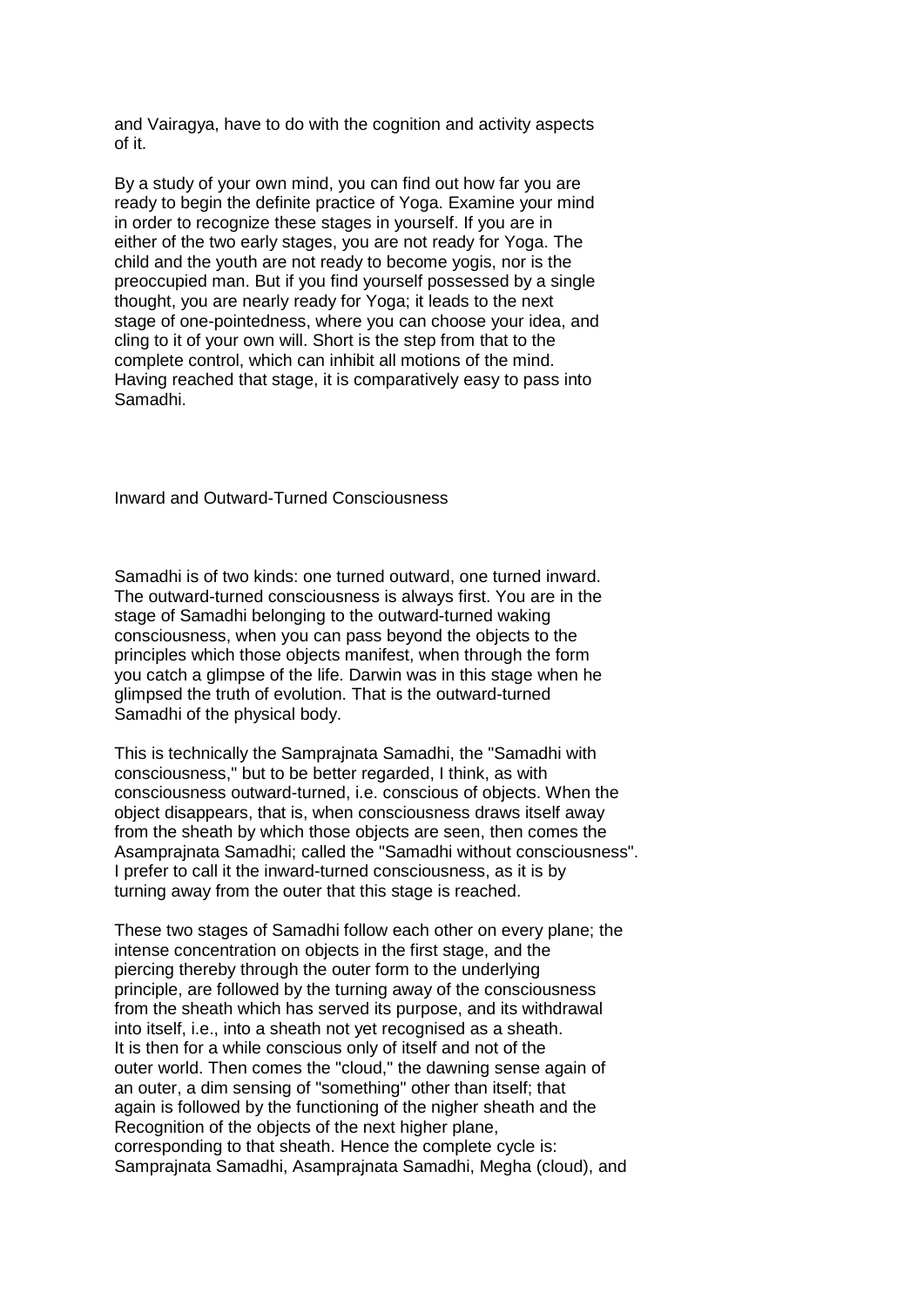then the Samprajnata Samadhi of the next plane, and so on.

The Cloud

This term--in full, Dharma-megha, cloud of righteousness, or of religion--is one which is very scantily explained by the commentators. In fact, the only explanation they give is that all the man's past karma of good gathers over him, and pours down upon him a rain of blessing. Let us see if we cannot find something more than this meagre interpretation.

The term "cloud" is very often used in mystic literature of the West; the "Cloud on the Mount," the "Cloud on the Sanctuary," the "Cloud on the Mercy-Seat," are expressions familiar to the student. And the experience which they indicate is familiar to all mystics in its lower phases, and to some in its fullness. In its lower phases, it is the experience just noted, where the withdrawal of the consciousness into a sheath not vet recognised as a sheath is followed by the beginning of the functioning of that sheath, the first indication of which is the dim sensing of an outer. You feel as though surrounded by a dense mist, conscious that you are not alone but unable to see. Be still; be patient; wait. Let your consciousness be in the attitude of suspense. Presently the cloud will thin, and first in glimpses, then in its full beauty, the vision of a higher plane will dawn on your entranced sight. This entrance into a higher plane will repeat itself again and again, until your consciousness, centred on the buddhic plane and its splendouis having disappeared as your consciousness withdraws even from that exquisite sheath, you find yourself in the true cloud, the cloud on the sanctuary, the cloud that veils the Holiest, that hides the vision of the Self. Then comes what seems to be the draining away of the very life, the letting go of the last hold on the tangible, the hanging in a void, the horror of great darkness, loneliness unspeakable. Endure, endure. Everything must go. "Nothing out of the Eternal can help you." God only shines out in the stillness; as says the Hebrew: "Be still, and know that I am God." In that silence a Voice shall be heard, the voice of the Self, In that stillness a Life shall be felt, the life of the Self. In that void a Fullness shall be revealed, the fullness of the Self. In that darkness a Light shall be seen, the glory of the Self. The cloud shall vanish, and the shining of the Self shall be made manifest. That which was a glimpse of a far-off majesty shall become a perpetual realisation and, knowing the Self and your unity with it, you shall enter into the Peace that belongs to the Self alone.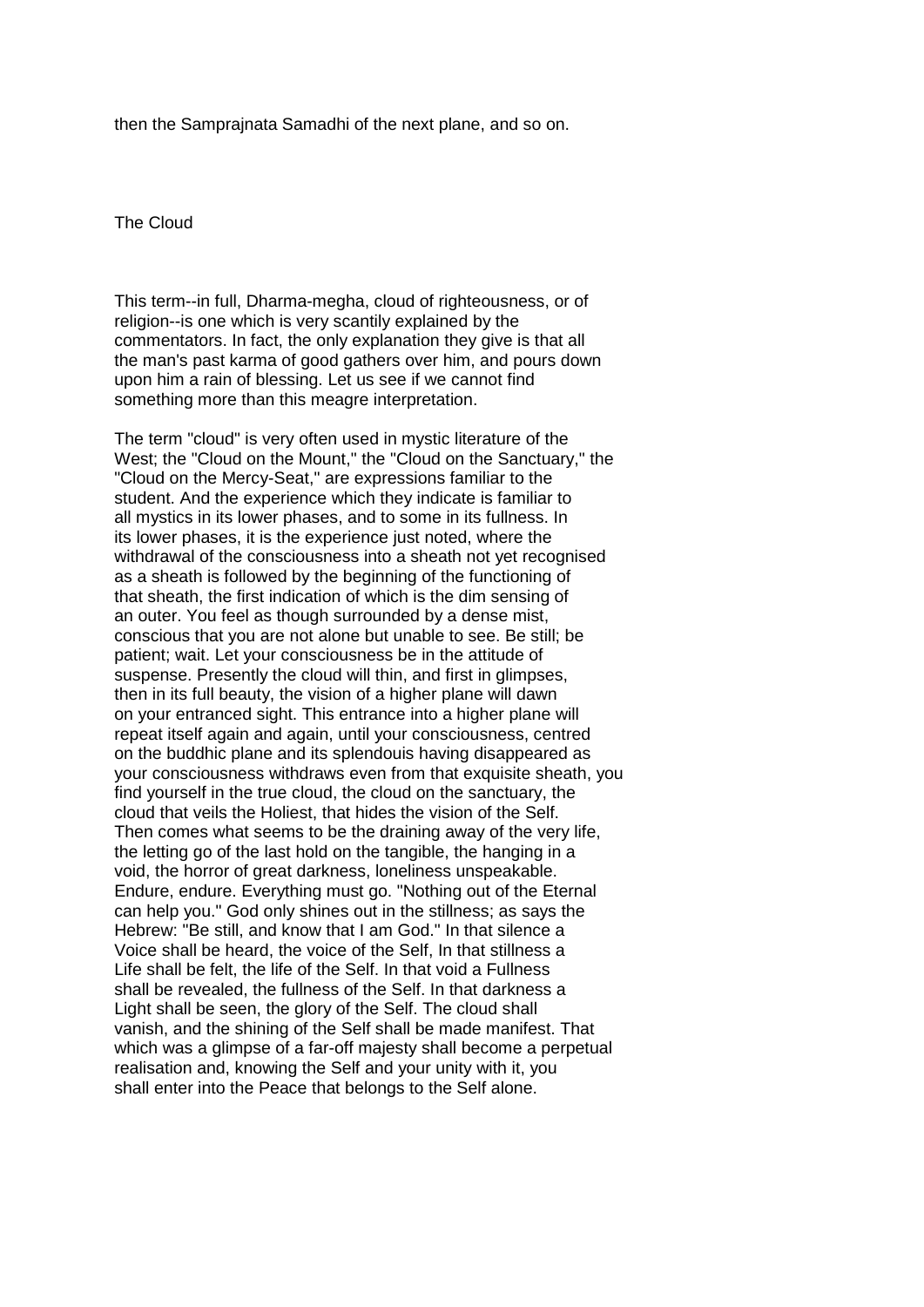Lecture II

SCHOOLS OF THOUGHT

In studying psychology anyone who is acquainted with the Sanskrit tongue must know how valuable that language is for precise and scientific dealing with the subject. The Sanskrit, or the well-made, the constructed, the built-together, tongue, is one that lends itself better than any other to the elucidation of psychological difficulties. Over and over again, by the mere form of a word, a hint is given, an explanation or relation is suggested. The language is constructed in a fashion which enables a large number of meanings to be connoted by a single word, so that you may trace all allied ideas, ,or truths, or facts, by this verbal connection, when you are speaking or using Sanskrit. It has a limited number of important roots, and then an immense number of words constructed on those roots.

Now the root of the word yoga is a word that means " to join," yuj, and that root appears in many languages, such as the English--of course, through the Latin, wherein you get jugare, jungere, "to join"--and out of that a number of English words are derived and will at once suggest themselves to you: junction, conjunction, disjunction, and so on. The English word "yoke" again, is derived from this same Sanskrit root so that all through the various words, or thoughts, or facts connected with this one root, you are able to gather the meaning of the word yoga and to see how much that word covers in the ordinary processes of the mind and how suggestive many of the words connected with it are, acting, so to speak, as sign-posts to direct you along the road to the meaning. In other tongues, as in French, we have a word like rapport, used constantly in English; " being en rapport," a French expression, but so Anglicized that it is continually heard amongst ourselves. And that term, in some ways, is the closest to the meaning of the Sanskrit word yoga; "to be in relation to"; "to be connected with"; "to enter into"; "to merge in"; and so on: all these ideas are classified together under the one head of "Yoga". When you find Sri Krishna saying that "Yoga is equilibrium," in the Sanskrit He is saying a perfectly obvious thing, because Yoga implies balance, yoking and the Sanskrit of equilibrium is "samvata--togetherness"; so that it is a perfectly simple, straightforward statement, not connoting anything very deep, but merely expressing one of the fundamental meanings of the word He is using. And so with another word, a word used in the commentary on the Sutra I quoted before, which conveys to the Hindu a perfectly straightforward meaning: "Yoga is Samadhi." To an only English-knowing person that does not convey any very definite idea; each word needs explanation. To a Sanskrit-knowing man the two words are obviously related to one another. For the word yoga, we have seen, means "yoked together," and Samadhi derived from the root dha, "to place,"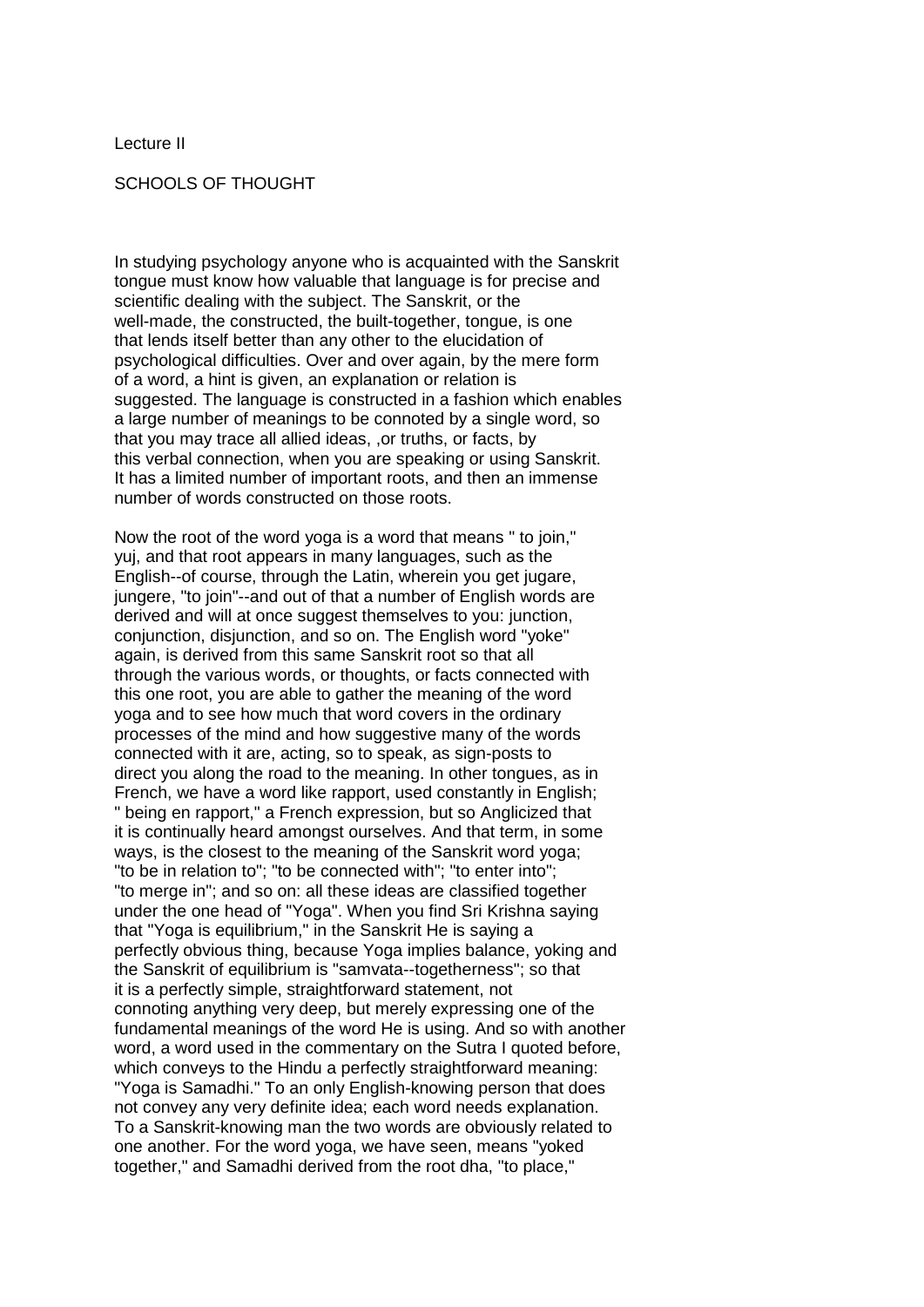with the prepositions sam and a, meaning "completely together". Samadhi, therefore, literally means " fully placing together," and its etymological equivalent in English would be " to compose " (com=sam; posita= place). Samadhi therefore means "composing the mind," collecting it together, checking all distractions. Thus by philological, as well as by practical, investigation the two words yoga and samadhi are inseparably linked together. And when Vyasa, the commentator, says: "Yoga is the composed mind," he is conveying a clear and significant idea as to what is implied in Yoga. Although Samadhi has come to mean, by a natural sequence of ideas, the trance-state which results from perfect composure, its original meaning should not be lost sight of.

Thus, in explaining Yoga, one is often at a loss for the English equivalent of the manifold meanings of the Sanskrit tongue, and I earnestly advise those of you who can do so, at least to acquaint yourselves sufficiently with this admirable language, to make the literature of Yoga more intelligible to you than it can be to a person who is completely ignorant of Sanskrit.

Its Relation to Indian Philosophies

Let me ask you to think for a while on the place of Yoga in its relation to two of the great Hindu schools of philosophical thought, for neither the Westerner nor the non-Sanskrit-knowing Indian can ever really understand the translations of the chief Indian books, now current here and in the West, and the force of all the allusions they make, unless they acquaint themselves in some degree with the outlines of these great schools of philosophy, they being the very foundation on which these books are built up. Take the Bhagavad-Gita. Probably there are many who know that book fairly well, who use it as the book to help in the spiritual life, who are not familiar with most of its precepts. But you must always be more or less in a fog in reading it, unless you realise the fact that it is founded on a particular Indian philosophy and that the meaning of nearly all the technical words in it is practically limited by their meaning in philosophy known as the Samkhya. There are certain phrases belonging rather to the Vedanta, but the great majority are Samkhyan, and it is taken for granted that the people reading or using the book are familiar with the outline of the Samkhyan philosophy. I do not want to take you into details, but I must give you the leading ideas of the philosophy. For if you grasp these, you will not only read your Bhagavad-Gita with much more intelligence than before, but you will be able to use it practically for yogic purposes in a way that, without this knowledge, is almost impossible.

Alike in the Bhagavad-Gita and in the Yoga-sutras of Patanjali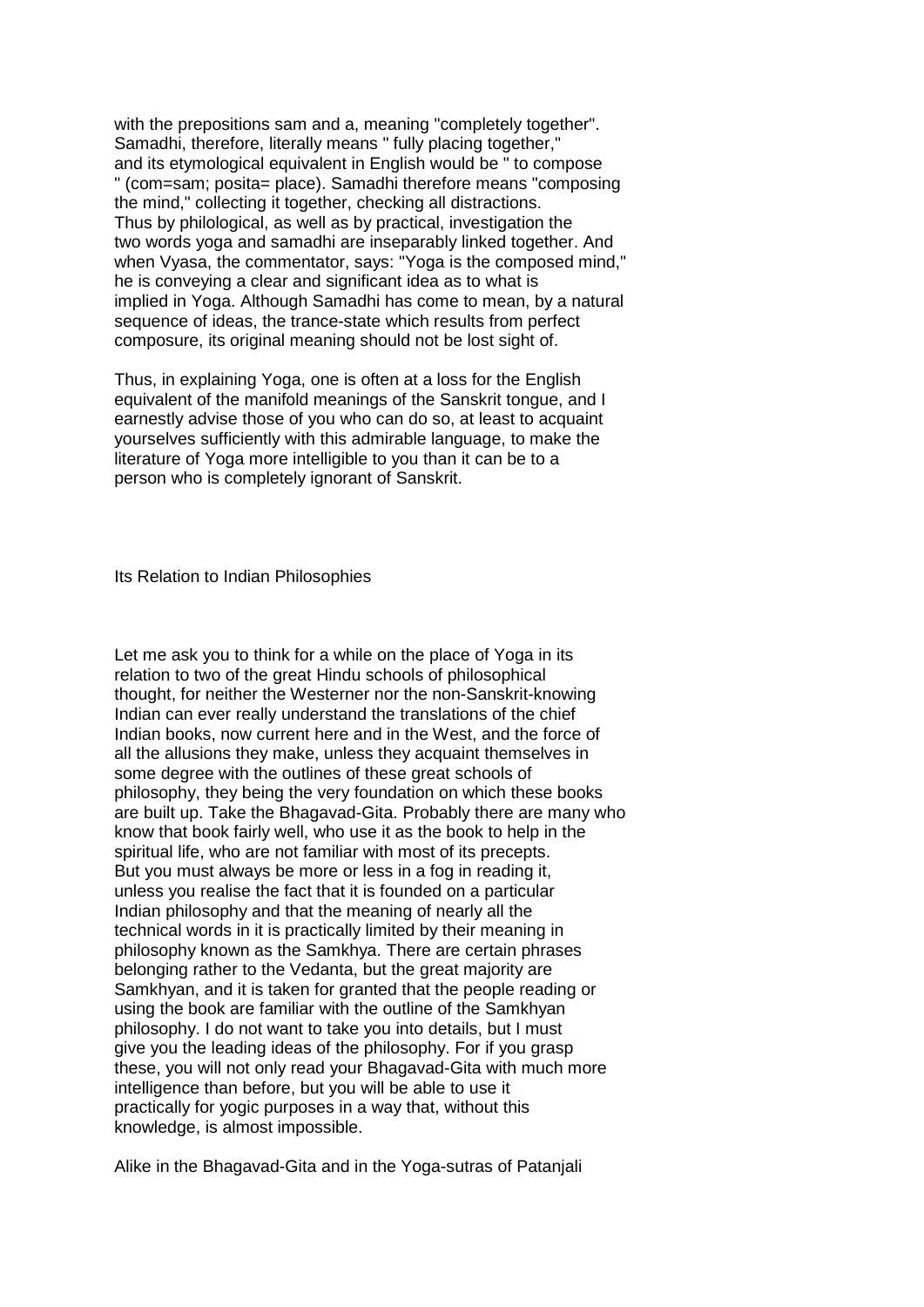the terms are Samkhyan, and historically Yoga is based on the Samkhya, so far as its philosophy is concerned. Samkhya does not concern itself with, the existence of Deity, but only with the becoming of a universe, the order of evolution. Hence it is often called Nir-isvara Samkhya, the Samkhya without God. But so closely is it bound up with the Yoga system, that the latter is called Sesvara Samkhya, with God. For its understanding, therefore, I must outline part of the Samkhya philosophy, that part which deals with the relation of Spirit and matter; note the difference from this of the Vedantic conception of Self and Not-Self, and then find the reconciliation in the Theosophic statement of the facts in nature. The directions which fall from the lips of the Lord of Yoga in the Gita may sometimes seem to you opposed to each other and contradictory, because they sometimes are phrased in the Samkhyan and sometimes in the Vedantic terms, starting from different standpoints, one looking at the world from the standpoint of matter, the other from the standpoint of Spirit. If you are a student of Theosophy, then the knowledge of the facts will enable you to translate the different phrases. That reconciliation and understanding of these apparently contradictory phrases is the object to which I would ask your attention now.

The Samkhyan School starts with the statement that the universe consists of two factors, the first pair of opposites, Spirit and Matter, or more accurately Spirits and Matter. The Spirit is called Purusha--the Man; and each Spirit is an individual. Purusha is a unit, a unit of consciousness; they are all of the same nature, but distinct everlastingly the one from the other. Of these units there are many; countless Purushas are to be found in the world of men. But while they are countless in number they are identical in nature, they are homogeneous. Every Purusha has three characteristics, and these three are alike in all. One characteristic is awareness; it will become cognition. The second of the characteristics is life or prana; it will become activity. The third characteristic is immutability, the essence of eternity; it will become will. Eternity is not, as some mistakenly think, everlasting time. Everlasting time has nothing to do with eternity. Time and eternity are two altogether different things. Eternity is changeless, immutable, simultaneous. No succession in time, albeit everlasting--if such could be--could give eternity. The fact that Purusha has this attribute of immutability tells us that He is eternal; for changelessness is a mark of the eternal.

Such are the three attributes of Purusha, according to the Samkhya. Though these are not the same in nomenclature as the Vedantic Sat, Chit, Ananda, yet they are practically identical. Awareness or cognition is Chit; life or force is Sat; and immutability, the essence of eternity, is Ananda.

Over against these Purushas, homogeneous units, countless in number, stands Prakriti, Matter, the second in the Samkhyan duality. Prakriti is one; Purushas are many. Prakriti is a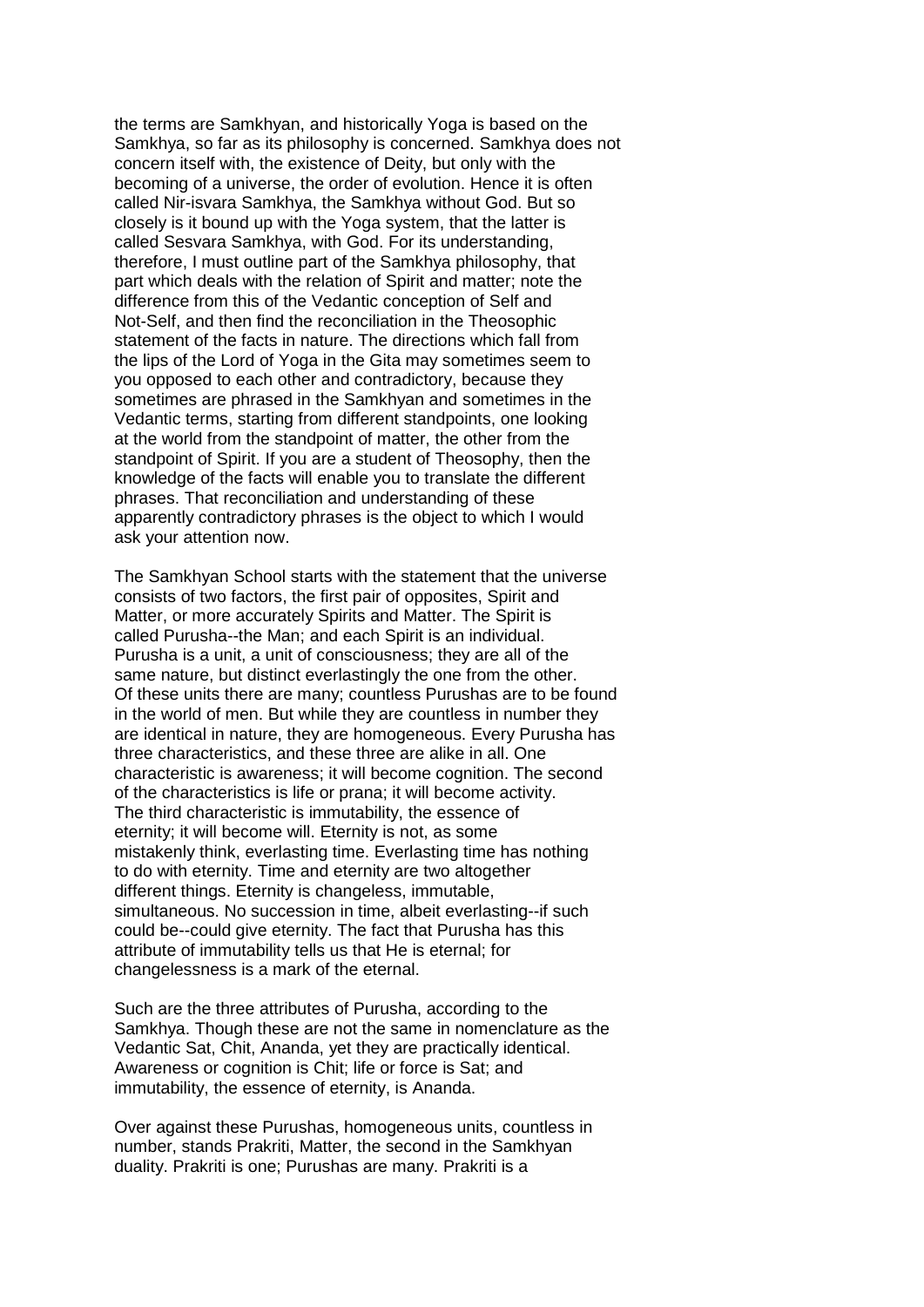continuum; Purushas are discontinuous, being innumerable, homogeneous units. Continuity is the mark of Prakriti. Pause for a moment on the name Prakriti. Let us investigate its root meaning. The name indicates its essence. Pra means "forth," and kri is the root "make". Prakriti thus means "forth-making ". Matter is that which enables the essence of Being to become. That which is Being--is-tence, becomes ex-is-tence--outbeing, by Matter, and to describe Matter as "forth-making" is to give its essence in a single word. Only by Prakriti can Spirit, or Purusha, "forth-make" or "manifest" himself. Without the presence of Prakriti, Purusha is helpless, a mere abstraction. Only by the presence of, and in Prakriti, can Purusha make manifest his powers. Prakriti has also three characteristics, the well-known gunas--attributes or qualities. These are rhythm, mobility and inertia. Rhythm enables awareness to become cognition. Mobility enables life to become activity. Inertia enables immutability to become will.

Now the conception as to the relation of Spirit to Matter is a very peculiar one, and confused ideas about it give rise to many misconceptions. If you grasp it, the Bhagavad-Gita becomes illuminated, and all the phrases about action and actor, and the mistake of saying "I act," become easy to understand, as implying technical Samkhyan ideas.

The three qualities of Prakriti, when Prakriti is thought of as away from Purusha, are in equilibrium, motionless, poised the one against the other, counter-balancing and neutralizing each other, so that Matter is called jada, unconscious, "dead". But in the presence of Purusha all is changed. When Purusha is in propinquity to Matter, then there is a change in Matter--not outside, but in it.

Purusha acts on Prakriti by propinquity, says Vyasa. It comes near Prakriti, and Prakriti begins to live. The "coming near" is a figure of speech, an adaptation to our ideas of time and space, for we cannot posit "nearness" of that which is timeless and spaceless--Spirit. By the word propinquity is indicated an influence exerted by Purusha on Prakriti, and this, where material objects are concerned, would be brought about by their propinquity. If a magnet be brought near to a piece of soft iron or an electrified body be brought near to a neutral one, certain changes are wrought in the soft iron or in the neutral body by that bringing near. The propinquity of the magnet makes the soft iron a magnet; the qualities of the magnet are produced in it, it manifests poles, it attracts steel, it attracts or repels the end of an electric needle. In the presence of a postively electrified body the electricity in a neutral body is re-arranged, and the positive retreats while the negative gathers near the electrified body. An internal change has occurred in both cases from the propinquity of another object. So with Purusha and Prakriti. Purusha does nothing, but from Purusha there comes out an influence, as in the case of the magnetic influence. The three gunas, under this influence of Purusha, undergo a marvellous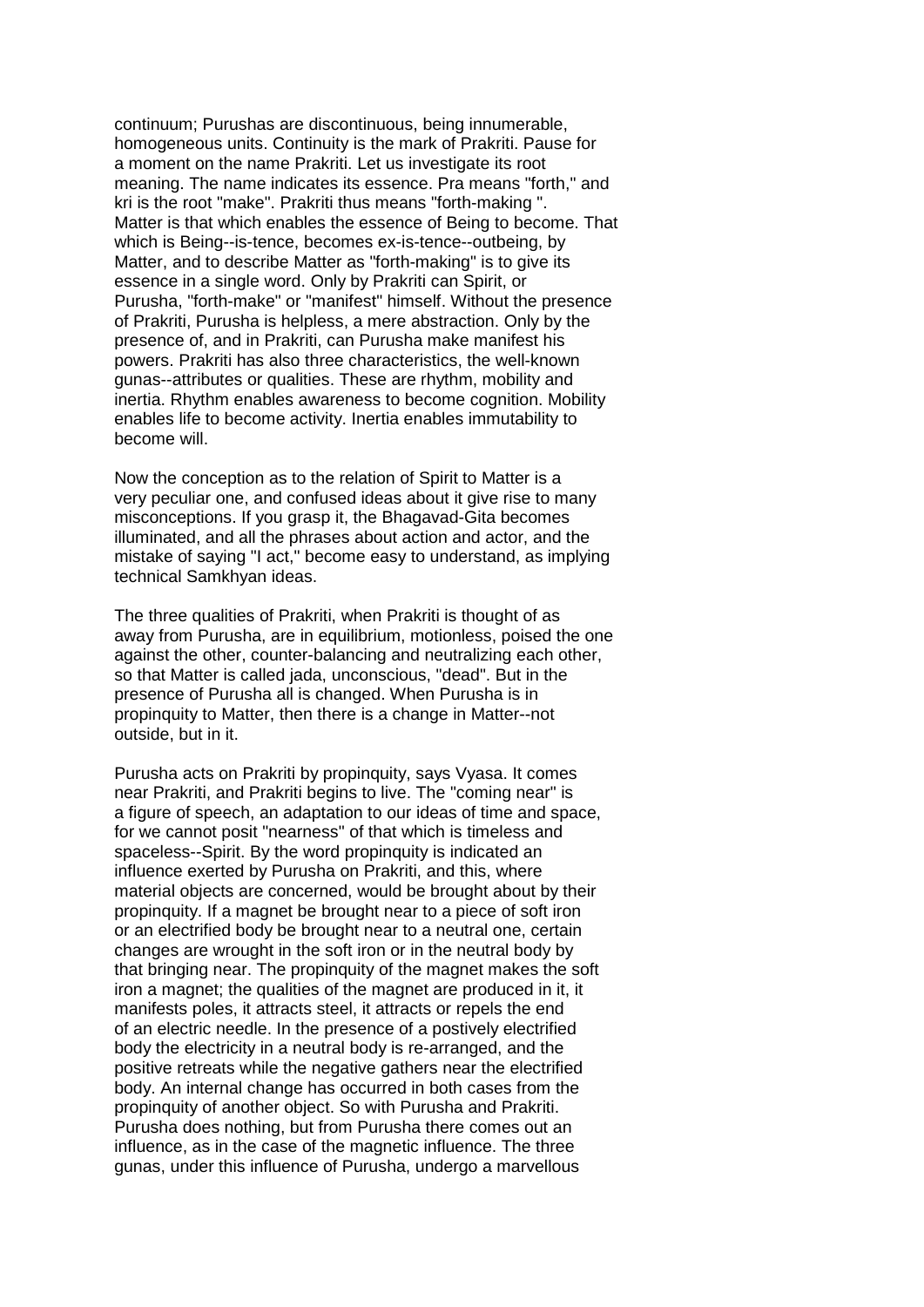change. I do not know what words to use, in order not to make a mistake in putting it. You cannot say that Prakriti absorbs the influence. You can hardly say that it reflects the Purusha. But the presence of Purusha brings about certain internal changes, causes a difference in the equilibrium of the three gunas in Prakriti. The three gunas were in a state of equilibrium. No guna was manifest. One guna was balanced against another. What happens when Purusha influences Prakriti? The quality of awareness in Purusha is taken up by, or reflected in, the guna called Sattva- rhythm, and it becomes cognition in Prakriti. The quality that we call life in Purusha is taken up by, or reflected, in the guna called Rajas--mobility, and it becomes force, energy, activity, in Prakriti. The quality that we call immutability in Purusha is taken up by, or reflected, in the guna called Tamas--inertia, and shows itself out as will or desire in Prakriti. So that, in that balanced equilibrium of Prakriti, a change has taken place by the mere propinquity of, or presence of, the Purusha. The Purusha has lost nothing, but at the same time a change has taken place in matter. Cognition has appeared in it. Activity, force, has appeared in it. Will or desire has appeared in it. With this change in Prakriti another change occurs. The three attributes of Purusha cannot be separated from each other, nor can the three attributes of Prakriti be separated each from each. Hence rhythm, while appropriating awareness, is under the influence of the whole three-in-one Purusha and cannot but also take up subordinately life and immutability as activity and will. And so with mobility and inertia. In combinations one quality or another may predominate, and we may have combinations which show preponderantly awareness-rhythm, or life- mobility, or immutability-inertia. The combinations in which awareness-rhythm or cognition predominates become "mind in nature," the subject or subjective half of nature. Combinations in which either of the other two predominates become the object or objective half of nature, the " force and matter " of the western scientist.[FN#7: A friend notes that the first is the Suddha Sattva of the Ramanuja School, and the second and third the Prakriti, or spirit-matter, in the lower sense of the same.]

We have thus nature divided into two, the subject and the object. We have now in nature everything that is wanted for the manifestation of activity, for the production of forms and for the expression of consciousness. We have mind, and we have force and matter. Purusha has nothing more to do, for he has infused all powers into Prakriti and sits apart, contemplating their interplay, himself remaining unchanged. The drama of existence is played out within Matter, and all that Spirit does is to look at it. Purusha is the spectator before whom the drama is played. He is not the actor, but only a spectator. The actor is the subjective part of nature, the mind, which is the reflection of awareness in rhythmic matter. That with which it works--objective nature, is the reflection of the other qualities of Purusha--life and immutability--in the gunas, Rajas and Tamas. Thus we have in nature everything that is wanted for the production of the universe. The Putusha only looks on when the drama is played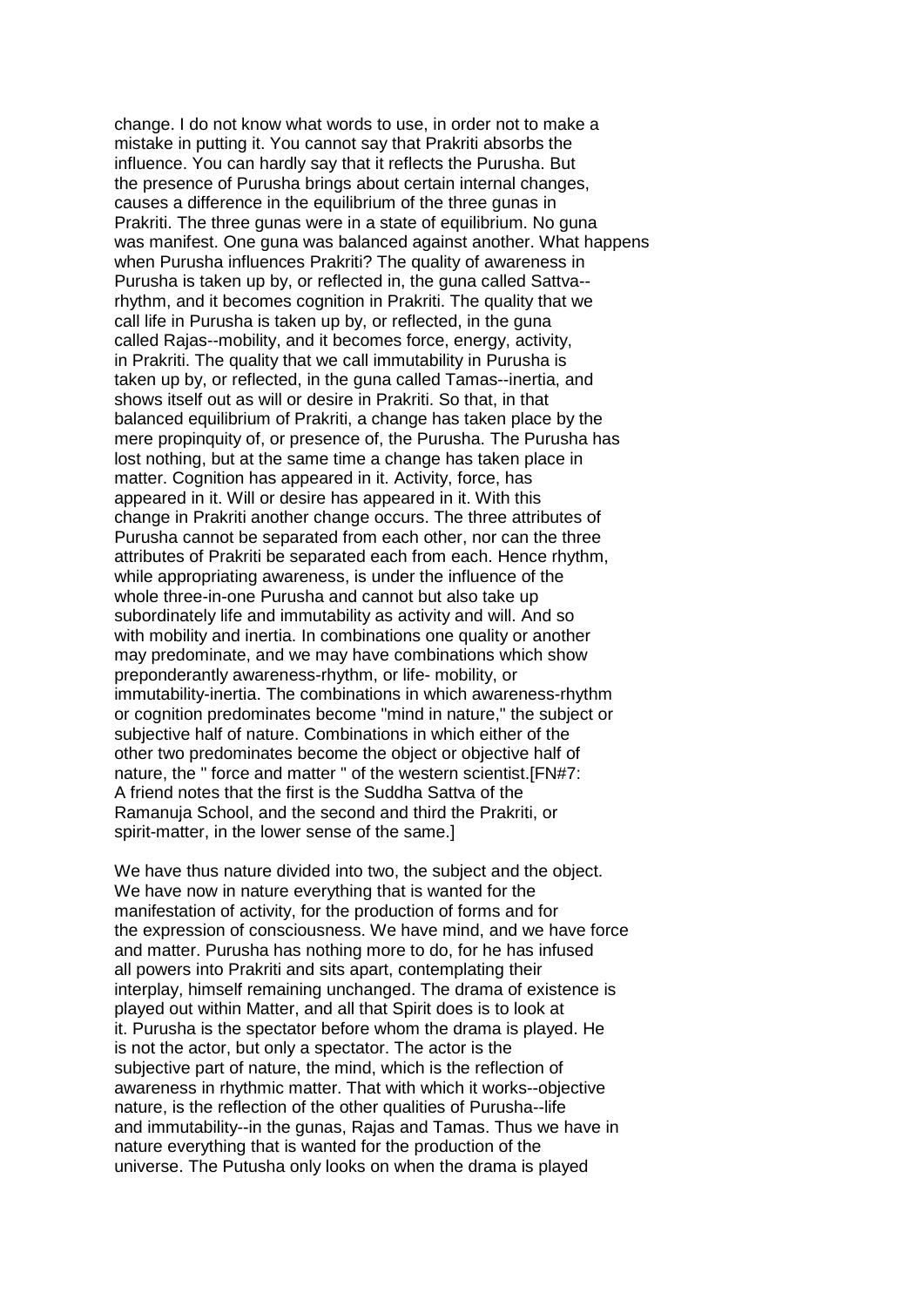before him. He is spectator, not actor. This is the predominant note of the Bhagavad-Gita. Nature does everything. The gunas bring about the universe. The man who says: "I act," is mistaken and confused; the gunas act, not he. He is only the spectator and looks on. Most of the Gita teaching is built upon this conception of the Samkhya, and unless that is clear in our minds we can never discriminate the meaning under the phrases of a particular philosophy.

Let us now turn to the Vedantic idea. According to the Vedantic view the Self is one, omnipresent, all-permeating, the one reality. Nothing exists except the Self--that is the starting-point in Vedanta. All permeating, all-controlling, allinspiring, the Self is everywhere present. As the ether permeates all matter, so does the One Self permeate, restrain, support, vivify all. It is written in the Gita that as the air goes everywhere, so is the Self everywhere in the infinite diversity of objects. As we try to follow the outline of Vedantic thought, as we try to grasp this idea of the one universal Self, who is existence, consciousness, bliss, Sat-Chit-Ananda, we find that we are carried into a loftier region of philosophy than that occupied by the Samkhya. The Self is One. The Self is everywhere conscious, the Self is everywhere existent, the Self is everywhere blissful. There is no division between these qualities of the Self. Everywhere, all-embracing, these qualities are found at every point, in every place. There is no spot on which you can put your finger and say "The Self is not here." Where the Self is--and He is everywhere--there is existence, there is consciousness, and there is bliss. The Self, being consciousness, imagines limitation, division. From that imagination of limitation arises form, diversity, manyness. From that thought of the Self, from that thought of limitation, all diversity of the many is born. Matter is the limitation imposed upon the Self by His own will to limit Himself. "Eko'ham, bahu syam," "I am one; I will to he many"; "let me be many," is the thought of the One; and in that thought, the manifold universe comes into existence. In that limitation, Self-created, He exists, He is conscious, He is happy. In Him arises the thought that He is Self-existence, and behold! all existence becomes possible. Because in Him is the will to manifest, all manifestation at once comes into existence. Because in Him is all bliss, therefore is the law of life the seeking for happiness, the essential characteristic of every sentient creature. The universe appears by the Self-limitation in thought of the Self. The moment the Self ceases to think it, the universe is not, it vanishes as a dream. That is the fundamental idea of the Vedanta. Then it accepts the spirits of the Samkhya- the Purushas; but it says that these spirits are only reflections of the one Self, emanated by the activity of the Self and that they all reproduce Him in miniature, with the limitations which the universal Self has imposed upon them, which are apparently portions of the universe, but are really identical with Him. It is the play of the Supreme Self that makes the limitations, and thus reproduces within limitations the qualities of the Self; the consciousness of the Self, of the Supreme Self; becomes, in the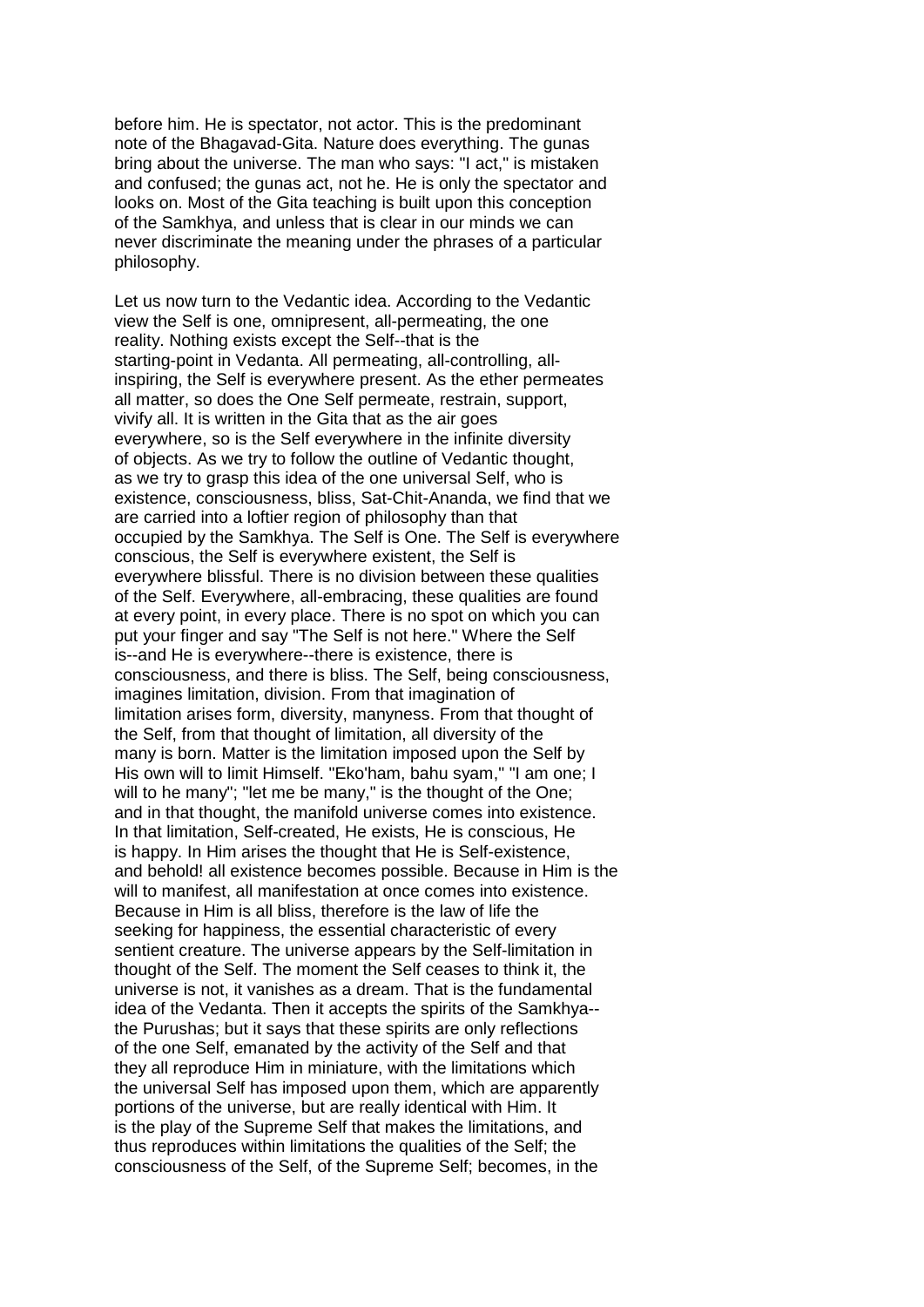particularised Self, cognition, the power to know; and the existence of the Self becomes activity, the power to manifest; and the bliss of the Self becomes will, the deepest part of all, the longing for happiness, for bliss; the resolve to obtain it is what we call will. And so in the limited, the power to know, and the power to act, and the power to will, these are the reflections in the particular Self of the essential qualities of the universal Self. Otherwise put: that which was universal awareness becomes now cognition in the separated Self; that which in the universal Self was awareness of itself becomes in the limited Self awareness of others; the awareness of the whole becomes the cognition of the individual. So with the existence of the Self: the Self-existence of the universal Self becomes, in the limited Self, activity, preservation of existence. So does the bliss of the universal Self, in the limited expression of the individual Self, become the will that seeks for happiness, the Self-determination of the Self, the seeking for Self-realisation, that deepest essence of human life.

The difference comes with limitation, with the narrowing of the universal qualities into the specific qualities of the limited Self: both are the same in essence, though seeming different in manifestation. We have the power to know, the power to will, and the power to act. These are the three great powers of the Self that show themselves in the separated Self in every diversity of forms, from the minutes" organism to the loftiest Logos.

Then just as in the Samkhya, if the Purusha, the particular Self, should identify himself with the matter in which he is reflected, then there is delusion and bondage, so in the Vedanta, if the Self, eternally free, imagines himself to be bound by matter, identifying himself with his limitations, he is deluded, he is under the domain of Maya; for Maya is the self-identification of the Self with his limitations. The eternally free can never be bound by matter; the eternally pure can never be tainted by matter; the eternally knowing can never be deluded by matter; the eternally Self-determined can never be ruled by matter, save by his own ignorance. His own foolish fancy limits his inherent powers; he is bound, because he imagines himself bound; he is impure, because he imagines himself impure; he is ignorant, because he imagines himself ignorant. With the vanishing of delusion he finds that he is eternally pure, eternally wise.

Here is the great difference between the Samkhya and the Vedanta. According to the Samkhya, Purusha is the spectator and never the actor. According to Vedanta the Self is the only actor, all else is maya: there is no one else who acts but the Self, according to the Vedanta teaching. As says the Upanishad: the Self willed to see, and there were eyes; the Self willed to hear, and there were ears; the Self willed to think, and there was mind. The eyes, the ears, the mind exist, because the Self has willed them into existence. The Self appropriates matter, in order that He may manifest His powers through it. There is the distinction between the Samkhya and the Vedanta: in the Samkhya the propinquity of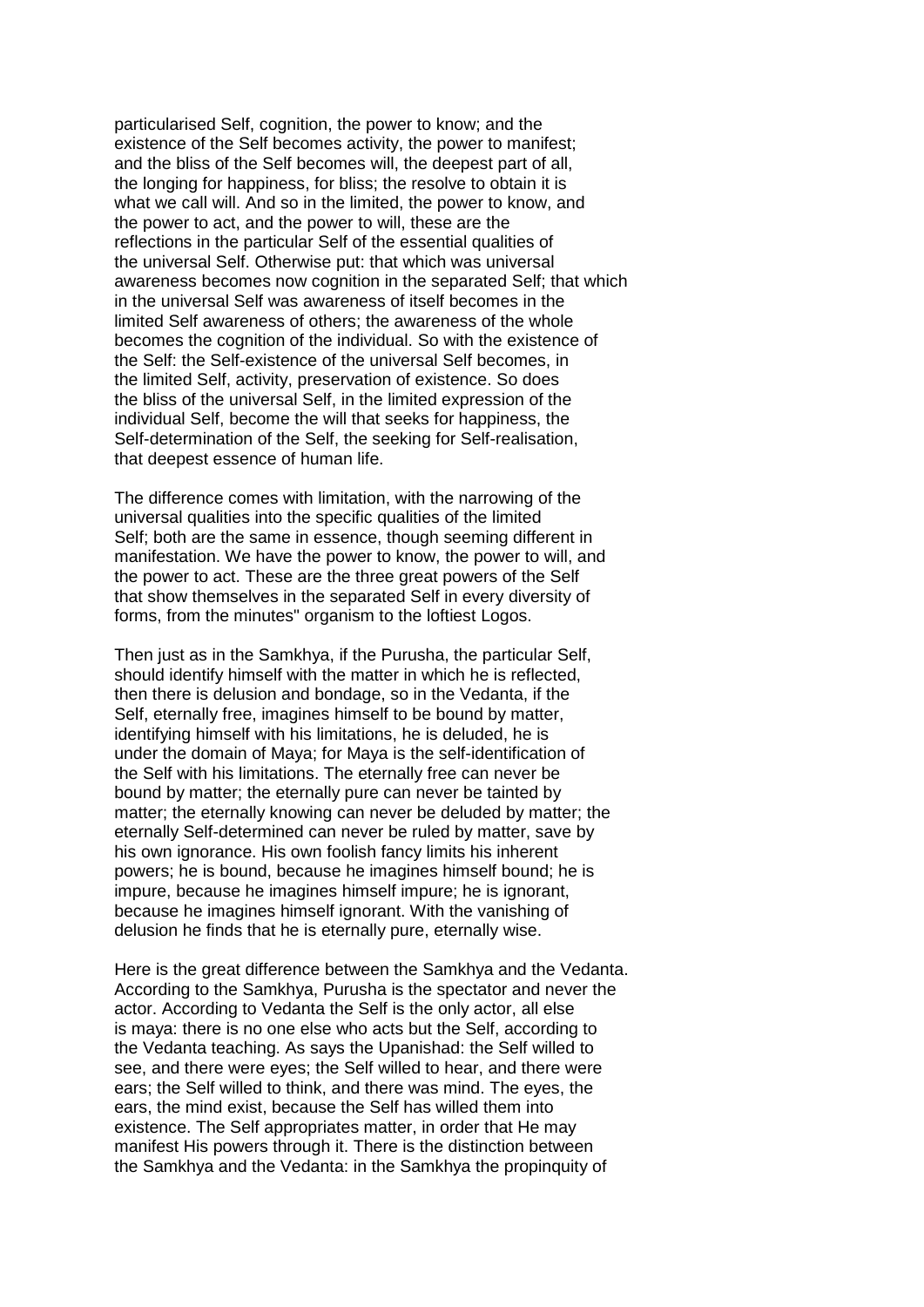the Purusha brings out in matter or Prakriti all these characteristics, the Prakriti acts and not the Purusha; in the Vedanta, Self alone exists and Self alone acts; He imagines limitation and matter appears; He appropriates that matter in order that He may manifest His own capacity.

The Samkhya is the view of the universe of the scientist: the Vedanta is the view of the universe of the metaphysician. Haeckel unconsciously expounded the Samkhyan philosophy almost perfectly. So close to the Samkhyan is his exposition, that another idea would make it purely Samkhyan; he has not yet supplied that propinquity of consciousness which the Samkhya postulates in its ultimate duality. He has Force and Matter, he has Mind in Matter, but he has no Purusha. His last book, criticised by Sir Oliver Lodge, is thoroughly intelligible from the Hindu standpoint as an almost accurate representation of Samkhyan philosophy. It is the view of the scientist, indifferent to the "why" of the facts which he records. The Vedanta, as I said, is the view of the metaphysician he seeks the unity in which all diversities are rooted and into which they are resolved.

Now, what light does Theosophy throw on both these systems? Theosophy enables every thinker to reconcile the partial statements which are apparently so contradictory. Theosophy, with the Vedanta, proclaims the universal Self. All that the Vedanta says of the universal Self and the Self- limitation, Theosophy repeats. We call these Self-limited selves Monads, and we say, as the Vedantin says, that these Monads reproduce the nature of the universal Self whose portions they are. And hence you find in them the three qualities which you find in the Supreme. They are units' and these represent the Purushas of the Samkhya; but with a very great difference, for they are not passive watchers, but active agents in the drama of the universe, although, being above the fivefold universe, they are as spectators who pull the strings of the players of the stage. The Monad takes to himself from the universe of matter atoms which show out the qualities corresponding to his three qualities, and in these he thinks, and wills and acts. He takes to himself rhythmic combinations, and shows his quality of cognition. He takes to himself combinations that are mobile; through those he shows out his activity. He takes the combinations that are inert, and shows out his quality of bliss, as the will to be happy. Now notice the difference of phrase and thought. In the Samkhya, Matter changed to reflect the Spirit; in fact, the Spirit appropriates portions of Matter, and through those expresses his own characteristics--an enormous difference. He creates an actor for Self-expression, and this actor is the "spiritual man" of the Theosophical teaching, the spiritual Triad, the Atma-buddhi-manas, to whom we shall return in a moment.

The Monad remains ever beyond the fivefold universe, and in that sense is a spectator. He dwells beyond the five planes of matter. Beyond the Atmic, or Akasic; beyond the Buddhic plane, the plane of Vayu; beyond the mental plane, the plane of Agni; beyond the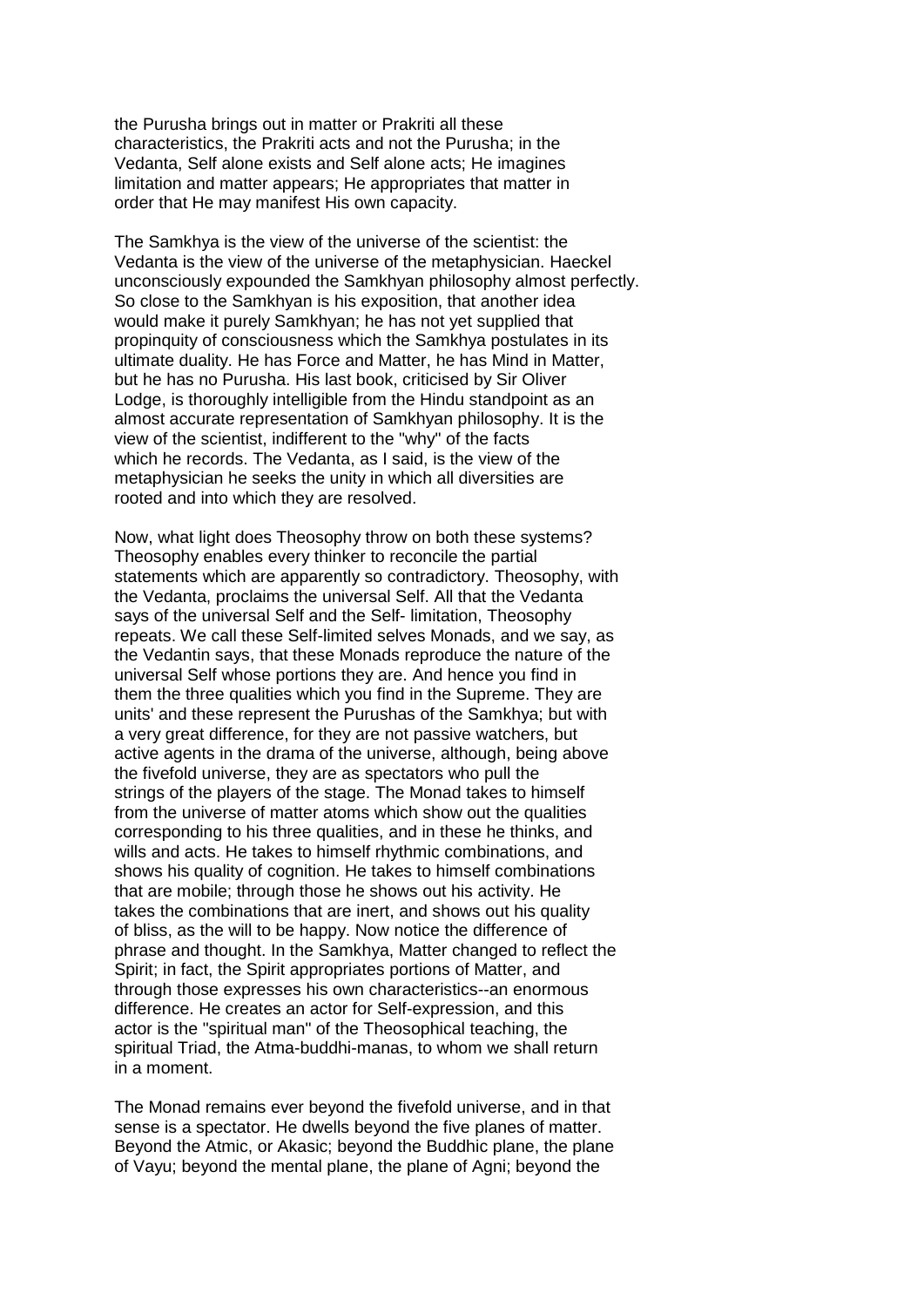astral plane, the plane of Varuna; beyond the physical plane, the plane of Kubera. Beyond all these planes the Monad, the Self, stands Self-conscious and Self-determined. He reigns in changeless peace and lives in eternity. But as said above, he appropriates matter. He takes to himself an atom of the Atmic plane, and in that he, as it were, incorporates his will, and that becomes Atma. He appropriates an atom of the Buddhic plane, and reflects in that his aspect of cognition, and that becomes buddhi. He appropriates an atom of the manasic plane and embodies, as it were, his activity in it, and it becomes Manas. Thus we get Atma, plus Buddhi, plus Manas. That triad is the reflection in the fivefold universe of the Monad beyond the fivefold universe. The terms of Theosophy can be easily identified with those of other schools. The Monad of Theosophy is the Jivatma of Indian philosophy, the Purusha of the Samkhya, the particularised Self of the Vedanta. The threefold manifestation, Atma-buddhi-manas, is the result of the Purusha's propinquity to Prakriti, the subject of the Samkhyan philosophy, the Self embodied in the highest sheaths, according to the Vedantic teaching. In the one you have this Self and His sheaths, and in the other the Subject, a reflection in matter of Purusha. Thus you can readily see that you are dealing with the same concepts but they are looked at from different standpoints. We are nearer to the Vedanta than to the Samkhya, but if you know the principles you can put the statements of the two philosophies in their own niches and will not be confused. Learn the principles and you can explain all the theories. That is the value of the Theosophical teaching; it gives you the principles and leaves you to study the philosophies, and you study them with a torch in your hand instead of in the dark.

Now when we understand the nature of the spiritual man, or Triad, what do we find with regard to all the manifestations of consciousness? That they are duads, Spirit-Matter everywhere, on every plane of our fivefold universe. If you are a scientist, you will call it spiritualised Matter; if you are a metaphysician you will call it materialised Spirit. Either phrase is equally true, so long as you remember that both are always present in every manifestation, that what you see is not the play of matter alone, but the play of Spirit-Matter, inseparable through the period of manifestation. Then, when you come, in reading an ancient book, to the statement "mind is material," you will not be confused; you will know that the writer is only speaking on the Samkhyan line, which speaks of Matter everywhere but always implies that the Spirit is looking on, and that this presence makes the work of Matter possible. You will not, when reading the constant statement in Indian philosophies that "mind is material," confuse this with the opposite view of the materialist which says that "mind is the product of matter"--a very different thing. Although the Samkhyan may use materialistic terms, he always posits the vivifying influence of Spirit, while the materialist makes Spirit the product of Matter. Really a gulf divides them, although the language they use may often be the same.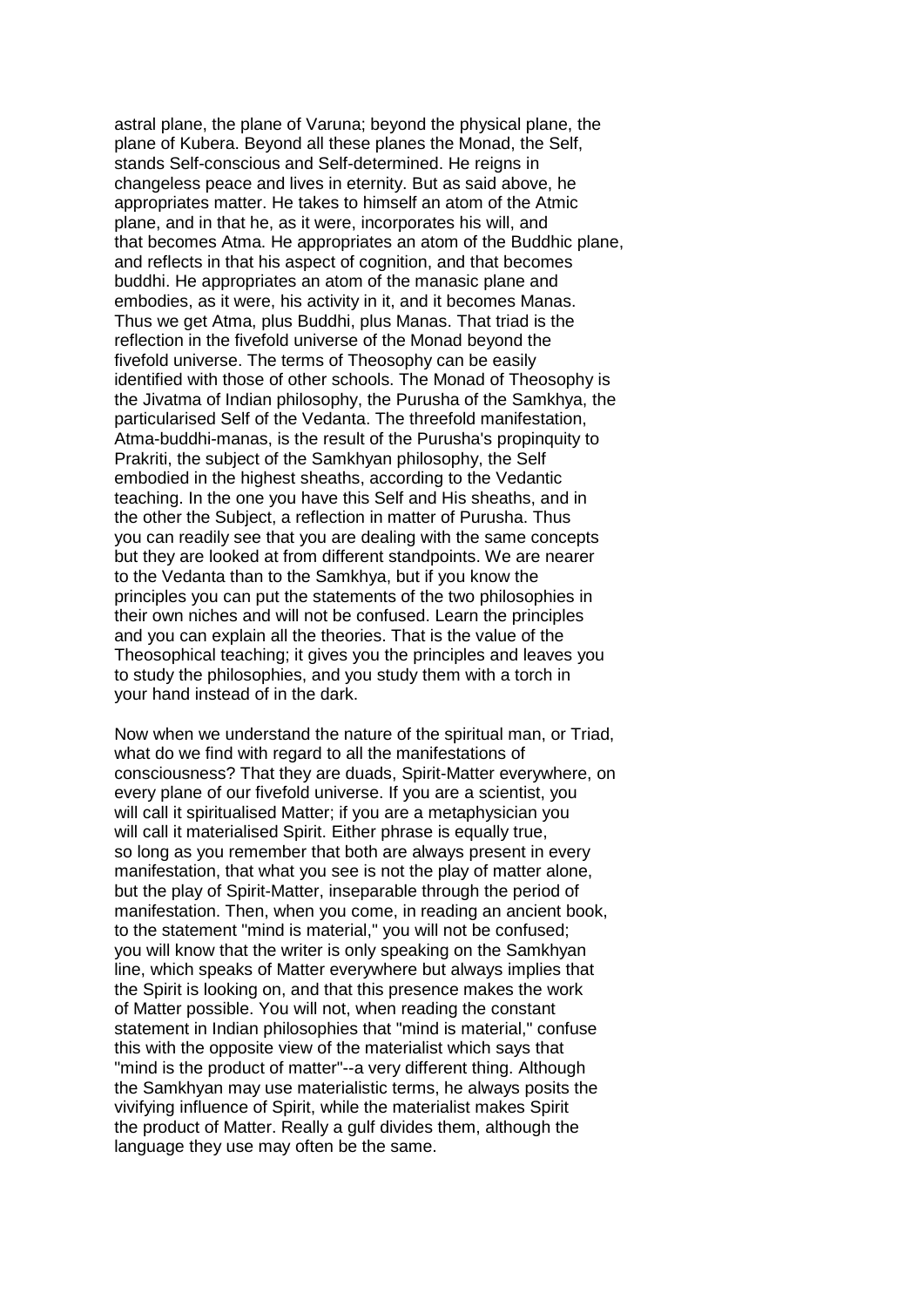#### Mind

"Yoga is the inhibition of the functions of the mind," says Patanjali. The functions of the mind must be suppressed, and in order that we may be able to follow out really what this means, we must go more closely into what the Indian philosopher means by the word "mind".

Mind, in the wide sense of the term, has three great properties or qualities: cognition, desire or will, activity. Now Yoga is not immediately concerned with all these three, but only with one, cognition, the Samkhyan subject. But you cannot separate cognition, as we have seen, completely from the others, because consciousness is a unit, and although we are only concerned with that part of consciousness which we specifically call cognition, we cannot get cognition all by itself. Hence the Indian psychologist investigating this property, cognition, divides it up into three or, as the Vedanta says, into four (with all submission, the Vedantin here makes a mistake). If you take up any Vedantic book and read about mind, you will find a particular word used for it which. translated, means "internal organ". This antah-karana is the word always used where in English we use "mind"; but it is only used in relation to cognition, not in relation to activity and desire. It is said to be fourfold, being made up of Manas, Buddhi, Ahamkara, and Chitta; but this fourfold division is a very curious division. We know what Manas is, what Buddhi is, what Ahamkara is, but what is this Chitta? What is Chitta, outside Manas, Buddhi and Ahamkara? Ask anyone you like. and record his answer; you will find that it is of the vaguest kind. Let us try to analyse it for ourselves, and see whether light will come upon it by using the Theosophic idea of a triplet summed up in a fourth, that is not really a fourth, but the summation of the three. Manas, Buddhi and Ahamkara are the three different sides of a triangle,' which triangle is called Chitta. The Chitta is not a fourth, but the sum of the three: Manas, Buddhi and Ahamkara. This is the old idea of a trinity in unity. Over and over again H. P. Blavatsky uses this summation as a fourth to her triplets, for she follows the old methods. The fourth, which sums up the three but is not other than they, makes a unity out of their apparent diversity. Let us apply that to Antahkarana.

Take cognition. Though in cognition that aspect of the Self is predominant, yet it cannot exist absolutely alone, The whole Self is there in every act of cognition. Similarly with the other two. One cannot exist separate from the others. Where there is cognition the other two are present, though subordinate to it. The activity is there, the will is there. Let us think of cognition as pure as it can be, turned on itself, reflected in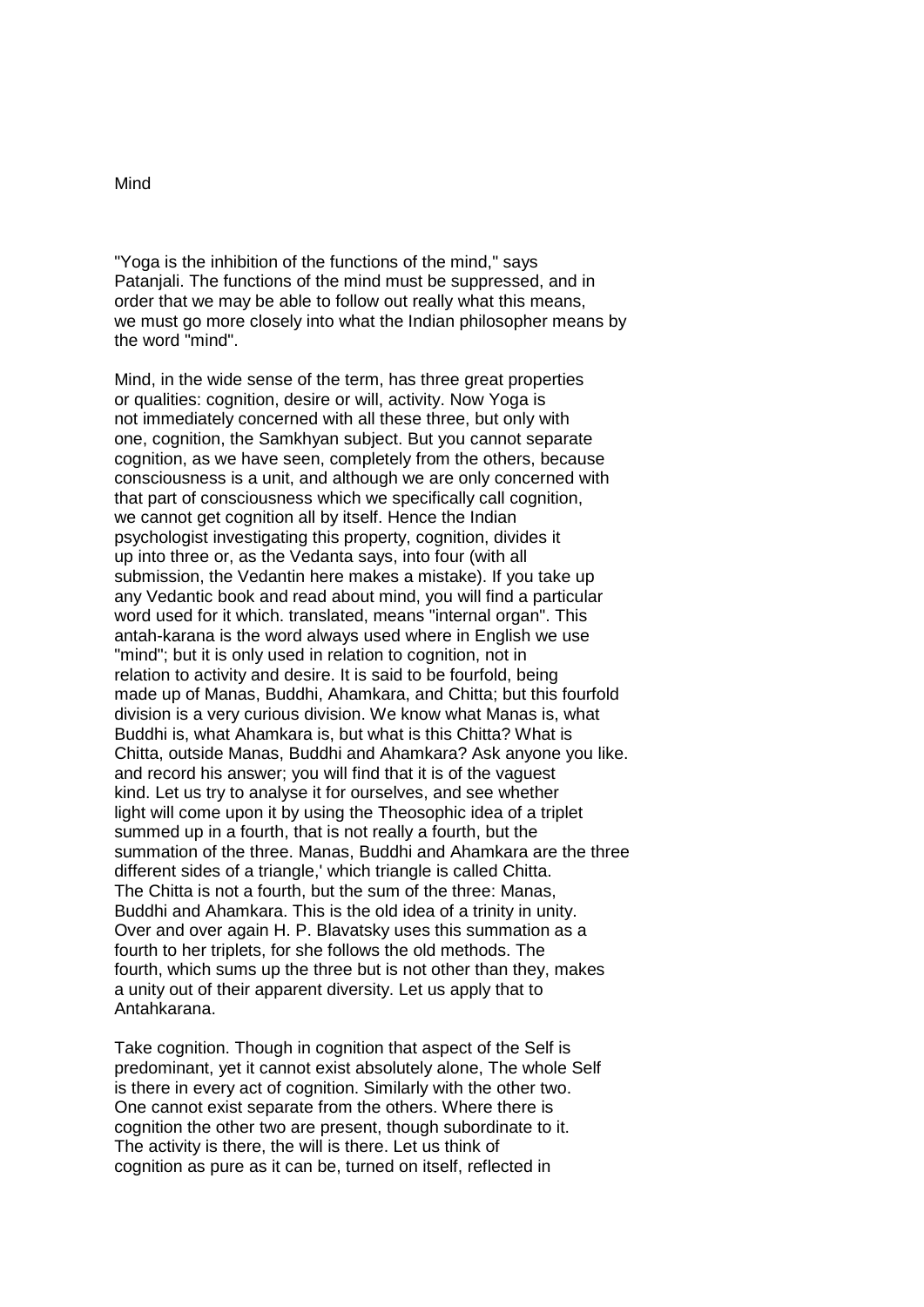itself, and we have Buddhi, the pure reason, the very essence of cognition; this in the universe is represented by Vishnu, the sustaining wisdom of the universe. Now let us think of cognition looking outwards, and as reflecting itself in activity, its brother quality, and we have a mixture of cognition and activity which is called Manas, the active mind; cognition reflected in activity is Manas in man or Brahma, the creative mind, in the universe. When cognition similarly reflects itself in will, then it becomes Ahamkara, the "I am I" in man, represented by Mahadeva in the universe. Thus wee have found within the limits of this cognition a triple division, making up the internal organ or Antahkarana--Manas, plus Buddhi, plus Ahamkara--and we can find no fourth. What is then Chitta? It is the summation of the three, the three taken together, the totality of the three. Because of the old way of counting these things, you get this division of Antahkarana into four.

The Mental Body

We must now deal with the mental body, which is taken as equivalent to mind for practical purposes. The first thing for a man to do in practical Yoga is to separate himself from the mental body, to draw away from that into the sheath next above it. And here remember what I said previously, that in Yoga the Self is always the consciousness plus the vehicle from which the consciousness is unable to separate itself. All that is above the body you cannot leave is the Self for practical purposes, and your first attempt must be to draw away from your mental body. Under these conditions, Manas must be identified with the Self, and the spiritual Triad, the Atma-buddhi-manas, is to be realised as separate from the mental body. That is the first step. You must be able to take up and lay down your mind as you do a tool, before it is of any use to consider the further progress of the Self in getting rid of its envelopes. Hence the mental body is taken as the starting point. Suppress thought. Quiet it. Still it. Now what is the ordinary condition of the mental body? As you look upon that body from a higher plane, you see constant changes of colours playing in it. You find that they are sometimes initiated from within, sometimes from without. Sometimes a vibration from without has caused a change in consciousness, and a corresponding change in the colours in the mental body. If there is a change of consciousness, that causes vibration in the matter in which that consciousness is functioning. The mental body is a body of ever-changing hues and colours, never still, changing colour with swift rapidity throughout the whole of it. Yoga is the stopping of all these, the inhibition of vibrations and changes alike. Inhibition of the change of consciousness stops the vibration of the mental body; the checking of the vibration of the mental body checks the change in consciousness.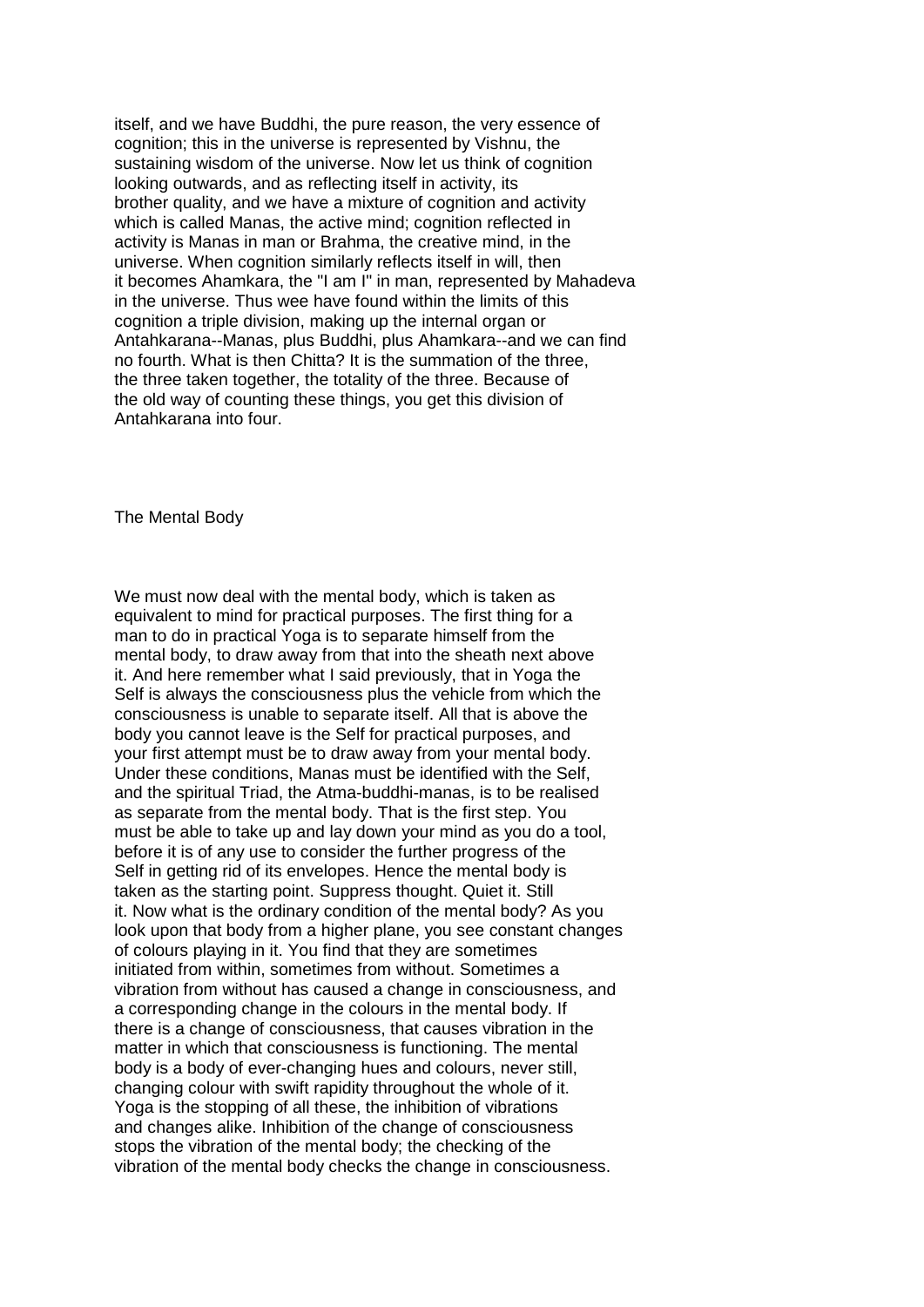In the mental body of a Master there is no change of colour save as initiated from within; no outward stimulus can produce any answer, any vibration,ùin that perfectly controlled mental body. The colour of the mental body of a Master is as moonlight on the rippling ocean. Within that whiteness of moon-like refulgence lie all possibilities of colour, but nothing in the outer world can make the faintest change of hue sweep over its steady radiance. If a change of consciousness occurs within, then the change will send a wave of delicate hues over the mental body which responds only in colour to changes initiated from within and never to changes stimulated from without. His mental body is never His Self, but only His tool or instrument, which He can take up or lay down at His will. It is only an outer sheath that He uses when He needs to communicate with the lower world.

By that idea of the stopping of all changes of colour in the mental body you can realise what is meant by inhibition. The functions of mind are stopped in Yoga. You have to begin with your mental body. You have to learn how to stop the whole of those vibrations, how to make the mental body colourless, still and quiet, responsive only to the impulses that you choose to put upon it. How will you be able to tell when the mind is really coming under control, when it is no longer a part of your Self? You will begin to realise this when you find that, by the action of your will, you can check the current of thought and hold the mind in perfect stillness. Sheath after sheath has to be transcended, and the proof of transcending is that it can no longer affect you. You can affect it, but it cannot affect you. The moment that nothing outside you can harass you, can stir the mind, the moment that the mind does not respond to the outer, save under your own impulse, then can you say of it: "This is not my Self." It has become part of the outer, it can no longer be identified with the Self.

From this you pass on to the conquest of the causal body in a similar way. When the conquering of the causal body is complete then you go to the conquering of the Buddhic body. When mastery over the Buddhic body is complete, you pass on to the~conquest of the Atmic body.

Mind and Self

You cannot be surprised that under these conditions of continued disappearance of functions, the unfortunate student asks: " What becomes of the mind itself? If you suppress all the functions, what is left?" In the Indian way of teaching, when you come to a difficulty, someone jumps up and asks a question. And in the commentaries, the question which raises the difficulty is always put. The answer of Patanjali is: "Then the spectator remains in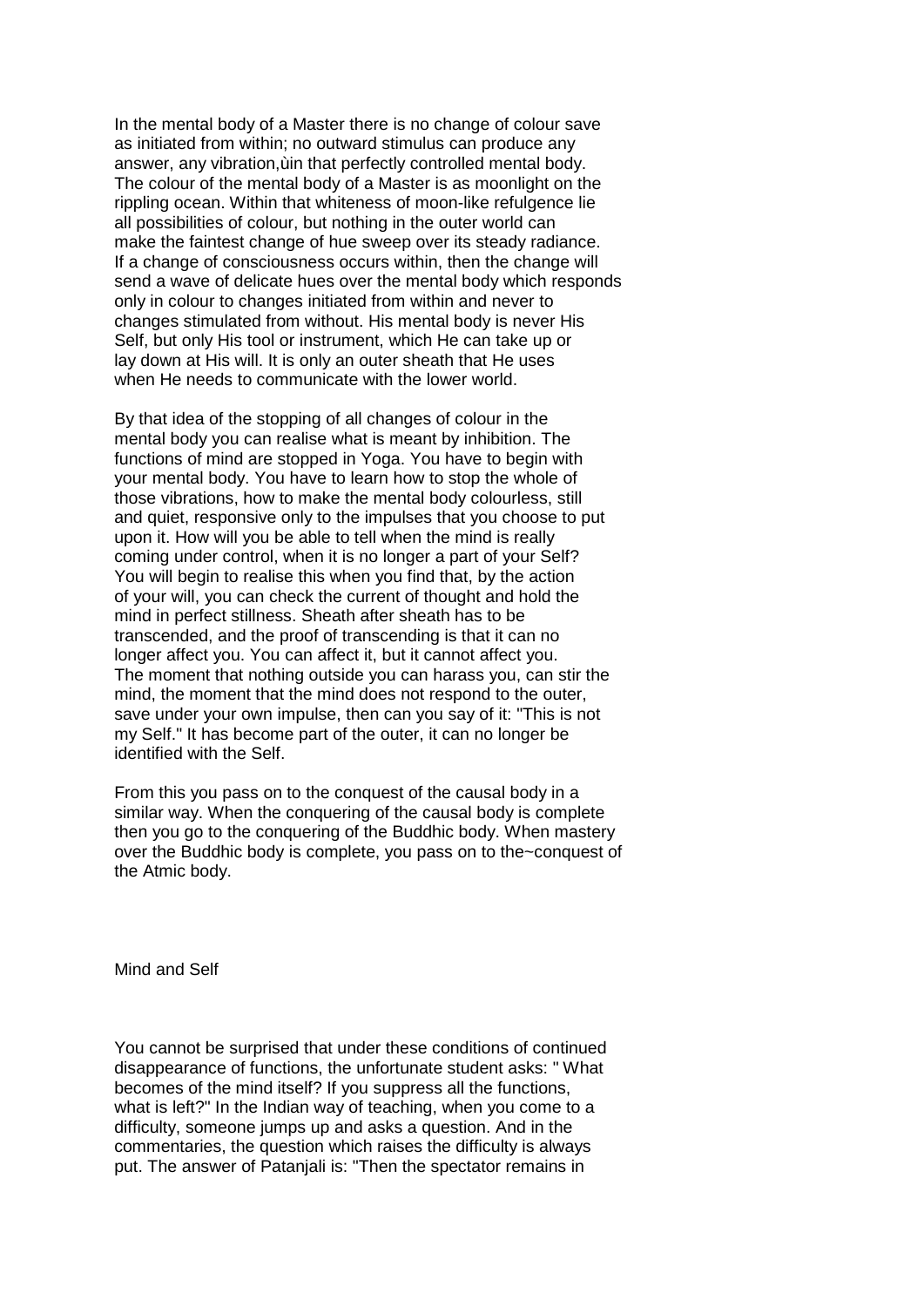his own form." Theosophy answers: "The Monad remains." It is the end of the human pilgrimage. That is the highest point to which humanity may climb: to suppress all the reflections in the fivefold universe through which the Monad has manifested his powers, and then for the Monad to realise himself, enriched by the experiences through which his manifested aspects have passed. But to the Samkhyan the difficulty is very great, for when he has only his spectator left, when spectacle ceases, the spectator himself almost vanishes. His only function was to look on at the play of mind. When the play of mind is gone, what is left? He can no longer be a spectator, since there is nothing to see. The only answer is: " He remains in his own form." He is now out of manifestation, the duality is transcended, and so the Spirit sinks back into latency, no longer capable of manifestation. There you come to a very serious difference with the Theosophical view of the universe, for according to that view of the universe, when all these functions have been suppressed, then the Monad is ruler over matter and is prepared for a new cycle of activity, no longer slave but master.

All analogy shows us that as the Self withdraws from sheath after sheath, he does not lose but gains in Self- realisation. Self-realisation becomes more and more vivid with each successive withdrawal; so that as the Self puts aside one veil of matter after another, recognises in regular succession that each body in turn is not himself, by that process of withdrawal his sense of Self-reality becomes keener, not less keen. It is important to remember that, because often Western readers, dealing with Eastern ideas, in consequence of misunderstanding the meaning of the state of liberation, or the condition of Nirvana, identify it with nothingness or unconsciousness--an entirely mistaken idea which is apt to colour the whole of their thought when dealing with Yogic processes. Imagine the condition of a man who identifies himself completely with the body, so that he cannot, even in thought, separate himself from it--the state of the early undeveloped man--and compare that with the strength, vigour and lucidity of your own mental consciousness.

The consciousness of the early man limited to the physical body, with occasional touches of dream consciousness, is very restricted in its range. He has no idea of the sweep of your consciousness, of your abstract thinking. But is that consciousness of the early man more vivid, or less vivid, than yours? Certainly you will say, it is less vivid. You have largely transcended his powers of consciousness. Your consciousness is astral rather than physical, but has thereby increased its vividness. AS the Self withdraws himself from sheath after sheath, he realises himself more and more, not less and less; Self-realisation becomes more intense, as sheath after sheath is cast aside. The centre grows more powerful as the circumference becomes more permeable, and at last a stage is reached when the centre knows itself at every point of the circumference. When that is accomplished the circumference vanishes, but not so the centre. The centre still remains. Just as you are more vividly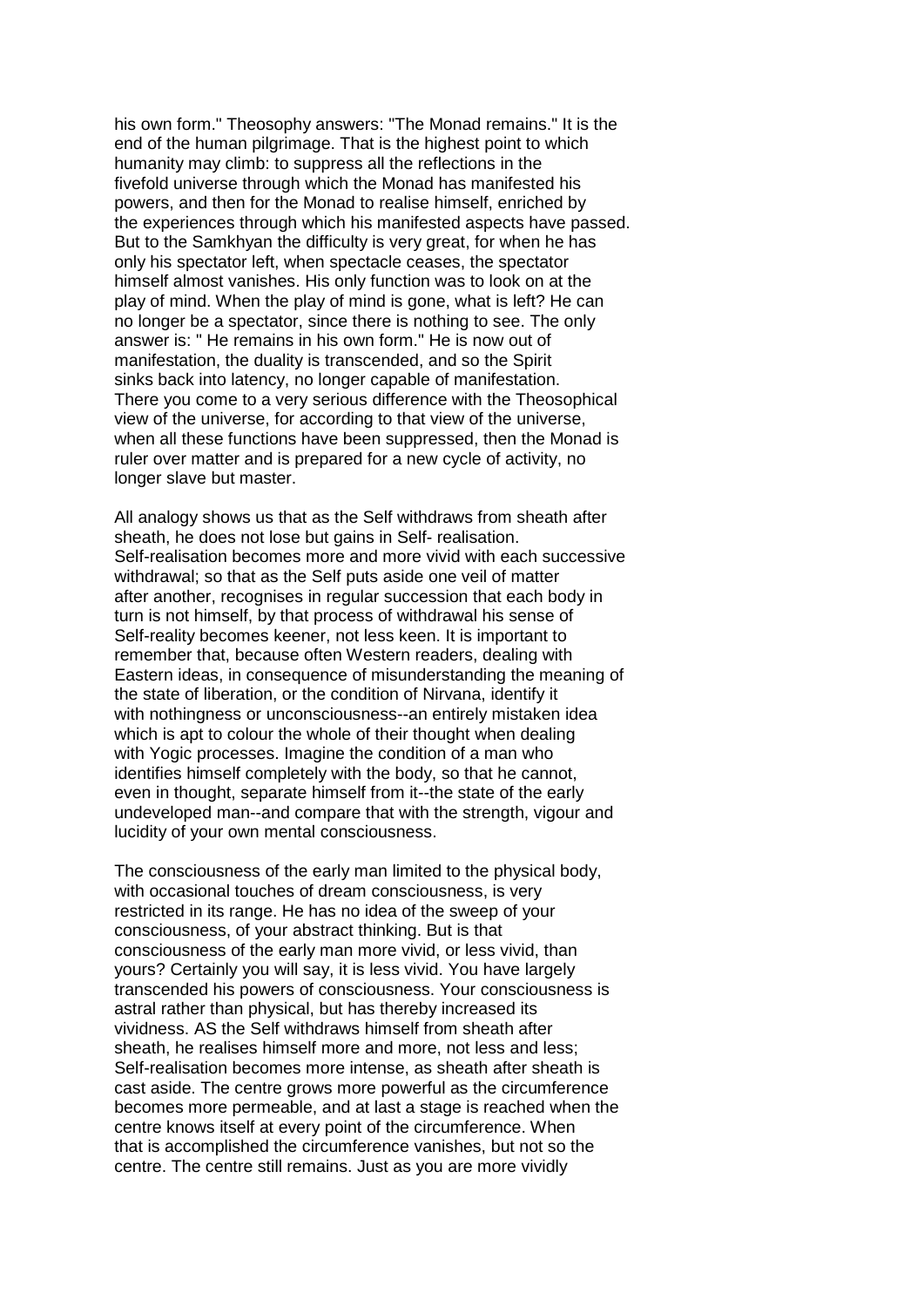conscious than the early man, just as your consciousness is more alive, not less, than that of an undeveloped man, so it is as we climb up the stairway of life and cast away garment after garment. We become more conscious of existence, more conscious of knowledge, more conscious of Self-determined power. The faculties of the Self shine out more strongly, as veil after veil falls away. By analogy, then, when we touch the Monad, our consciousness should be mightier, more vivid, and more perfect. As you learn to truly live, your powers and feelings grow in strength.

And remember that all control is exercised over sheaths, over portions of the Not-Self. You do not control your Self; that is a misconception; you control your Not-Self. The Self is never controlled; He is the Inner Ruler Immortal. He is the controller, not the controlled. As sheath after sheath becomes subject to your Self, and body after body becomes the tool of your Self, then shall you realise the truth of the saying of the Upanishad, that you are the Self, the Inner Ruler, the immortal.

Lecture III

YOGA AS SCIENCE

I propose now to deal first with the two great methods of Yoga, one related to the Self and the other to the Not-Self. Let me remind you, before I begin, that we are dealing only with the science of Yoga and not with other means of attaining union with the Divine. The scientific method, following the old Indian conception, is the one to which I am asking your attention. I would remind you, however, that, though I am only dealing with this, there remain also the other two great ways of Bhakti and Karma. The Yoga we are studying specially concerns the Marga of Jnanam or knowledge, and within that way, within that Marga or path of knowledge, we find that three subdivisions occur, as everywhere in nature.

Methods of Yoga

With regard to what I have just called the two great methods in Yoga, we find that by one of these a man treads the path of knowledge by Buddhi--the pure reason; and the other the same path by Manas--the concrete mind. You may remember that in speaking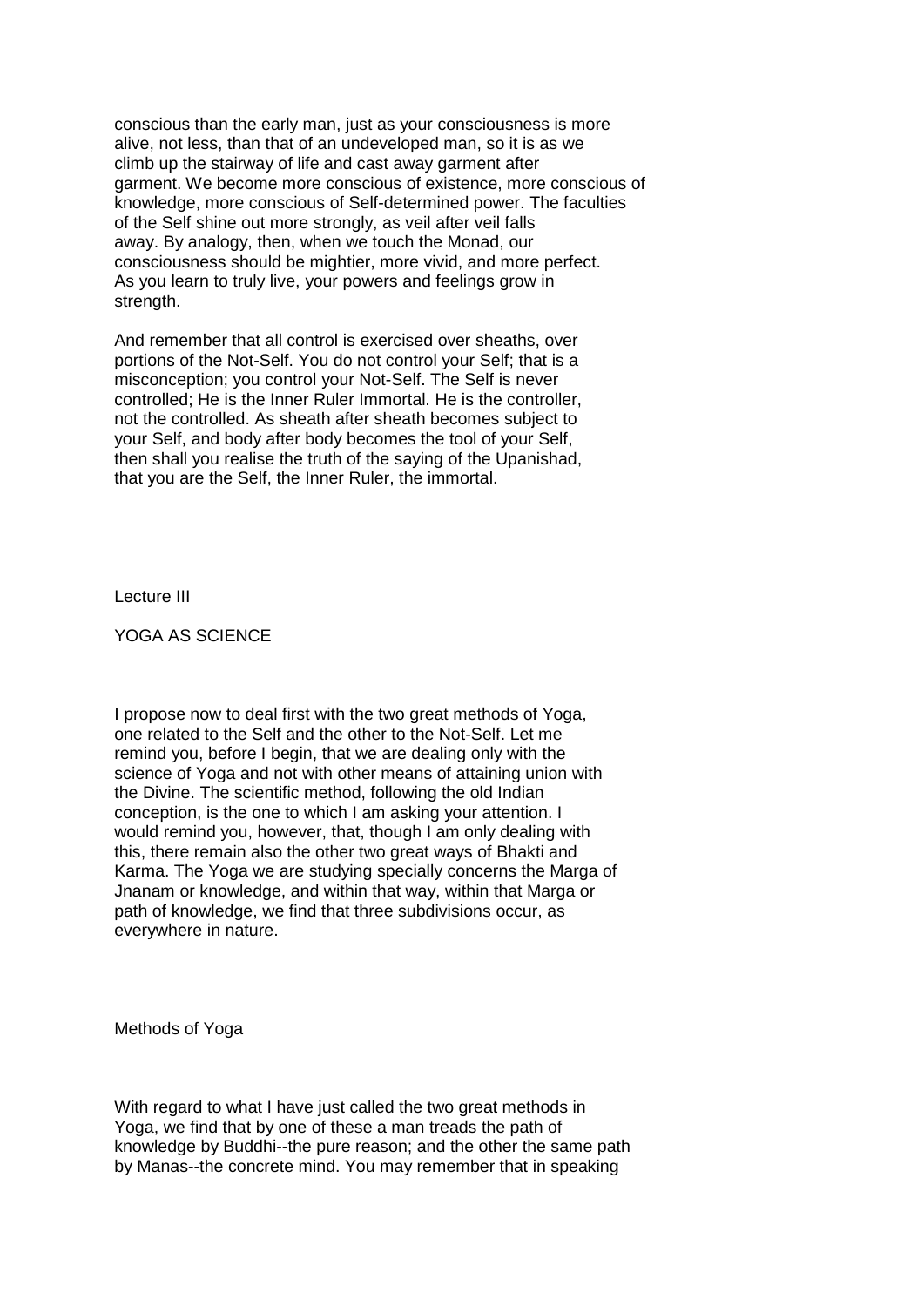yesterday of the sub- divisions of Antah-karana, I pointed out to you that there we had a process of reflection of one quality in another; and within the limits of the cognitional aspect of the Self, you find Buddhi, cognition reflected in cognition; and Ahamkara, cognition reflected in will; and Manas, cognition reflected in activity. Bearing those three sub-divisions in mind, you will very readily be able to see that these two methods of Yoga fall naturally under two of these heads. But what of the third? What of the will, of which Ahamkara is the representative in cognition? That certainly has its road, but it can scarcely be said to be a "method". Will breaks its way upwards by sheer unflinching determination, keeping its eyes fixed on the end, and using either buddhi or manes indifferently as a means to that end. Metaphysics is used to realise the Self; science is used to understand the Not-Self; but either is grasped, either is thrown aside, as it serves, or fails to serve, the needs of the moment. Often the man, in whom will is predominant, does not know how he gains the object he is aiming at; it comes to his hands, but the "how" is obscure to him; he willed to have it, and nature gives it to him. This is also seen in Yoga in the man of Ahamkara, the sub-type of will in cognition. Just as in the man of Ahamkara, Buddhi and Manas are subordinate, so in the man of Buddhi, Ahamkara and Manas are not absent, but are subordinate; and in the man of Manas, Ahamkara and Buddhi are present, but play a subsidiary part. Both the metaphysician and the scientist must be supported by Ahamkara. That Self-determining faculty, that deliberate setting of oneself to a chosen end, that is necessary in all forms of Yoga. Whether a Yogi is going to follow the purely cognitional way of Buddhi, or whether he is going to follow the more active path of Manas, in both cases he needs the self-determining will in order to sustain him in his arduous task. You remember it is written in the Upanishad that the weak man cannot reach the Self. Strength is wanted. Determination is wanted. Perseverance is wanted. And you must have, in every successful Yogi, that intense determination which is the very essence of individuality.

Now what are these two great methods? One of them may be described as seeking the Self by the Self; the other may be described as seeking the Self by the Not-Self; and if you will think of them in that fashion, I think you will find the idea illuminative. Those who seek the Self by the Self, seek him through the faculty of Buddhi; they turn ever inwards, and turn away from the outer world. Those who seek the Self by the Not-Self, seek him through the active working Manas; they are outward-turned, and by study of the Not-Self, they learn to realise the Self. The one is the path of the metaphysician; the other is the path of the scientist.

To the Self by the Self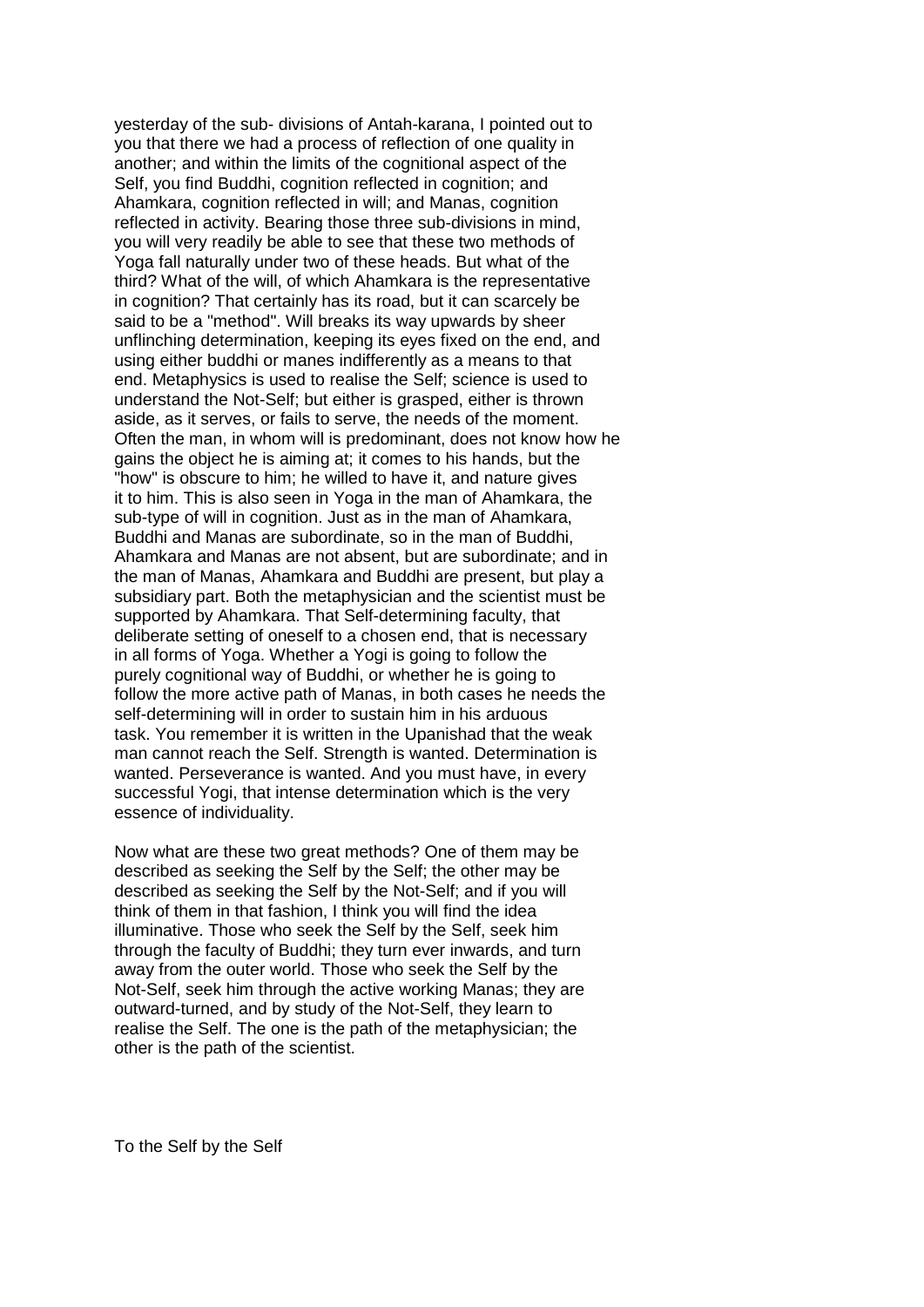Let us look at this a little more closely, with its appropriate methods. The path on which the faculty of Buddhi is used predominantly is, as just said, the path of the metaphysician. It is the path of the philosopher. He turns inwards, ever seeking to find the Self by diving into the recesses of his own nature. Knowing that the Self is within him, he tries to strip away vesture after vesture, envelope after envelope, and by a process of rejecting them he reaches the glory of the unveiled Self. To begin this, he must give up concrete thinking and dwell amidst abstractions. His method, then, must be strenuous, long-sustained, patient meditation. Nothing else will serve his end; strenuous, hard thinking, by which he rises away from the concrete into the abstract regions of the mind; strenuous, hard thinking, further continued, by which he reaches from the abstract region of the mind up to the region of Buddhi, where unity is sensed; still by strenuous thinking, climbing yet further, until Buddhi as it were opens out into Atma, until the Self is seen in his splendour, with only a film of atmic matter, the envelope of Atma in the manifested fivefold world. It is along that difficult and strenuous path that the Self must be found by way of the Self.

Such a man must utterly disregard the Not-Self. He must shut his senses against the outside world. The world must no longer be able to touch him. The senses must be closed against all the vibrations that come from without, and he must turn a deaf ear, a blind eye, to all the allurements of matter, to all the diversity of objects, which make up the universe of the Not-Self. Seclusion will help him, until he is strong enough to close himself against the outer stimuli or allurements. The contemplative orders in the Roman Catholic Church offer a good environment for this path. They put the outer world away, as far away as possible. It is a snare, a temptation, a hindrance. Always turning away from the world, the Yogi must fix his thought, his attention, upon the Self. Hence for those who walk along this road, what are called the Siddhis are direct obstacles, and not helps. But that statement that you find so often, that the Siddhis are things to be avoided, is far more sweeping than some of our modern Theosophists are apt to imagine. They declare that the Siddhis are to be avoided, but forget that the Indian who says this also avoids the use of the physical senses. He closes physical eyes and ears as hindrances. But some Theosophists urge avoidance of all use of the astral senses and mental senses, but they do not object to the free use of the physical senses, or dream that they are hindrances. Why not? If the senses are obstacles in their finer forms, they are also obstacles in their grosser manifestations. To the man who would find the Self by the Self. every sense is a hindrance and an obstacle, and there is no logic, no reason, in denouncing the subtler senses only, while forgetting the temptations of the physical senses, impediments as much as the other. No such division exists for the man who tries to understand the universe in which he is. In the search for the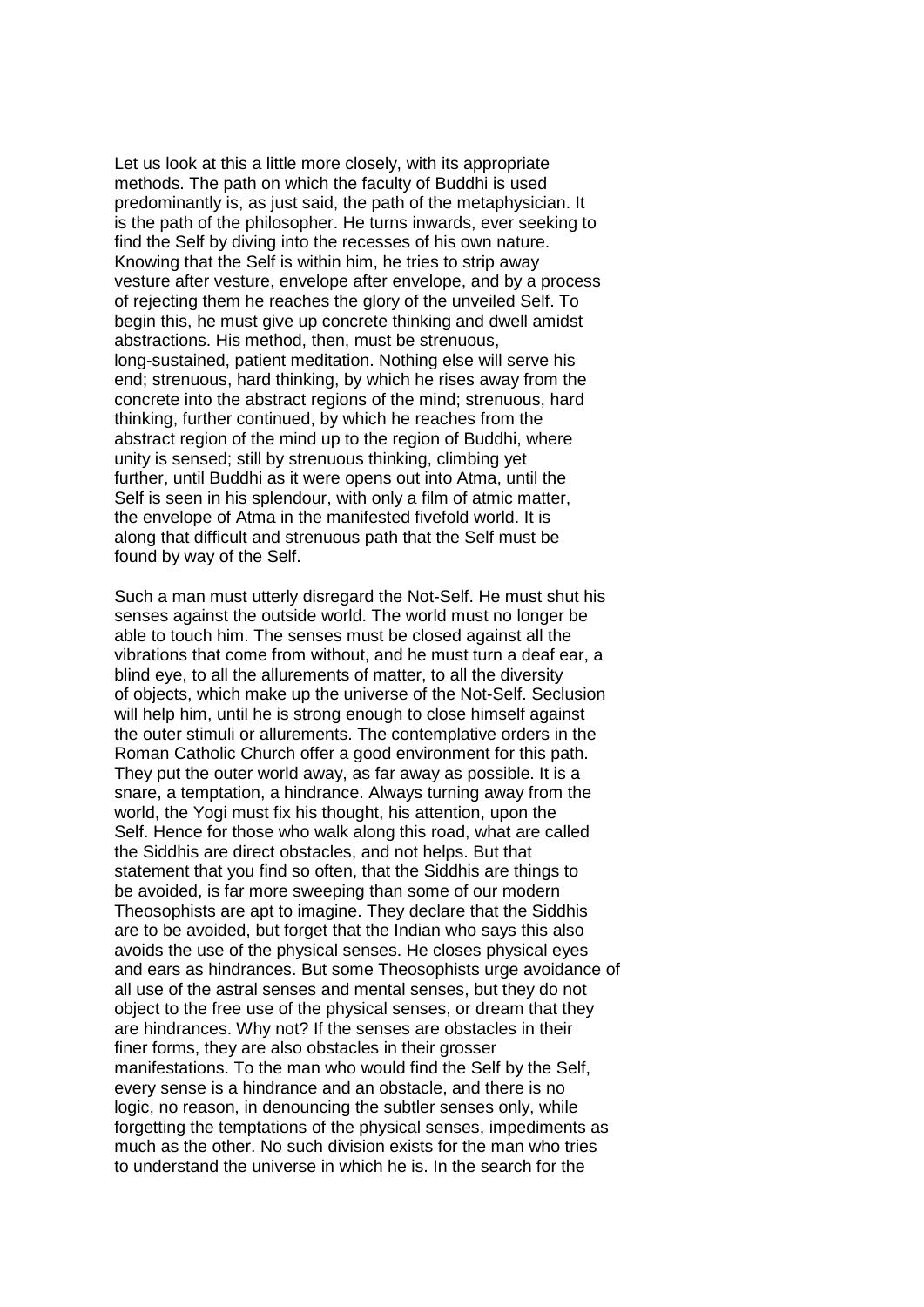Self by the Self, all that is not Self is an obstacle. Your eyes, your ears, everything that puts you into contact with the outer world, is just as much an obstacle as the subtler forms of the same senses which put you into touch with the subtler worlds of matter, which you call astral and mental. This exaggerated fear of the Siddhis is only a passing reaction, not based on understanding but on lack of understanding; and those who denounce the Siddhis should rise to the logical position of the Hindu Yogi, or of the Roman Catholic recluse, who denounces all the senses, and all the objects of the senses, as obstacles in the way. Many Theosophists here, and more in the West, think that much is gained by acuteness of the physical senses, and of the other faculties in the physical brain; but the moment the senses are acute enough to be astral, or the faculties begin to work in astral matter, they treat them as objects of denunciation. That is not rational. It is not logical. Obstacles, then, are all the senses, whether you call them Siddhis or not, in the search for the Self by turning away from the Not-Self.

It is necessary for the man who seeks the Self by the Self to have the quality which is called "faith," in the sense in which I defined it before--the profound, intense conviction, that nothing can shake, of the reality of the Self within you. That is the one thing that is worthy to be dignified by the name of faith. Truly it is beyond reason, for not by reason may the Self be known as real. Truly it is not based on argument, for not by reasoning may the Self be discovered. It is the witness of the Self within you to his own supreme reality, and that unshakable conviction, which is shraddha, is necessary for the treading of this path. It is necessary, because without it the human mind would fail, the human courage would be daunted, the human perseverance would break, with the difficulties of the seeking for the Self. Only that imperious conviction that the Self is, only that can cheer the pilgrim in the darkness that comes down upon him, in the void that he must cross before--the life of the lower being thrown away--the life of the higher is realised. This imperious faith is to the Yogi on this path what experience and knowledge are to the Yogi on the other.

To the Self Through the Not-self

Turn from him to the seeker for the Self through the Not- Self. This is the way of the scientist, of the man who uses the concrete, active Manas, in order scientifically to understand the universe; he has to find the real among the unreal, the eternal among the changing, the Self amid the diversity of forms. How is he to do it? By a close and rigorous study of every changing form in which the Self has veiled himself. By studying the Not-Self around him and in him, by understanding his own nature, by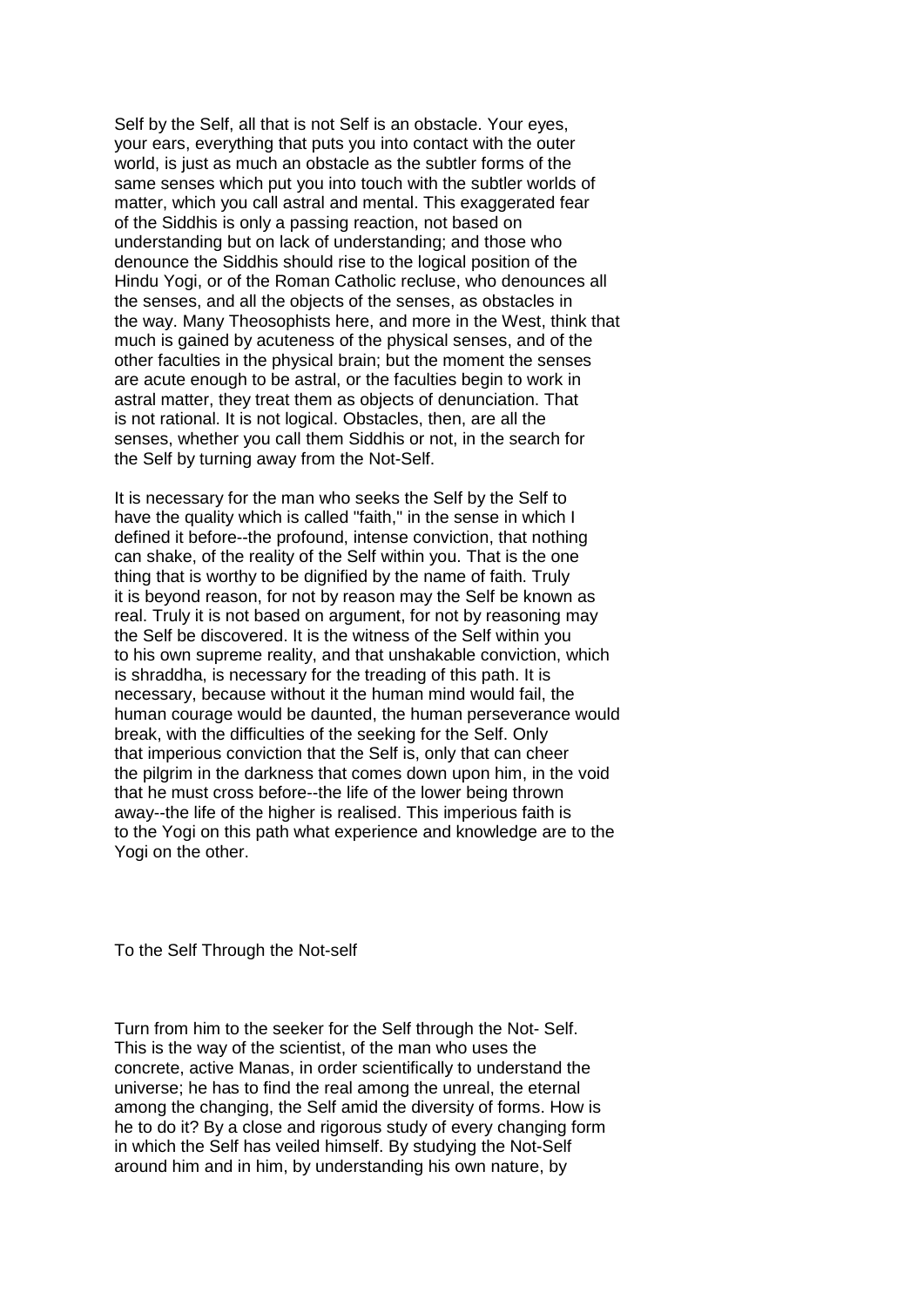analysing in order to understand, by studying nature in others as well as in himself, by learning to know himself and to gain knowledge of others; slowly, gradually, step by step, plane after plane, he has to climb upwards, rejecting one form of matter after another, finding not in these the Self he seeks. As he learns to conquer the physical plane, he uses the keenest senses in order to understand, and finally to reject. He says: "This is not my Self. This changing panorama, these obscurities, these continual transformations, these are obviously the antithesis of the eternity, the lucidity, the stability of the Self. These cannot be my Self." And thus he constantly rejects them. He climbs on to the astral plane and, using there the finer astral senses, he studies the astral world, only to find that that also is changing and manifests not the changelessness of the Self. After the astral world is conquered and rejected, he climbs on into the mental plane, and there still studies the ever-changing forms of that Manasic world, only once more to reject them: "These are not the Self." Climbing still higher, ever following the track of forms, he goes from the mental to the Buddhic plane, where the Self begins to show his radiance and beauty in manifested union. Thus by studying diversity he reaches the conception of unity, and is led into the understanding of the One. To him the realisation of the Self comes through the study of the Not-Self, by the separation of the Not-Self from the Self. Thus he does by knowledge and experience what the other does by pure thinking and by faith. In this path of finding the Self through the Not-Self, the so-called Siddhis are necessary. Just as you cannot study the physical world without the physical senses, so you cannot study the astral world without the astral senses, nor the mental world without the mental senses. Therefore, calmly choose your ends, and then think out your means, and you will not 'be in any difficulty about the method you should employ, the path you should tread.

Thus we see that there are two methods, and these must be kept separate in your thought. Along the line of pure thinking--the metaphysical line--you may reach the Self. So also along the line of scientific observation and experiment--the physical line, in the widest sense of the term physical--you may reach the Self. Both are ways of Yoga. Both are included in the directions that you may read in the Yoga Sutras of Patanjali. Those directions will cease to be self-contradictory, if you will only separate in your thought the two methods. Patanjali has given, in the later part of his Sutras, some hints as to the way in which the Siddhis may be developed. Thus you may find your way to the Supreme.

Yoga and Morality

The next point that I would pause upon, and ask you to realise,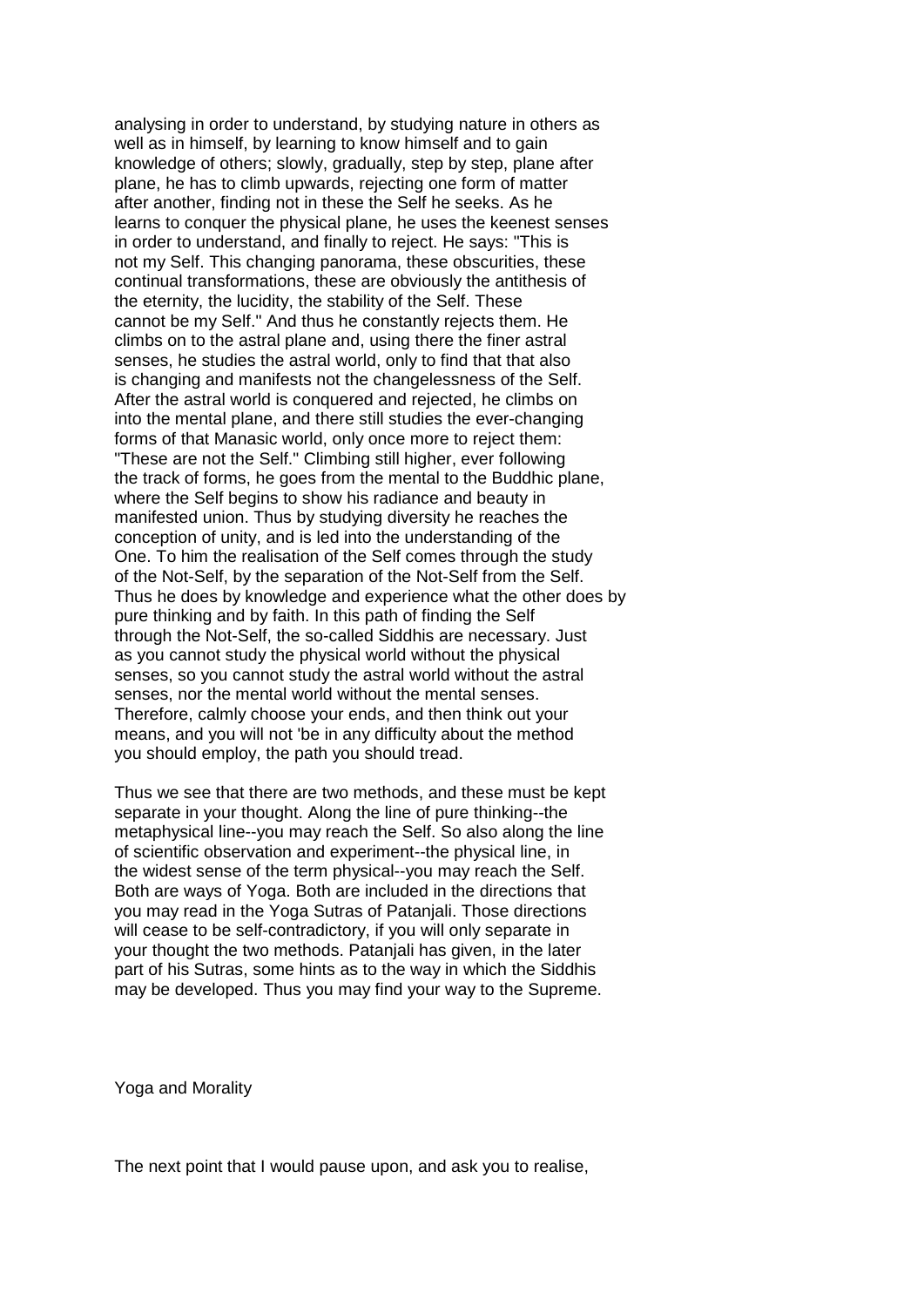is the fact that Yoga is a science of psychology. I want further to point out to you that it is not a science of ethic, though ethic is certainly the foundation of it. Psychology and ethic are not the same. The science of psychology is the result of the study of mind. The science of ethic is the result of the study of conduct, so as to bring about the harmonious relation of one to another. Ethic is a science of life, and not an investigation into the nature of mind and the methods by which the powers of the mind may be developed and evolved. I pause on this because of the confusion that exists in many people as regards this point. If you understand the scope of Yoga aright, such a confusion ought not to arise. The confused idea makes people think that in Yoga they ought to find necessarily what are called precepts of morality, ethic. Though Patanjali gives the universal precepts of morality and right conduct in the first two angas of Yoga, called yama and niyama, yet they are subsidiary to the main topic, are the foundation of it, as just said. No practice of Yoga is possible unless you possess the ordinary moral attributes summed up in yama and niyama; that goes without saying. But you should not expect to find moral precepts in a scientific text book of psychology, like Yoga. A man studying the science of electricity is not shocked if he does not find in it moral precepts; why then should one studying Yoga, as a science of psychology, expect to find moral precepts in it? I do not say that morality is unimportant for the Yogi. On the contrary, it is all-important. It is absolutely necessary in the first stages of Yoga for everyone. But to a Yogi who has mastered these, it is not necessary, if he wants to follow the left-hand path. For you must remember that there is a Yoga of the left-hand path, as well as a Yoga of the right-hand path. Yoga is there also followed, and though asceticism is always found in the early stages, and sometimes in the later, true morality is absent. The black magician is often as rigid in his morality as any Brother of the White Lodge.[FN#8: Terms while and black as used here have no relation to race or colour.] Of the disciples of the black and white magicians, the disciple of the black magician is often the more ascetic. His object is not the purification of life for the sake of humanity, but the purification of the vehicle, that he may be better able to acquire power. The difference between the white and the black magician lies in the motive. You might have a white magician, a follower of the right-hand path, rejecting meat because the way of obtaining it is against the law of compassion. The follower of the left-hand path may also reject meat, but for the reason that be would not be able to work so well with his vehicle if it were full of the rajasic elements of meat. The difference is in the motive. The outer action is the same. Both men may be called moral, if judged by the outer action alone. The motive marks the path, while the outer actions are often identical.

It is a moral thing to abstain from meat, because thereby you are lessening the infliction of suffering; it is not a moral act to abstain from meat from the yogic standpoint, but only a means to an end. Some of the greatest yogis in Hindu literature were, and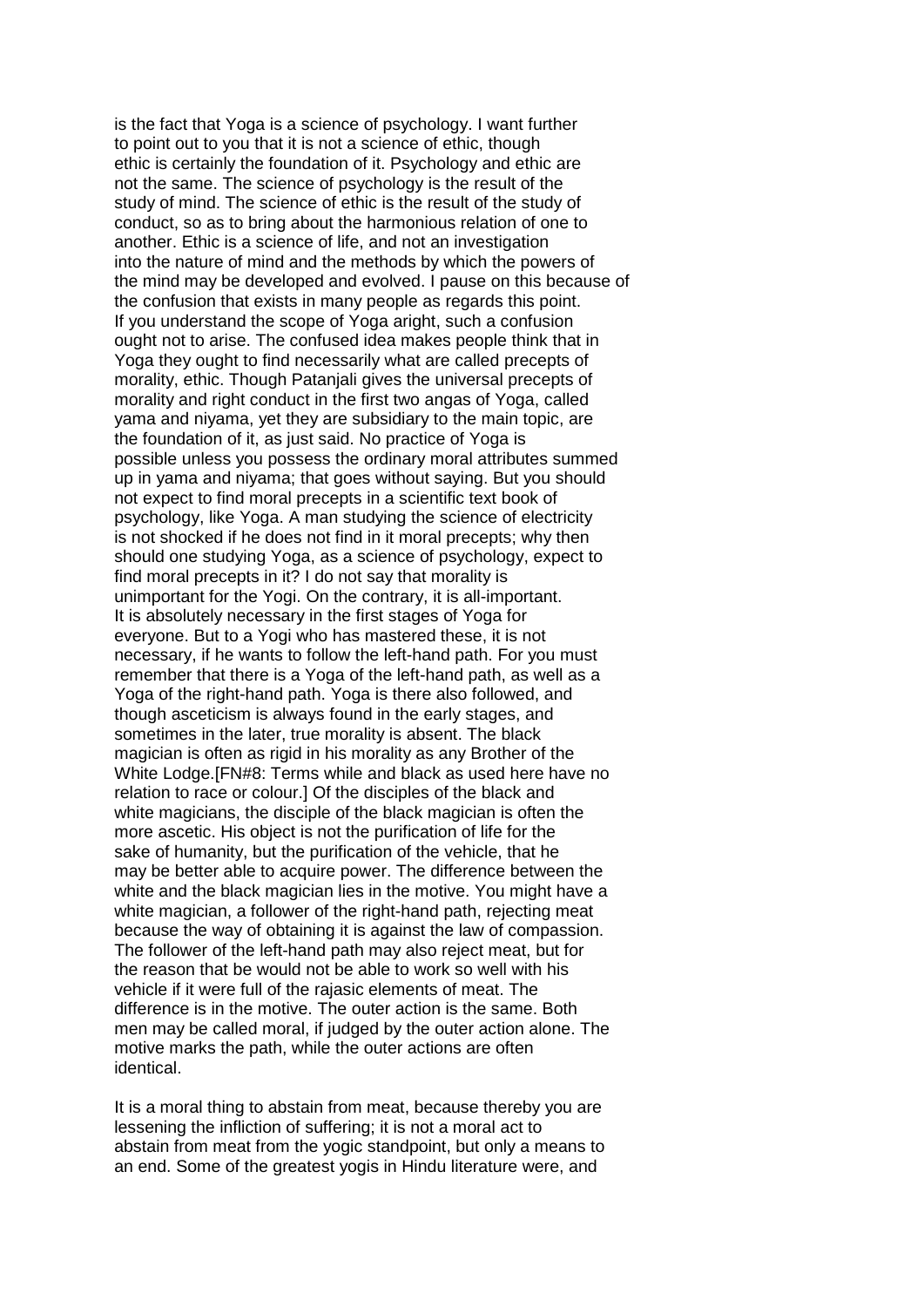are, men whom you would rightly call black magicians. But still they are yogis. One of the greatest yogis of all was Ravana, the anti-Christ, the Avatara of evil, who summed up all the evil of the world in his own person in order to oppose the Avatara of good. He was a great, a marvellous yogi, and by Yoga he gained his power. Ravana was a typical yogi of the left-hand path, a great destroyer, and he practiced Yoga to obtain the power of destruction, in order to force from the hands of the Planetary Logos the boon that no man should be able to kill him. You may say: "What a strange thing that a man can force from God such a power." The laws of Nature are the expression of Divinity, and if a man follows a law of Nature, he reaps the result which that law inevitably brings; the question whether he is good or bad to his fellow men does not touch this matter at all. Whether some other law is or is not obeyed, is entirely outside the question. It is a matter of dry fact that the scientific man may be moral or immoral, provided that his immorality does not upset his eyesight or nervous system. It is the same with Yoga. Morality matters profoundly, but it does not affect these particular things, and if you think it does, you are always getting into bogs and changing your moral standpoint, either lowering or making it absurd. Try to understand; that is what the Theosophist should do; and when you understand, you will not fall into the blunders nor suffer the bewilderment many do, when you expect laws belonging to one region of the universe to bring about results in another. The scientific man understands that. He knows that a discovery in chemistry does not depend upon his morality, and he would not think of doing an act of charity with a view to finding out a new element. He will not fail in a well-wrought experiment, however vicious his private life may be. The things are in different regions, and he does not confuse the laws of the two. As Ishvara is absolutely just, the man who obeys a law reaps the fruit of that law, whether his actions, in any other fields, are beneficial to man or not. If you sow rice, you will reap rice; if you sow weeds, you will reap weeds; rice for rice, and weed for weed. The harvest is according to the sowing. For this is a universe of law. By law we conquer, by law we succeed. Where does morality come in, then? When you are dealing with a magician of the right-hand path, the servant of the White Lodge, there morality is an all-important factor. Inasmuch as he is learning to be a servant of humanity, he must observe the highest morality, not merely the morality of the world, for the white magician has to deal with helping on harmonious relations between man and man. The white magician must be patient. The black magician may quite well be harsh. The white magician must be compassionate; compassion widens out his nature, and he is trying to make his consciousness include the whole of humanity. But not so the black magician. He can afford to ignore compassion.

A white magician may strive for power. But when he is striving for power, he seeks it that he may serve humanity and become more useful to mankind, a more effective servant in the helping of the world. But not so the brother of the dark side. When he strives for power, he seeks if for himself, so that he may use it against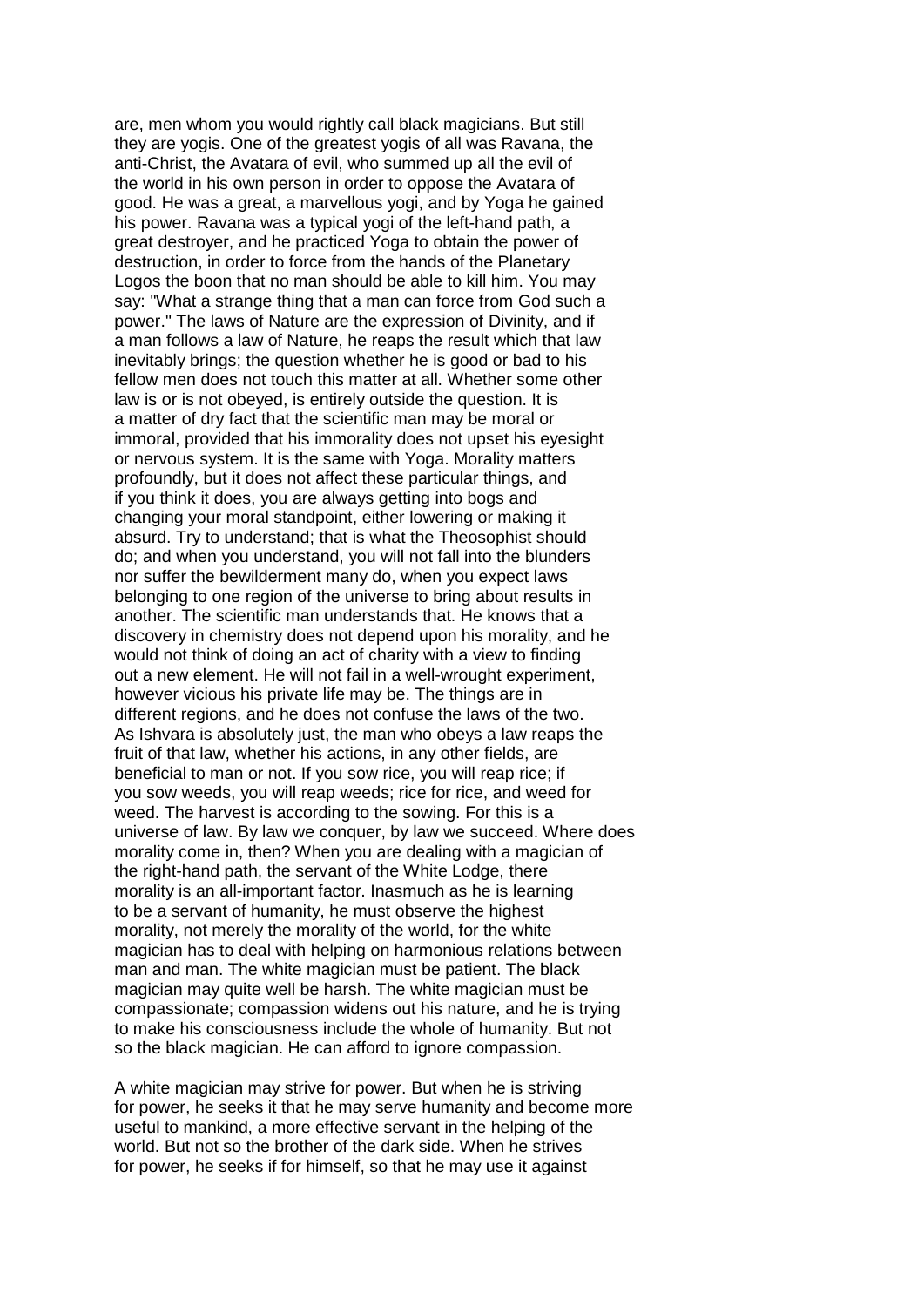the whole world. He may be harsh and cruel. He wants to be isolated; and harshness and cruelty tend to isolate him. He wants power; and holding that power for himself, he can put himself temporarily, as it were, against the Divine Will in evolution.

The end of the one is Nirvana, where all separation has ceased. The end of the other is Avichi--the uttermost isolation--the kaivalya of the black magician. Both are yogis, both follow the science of yoga, and each gets the result of the law he has followed: one the kaivalya of Nirvana, the other the kaivalya of Avichi.

Composition of States of the Mind

Let us pass now to the "states of the mind" as they are called. The word which is used for the states of the mind by Patanjali is Vritti. This admirably constructed language Sanskrit gives you in that very word its own meaning. Vrittis means the "being" of the mind; the ways in which mind can exist; the modes of the mind; the modes of mental existence; the ways of existing. That is the literal meaning of this word. A subsidiary meaning is a "turning around," a "moving in a circle". You have to stop, in Yoga, every mode of existing in which the mind manifests itself. In order to guide you towards the power of stopping them--for you cannot stop them till you understand them--you are told that these modes of mind are fivefold in their nature. They are pentads. The Sutra, as usually translated, says " the Vrittis are fivefold (panchatayyah)," but pentad is a more accurate rendering of the word pancha-tayyah, in the original, than fivefold. The word pentad at once recalls to you the way in which the chemist speaks of a monad, triad, heptad, when he deals with elements. The elements with which the chemist is dealing are related to the unit-element in different ways. Some elements are related to it in one way only, and are called monads; others are related in two ways, and are called duads, and so on.

Is this applicable to the states of mind also? Recall the shloka of the Bhagavad-Gita in which it is said that the Jiva goes out into the world, drawing round him the five senses and mind as sixth. That may throw a little light on the subject. You have five senses, the five ways of knowing, the five jnanendriyas or organs of knowing. Only by these five senses can you know the outer world. Western psychology says that nothing exists in thought that does not exist in sensation. That is not true universally; it is not true of the abstract mind, nor wholly of the concrete. But there is a great deal of truth in it. Every idea is a pentad. It is made up of five elements. Each element making up the idea comes from one of the senses, and of these there are at present five. Later on every idea will be a heptad,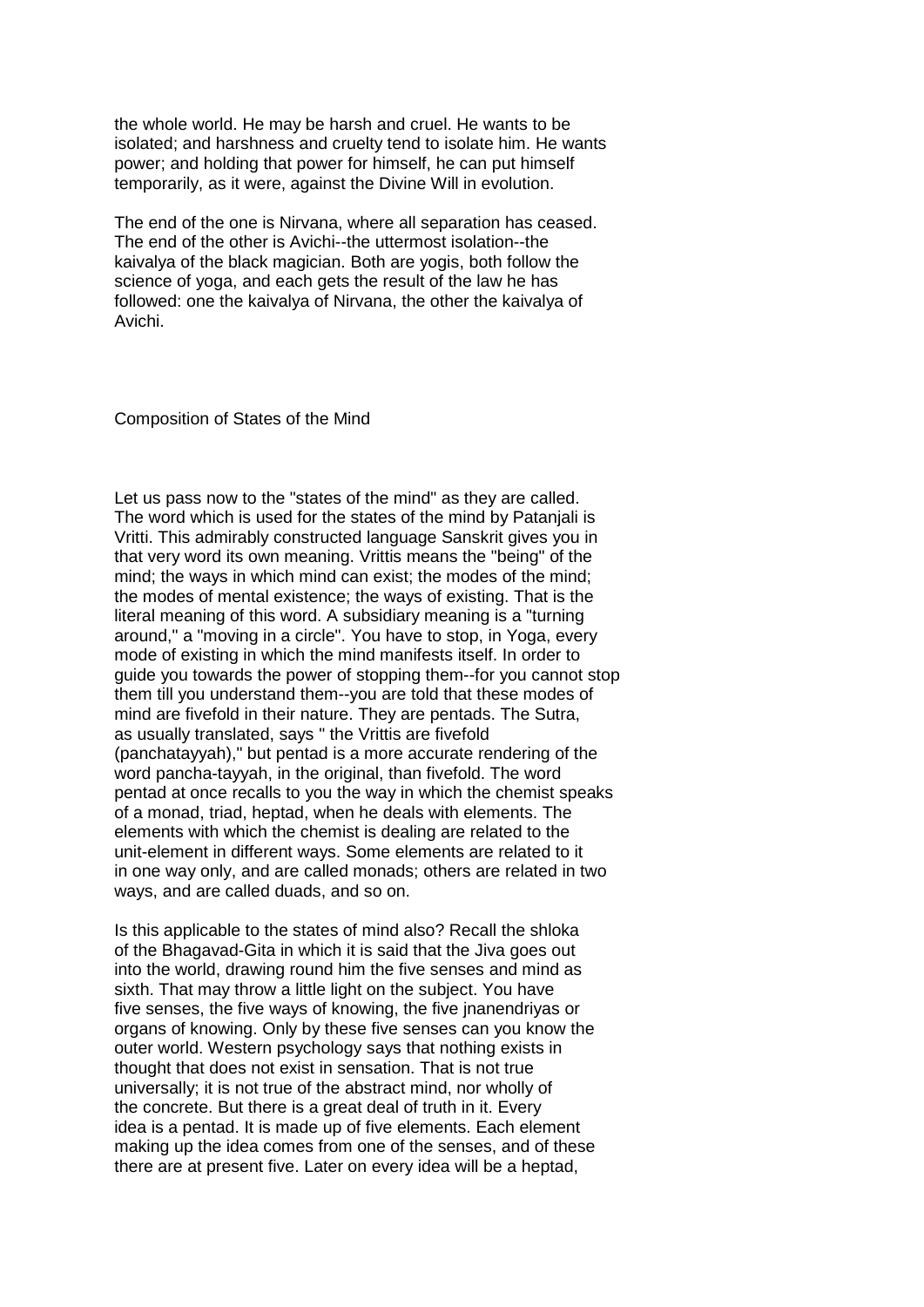made up of seven elements. For the present, each has five qualities, which build up the idea. The mind unites the whole together into a single thought, synthesises the five sensations. If you think of an orange and analyse your thought of an orange, you will find in it: colour, which comes through the eye; fragrance, which comes through the nose; taste, which comes through the tongue; roughness or smoothness, which comes through the sense of touch; and you would hear musical notes made by the vibrations of the molecules, coming through the sense of hearing, were it keener. If you had a perfect sense of hearing. you would hear the sound of the orange also, for wherever there is vibration there is sound. All this, synthesised by the mind into one idea, is an orange. That is the root reason for the "association of ideas". It is not only that a fragrance recalls the scene and the circumstances under which the fragrance was observed, but because every impression is made through all the five senses and, therefore, when one is stimulated, the others are recalled. The mind is like a prism. If you put a prism in the path of a ray of white light, it will break it up into its seven constituent rays and seven colours will appear. Put another prism in the path of these seven rays, and as they pass through the prism, the process is reversed and the seven become one white light. The mind is like the second prism. It takes in the five sensations that enter through the senses, and combines them into a single precept. As at the present stage of evolution the senses are five only, it unites the five sensations into one idea. What the white ray is to the seven- coloured light, that a thought or idea is to the fivefold sensation. That is the meaning of the much controverted Sutra: "Vrittayah panchatayych," "the vrittis, or modes of the mind, are pentads." If you look at it in that way, the later teachings will be more clearly understood.

As I have already said, that sentence, that nothing exists in thought which is not in sensation, is not the whole truth. Manas, the sixth sense, adds to the sensations its own pure elemental nature. What is that nature that you find thus added? It is the establishment of a relation, that is really what the mind adds. All thinking is the "establishment of relations," and the more closely you look into that phrase, the more you will realise how it covers all the varied processes of the mind. The very first process of the mind is to become aware of an outside world. However dimly at first, we become aware of something outside ourselves--a process generally called perception. I use the more general term "establishing a relation," because that runs through the whole of the mental processes, whereas perception is only a single thing. To use a well-known simile, when a little baby feels a pin pricking it, it is conscious of pain, but not at first conscious of the pin, nor yet conscious of where exactly the pin is. It does not recognise the part of the body in which the pin is. There is no perception, for perception is defined as relating a sensation to the object which causes the sensation. You only, technically speaking, "perceive" when you make a relation between the object and yourself. That is the very first of these mental processes, following on the heels of sensation.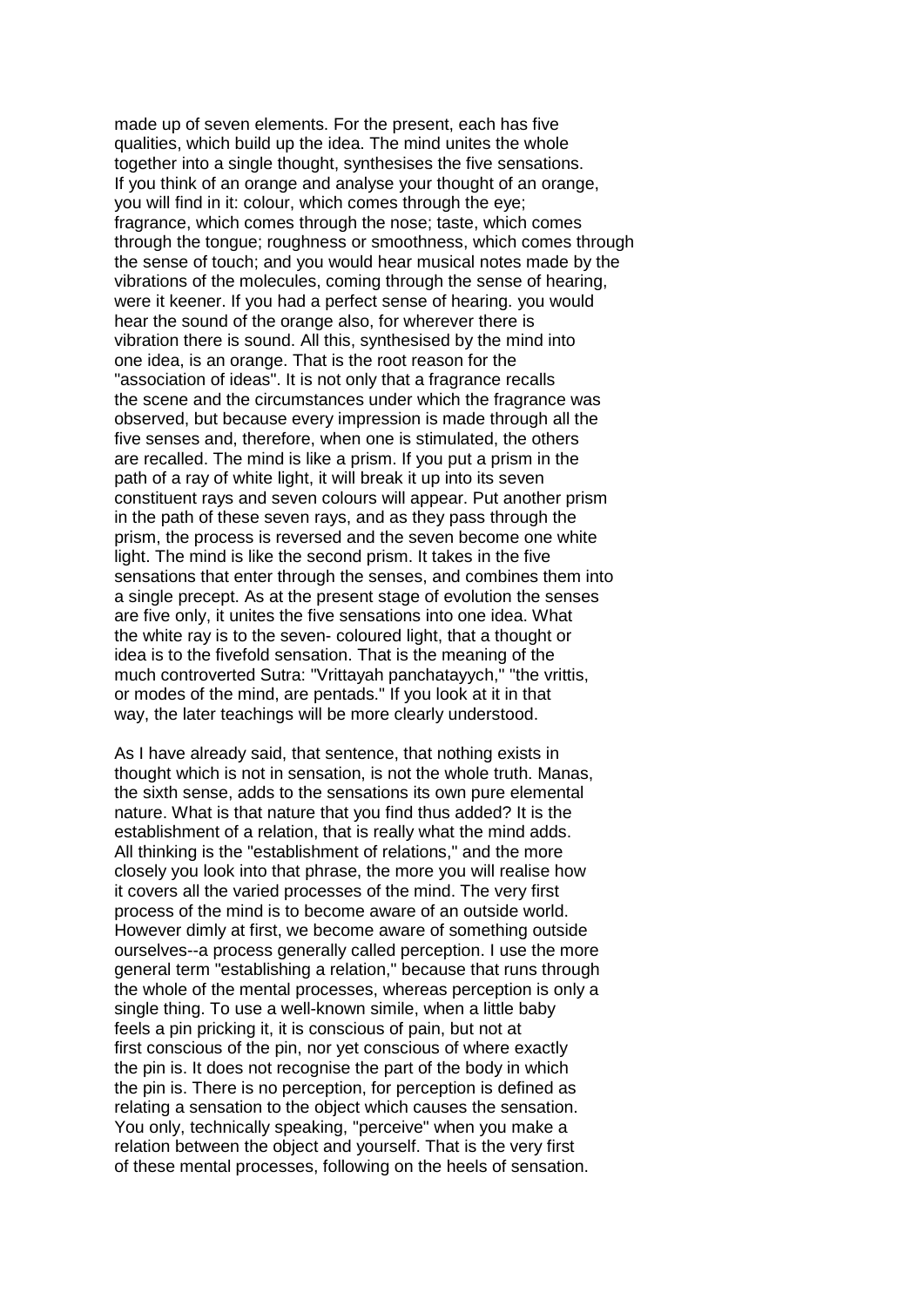Of course, from the Eastern standpoint, sensation is a mental function also, for the senses are part of the cognitive faculty, but they are unfortunately classed with feelings in Western psychology. Now having established that relation between yourself and objects outside, what is the next process of the mind? Reasoning: that is, the establishing of relations between different objects, as perception is the establishment of your relation with a single object. When you have perceived many objects, then you begin to reason in order to establish relations between them. Reasoning is the establishment of a new relation, which comes out from the comparison of the different objects that by perception you have established in relation with yourself, and the result is a concept. This one phrase, "establishment of relations," is true all round. The whole process of thinking is the establishment of relations, and it is natural that it should be so, because the Supreme Thinker, by establishing a relation, brought matter into existence. Just as He, by establishing that primary relation between Himself and the Not-Self, makes a universe possible, so do we reflect His powers in ourselves, thinking by the same method, establishing relations, and thus carrying out every intellectual process.

Pleasure and Pain

Let us pass again from that to another statement made by this great teacher of Yoga: "Pentads are of two kinds, painful and non-painful." Why did he not say: "painful and pleasant"? Because he was an accurate thinker, a logical thinker, and he uses the logical division that includes the whole universe of discourse, A and Not-A, painful and non-painful. There has been much controversy among psychologists as to a third kind --indifferent. Some psychologists divide all feelings into three: painful, pleasant and indifferent. Feelings cannot be divided merely into pain and pleasure, there is a third class, called indifference, which is neither painful nor pleasant. Other psychologists say that indifference is merely pain or pleasure that is not marked enough to be called the one or the other. Now this controversy and tangle into which psychologists have fallen might be avoided if the primary division of feelings were a logical division. A and Not-A--that is the only true and logical division. Patanjali is absolutely logical and right. In order to avoid the quicksand into which the modern psychologists have fallen, he divides all vrittis, modes of mind, into painful and nonpainful.

There is, however, a psychological reason why we should say "pleasure and pain," although it is not a logical division. The reason why there should be that classification is that the word pleasure and the word pain express two fundamental states of difference, not in the Self, but in the vehicles in which that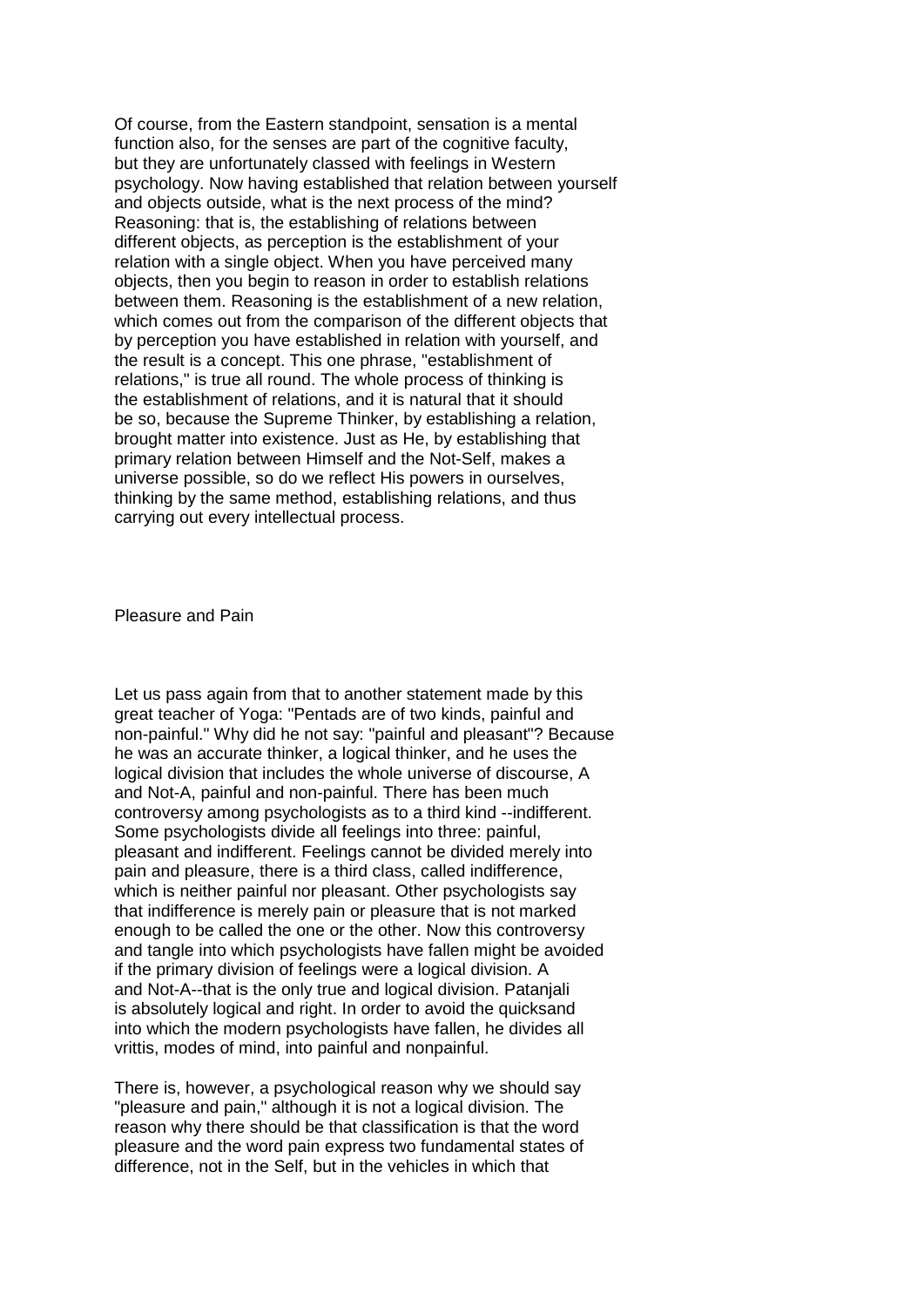Self dwells. The Self, being by nature unlimited, is ever pressing, so to say, against any boundaries which seek to limit him. When these limitations give way a little before the constant pressure of the Self, we feel "pleasure," and when they resist or contract, we feel "pain". They are not states of the Self so much as states of the vehicles, and states of certain changes in consciousness. Pleasure and pain belong to the Self as a whole, and not to any aspect of the Self separately taken. When pleasure and pain are marked off as belonging only to the desire nature, the objection arises: "Well, but in the exercise of the cognitive faculty there is an intense pleasure. When you use the creative faculty of the mind you are conscious of a profound joy in its exercise, and yet that creative faculty can by no means be classed with desire." The answer is: "Pleasure belongs to the Self as a whole. Where the vehicles yield themselves to the Self, and permit it to 'expand' as is its eternal nature, then what is called pleasure is felt." It has been rightly said: "Pleasure is a sense of moreness." Every time you feel pleasure, you will find the word "moreness" covers the case. It will cover the lowest condition of pleasure, the pleasure of eating. You are becoming more by appropriating to yourself a part of the Not-Self, food. You will find it true of the highest condition of bliss, union with the Supreme. You become more by expanding yourself to His infinity. When you have a phrase that can be applied to the lowest and highest with which you are dealing, you may be fairly sure it is all-inclusive, and that, therefore, "pleasure is moreness" is a true statement. Similarly, pain is "lessness".

If you understand these things your philosophy of life will become more practical, and you will be able to help more effectively people who fall into evil ways. Take drink. The real attraction of drinking lies in the fact that, in the first stages of it, a more keen and vivid life is felt. That stage is overstepped in the case of the man who gets drunk, and then the attraction ceases. The attraction lies in the first stages, and many people have experienced that, who would never dream of becoming drunk. Watch people who are taking wine and see how much more lively and talkative they become. There lies the attraction, the danger.

The real attraction in most coarse forms of excess is that they give an added sense of life, and you will never be able to redeem a man from his excess unless you know why he does it. Understanding the attractiveness of the first step, the increase of life, then you will be able to put your finger on the point of temptation, and meet that in your argument with him. So that this sort of mental analysis is not only interesting, but practically useful to every helper of mankind. The more you know, the greater is your power to help.

The next question that arises is: "Why does he not divide all feelings into pleasurable and not-pleasurable, rather than into 'painful and not-painful'?" A Westerner will not be at a loss to answer that: "Oh, the Hindu is naturally so very pessimistic,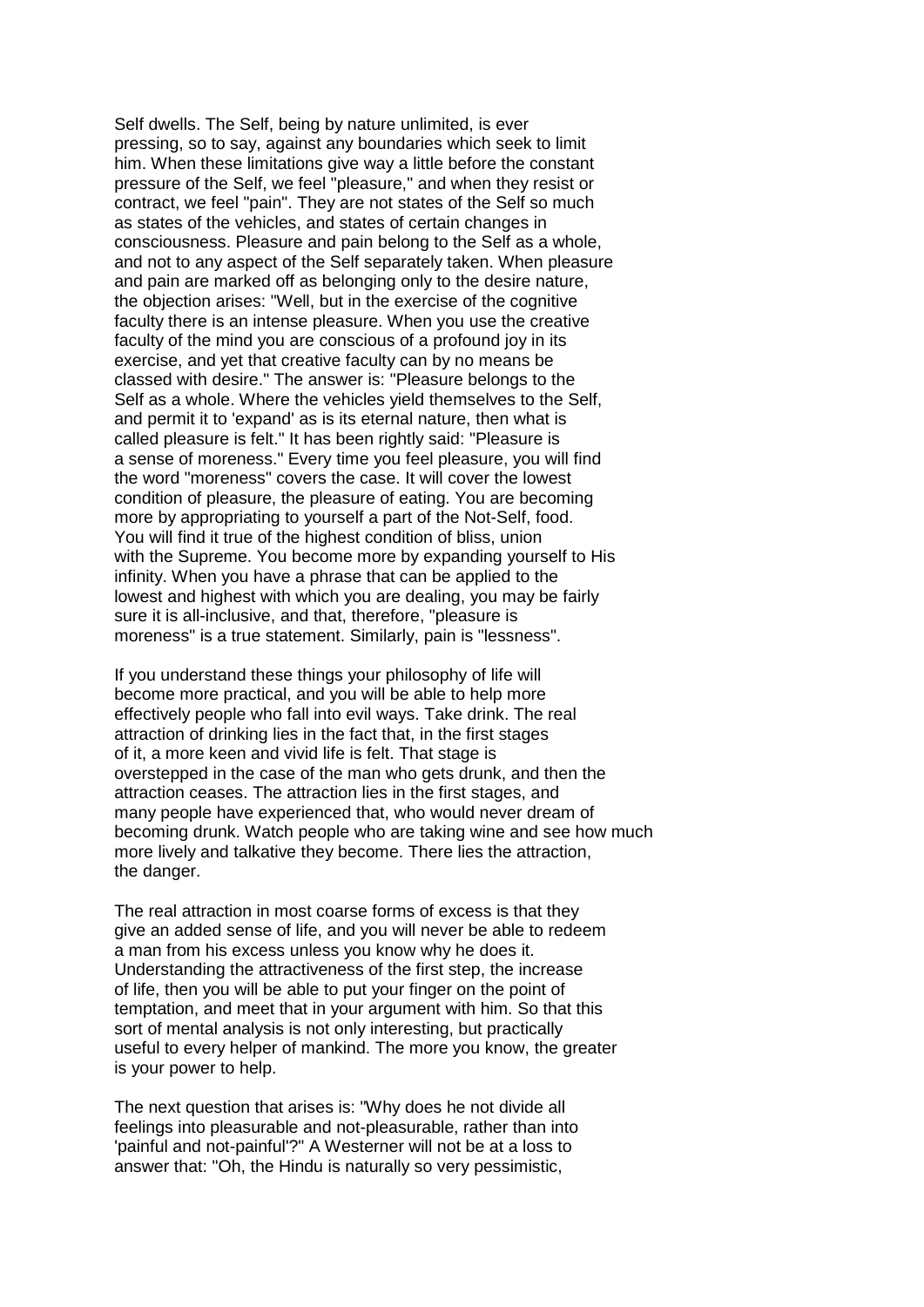that he naturally ignores pleasure and speaks of painful and not-painful. The universe is full of pain." But that would not be a true answer. In the first place the Hindu is not pessimistic. He is the most optimistic of men. He has not got one solitary school of philosophy that does not put in its foreground that the object of all philosophy is to put an end to pain. But he is profoundly reasonable. He knows that we need not go about seeking happiness. It is already ours, for it is the essence of our own nature. Do not the Upanishads say: "The Self is bliss"? Happiness exists perennially within you. It is your normal state. You have not to seek it. You will necessarily be happy if you get rid of the obstacles called pain, which are in the modes of mind. Happiness is not a secondary thing, but pain is, and these painful things are obstacles to be got rid of. When they are stopped, you must be happy. Therefore Patanjali says: "The vrittis are painful and non-painful." Pain is an excrescence. It is a transitory thing. The Self, who is bliss, being the all-permeating life of the universe, pain has no permanent place in it. Such is the Hindu position, the most optimistic in the world.

Let us pause for a moment to ask: "Why should there be pain at all if the Self is bliss?" Just because the nature of the Self is bliss. It would be impossible to make the Self turn outward, come into manifestation, if only streams of bliss flowed in on him. He would have remained unconscious of the streams. To the infinity of bliss nothing could be added. If you had a stream of water flowing unimpeded in its course, pouring more water into it would cause no ruffling, the stream would go on heedless of the addition. But put an obstacle in the way, so that the free flow is checked, and the stream will struggle and fume against the obstacle, and make every endeavour to sweep it away. That which is contrary to it, that which will check its current's smooth flow, that alone will cause effort. That is the first function of pain. It is the only thing that can rouse the Self. It is the only thing that can awaken his attention. When that peaceful, happy, dreaming, inturned Self finds the surge of pain beating against him, he awakens: "What is this, contrary to my nature, antagonistic and repulsive, what is this?" It arouses him to the fact of a surrounding universe, an outer world. Hence in psychology, in yoga, always basing itself on the ultimate analysis of the fact of nature, pain is the thing that asserts itself as the most important factor in Self-realisation; that which is other than the Self will best spur the Self into activity. Therefore we find our commentator, when dealing with pain, declares that the karmic receptacle the causal body, that in which all the seeds of karma are gathered Up, has for its builder all painful experiences; and along that line of thought we come to the great generalisation: the first function of pain in the universe is to arouse the Self to turn himself to the outer world, to evoke his aspect of activity.

The next function of pain is the organisation of the vehicles. Pain makes the man exert himself, and by that exertion the matter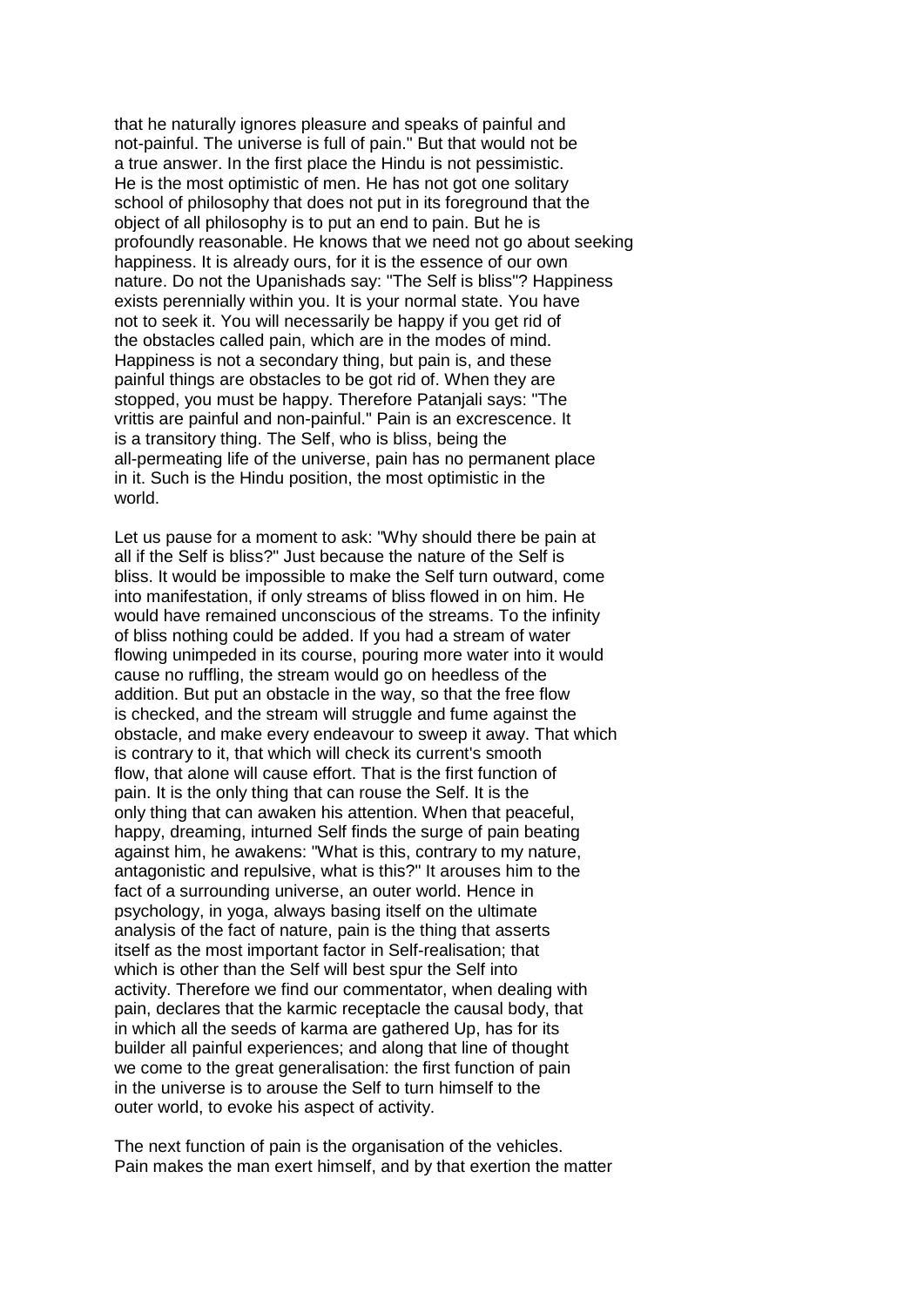of his vehicles gradually becomes organised. If you want to develop and organise your muscles, you make efforts, you exercise them, and thus more life flows into them and they become strong. Pain is necessary that the Self may force his vehicles into making efforts which develop and organise them. Thus pain not only awakens awareness, it also organises the vehicles.

It has a third function also. Pain purifies. We try to get rid of that which causes us pain. It is contrary to our nature, and we endeavour to throw it away. All that is against the blissful nature of the Self is shaken by pain out of the vehicles; slowly they become purified by suffering, and in that way become ready for the handling of the Self.

It has a fourth function. Pain teaches. All the best lessons of life come from pain rather than from joy. When one is becoming old, as I am and I look on the long life behind me, a life of storm and stress, of difficulties and efforts, I see something of the great lessons pain can teach. Out of my life story could efface without regret everything that it has had of joy and happiness, but not one pain would I let go, for pain is the teacher of wisdom.

It has a fifth function. Pain gives power. Edward Carpenter said, in his splendid poem of "Time and Satan," after he had described the wrestlings and the overthrows: 'Every pain that I suffered in one body became a power which I wielded in the next." Power is pain transmuted.

Hence the wise man, knowing these things, does not shrink from pain; it means purification, wisdom, power.

It is true that a man may suffer so much pain that for this incarnation he may be numbed by it, rendered wholly or partially useless. Especially is this the case when the pain has deluged in childhood. But even then, he shall reap his harvest of good later. By his past, he may have rendered present pain inevitable, but none the less can he turn it into a golden opportunity by knowing and utilising its functions.

You may say: "What use then of pleasure, if pain is so splendid a thing?" From pleasure comes illumination. Pleasure enables the Self to manifest. In pleasure all the vehicles of the Self are made harrnonious; they all vibrate together; the vibrations are rhythmical, not jangled as they are in pain, and those rhythmical vibrations permit that expansion of the Self of which I spoke, and thus lead up to illumination, the knowledge of the Self. And if that be true, as it is true, you will see that pleasure plays an immense part in nature, being of the nature of the Self, belonging to him. When it harmonises the vehicles of the Self from outside, it enables the Self more readily to manifest himself through the lower selves within us. Hence happiness is a condition of illumination. That is the explanation of the value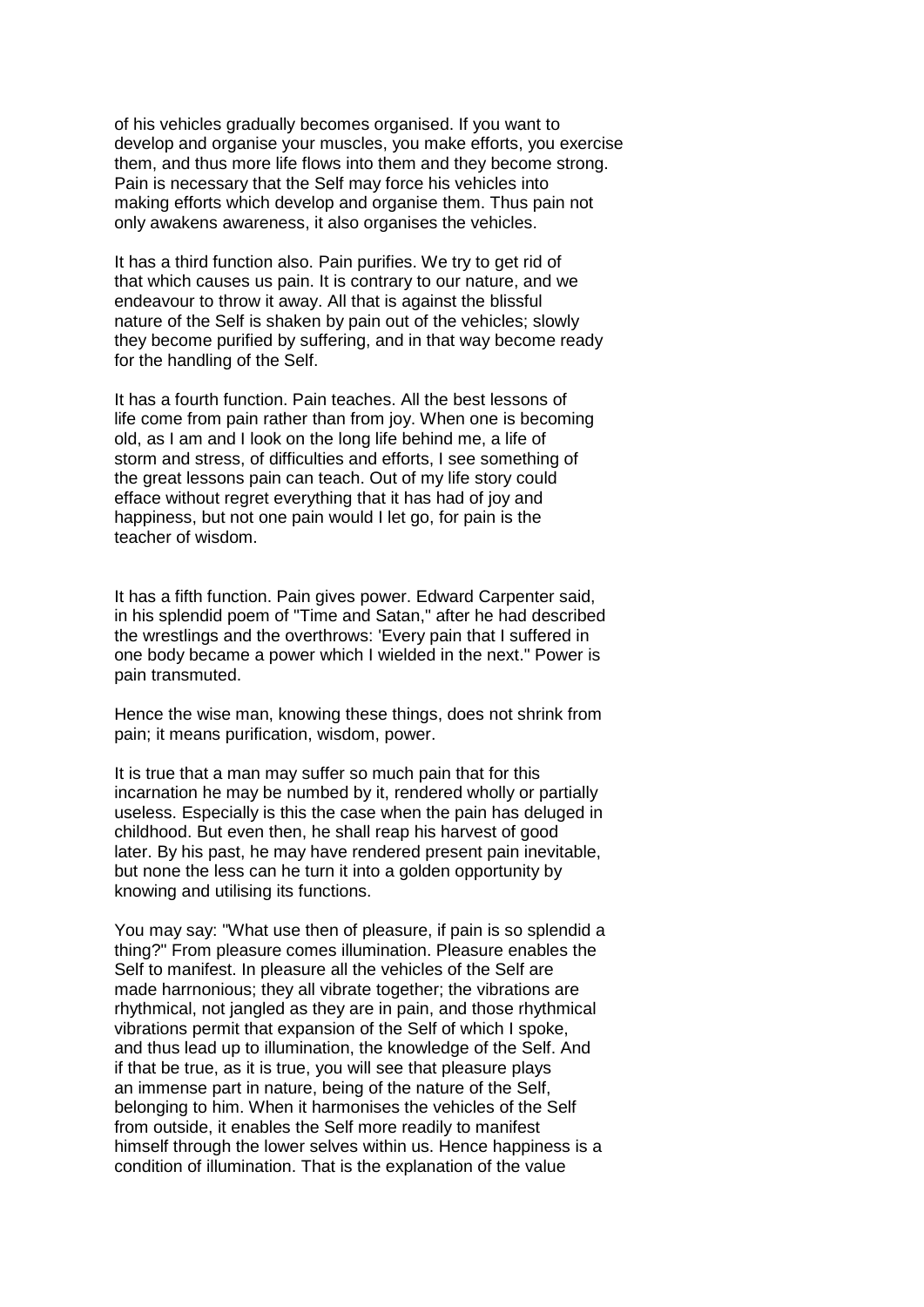of the rapture of the mystic; it is an intense joy. A tremendous wave of bliss, born of love triumphant, sweeps over the whole of his being, and when that great wave of bliss sweeps over him, it harmonises the whole of his vehicles, subtle and gross alike, and the glory of the Self is made manifest and he sees the face of his God. Then comes the wonderful illumination, which for the time makes him unconscious of all the lower worlds. It is because for a moment the Self is realising himself as divine, that it is possible for him to see that divinity which is cognate to himself. So you should not fear joy any more than you fear pain, as some unwise people do, dwarfed by a mistaken religionism. That foolish thought which you often find in an ignorant religion, that pleasure is rather to be dreaded, as though God grudged joy to His children, is one of the nightmares born of ignorance and terror. The Father of life is bliss. He who is joy cannot grudge Himself to His children, and every reflection of joy in the world is a reflection of the Divine Life, and a manifestation of the Self in the midst of matter. Hence pleasure has its function as well as pain and that also is welcome to the wise, for he understands and utilises it. You can easily see how along this line pleasure and pain become equally welcome. Identified with neither, the wise man takes either as it comes, knowing its purpose. When we understand the places of joy and of pain, then both lose their power to bind or to upset us. If pain comes, we take it and utilise it. If joy comes, we take it and utilise it. So we may pass through life, welcoming both pleasure and pain, content whichever may come to us, and not wishing for that which is for the moment absent. We use both as means to a desired end; and thus we may rise to a higher indifference than that of the stoic, to the true vairagya; both pleasure and pain are transcended, and the Self remains, who is bliss.

#### LECTURE IV

#### YOGA AS PRACTICE

In dealing with the third section of the subject, I drew your attention to the states of mind, and pointed out to you that, according to the Samskrit word vritti, those states of mind should be regarded as ways m which the mind exists, or, to use the philosophical phrase of the West, they are modes of mind, modes of mental existence. These are the states which are to be inhibited, put an end to, abolished, reduced into absolute quiescence. The reason for this inhibition is the production of a state which allows the higher mind to pour itself into the lower. To put it in another way: the lower mind, unruffled, waveless, reflects the higher, as a waveless lake reflects the stars. You will remember the phrase used in the Upanishad, which puts it less technically and scientifically, but more beautifully, and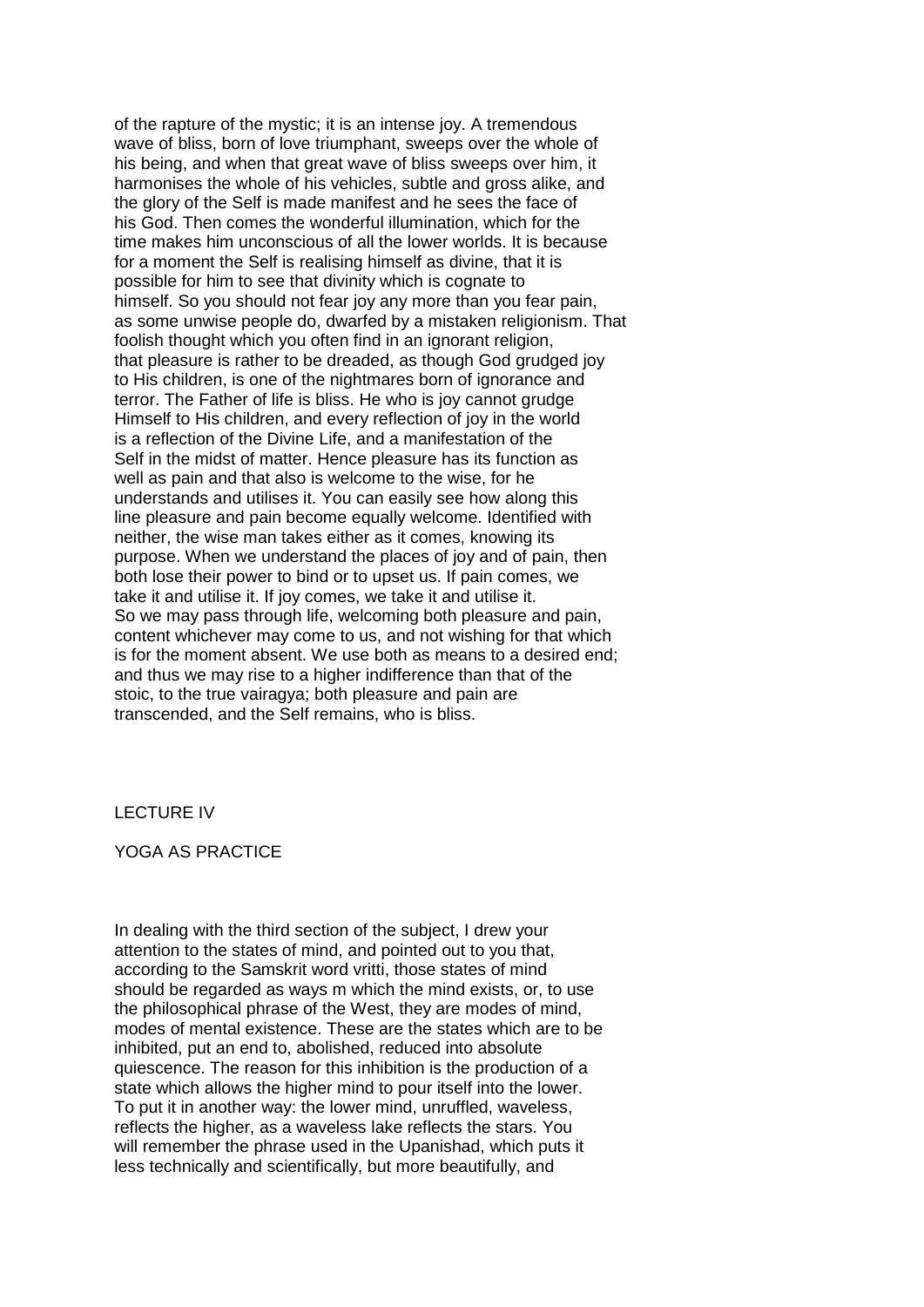declares that in the quietude of the mind and the tranquility of the senses, a man may behold the majesty of the Self. The method of producing this quietude is what we have now to consider.

Inhibition of States of Mind

Two ways, and two ways only, there are of inhibiting these modes, these ways of existence, of the mind. They were given by Sri Krishna in the Bhagavad-Gita, when Arjuna complained that the mind was impetuous, strong, difficult to bend, hard to curb as the wind. His answer was definite: " Without doubt, O mighty-armed, the mind is hard to curb and restless; but it may be curbed by constant practice (abhyasa) and by dispassion (vai-ragya)."[FN#9: loc. cit., VI. 35, 35]

These are the two methods, the only two methods, by which this restless, storm-tossed mind can be reduced to peace and quietude. Vai-ragya and abhyasa, they are the only two methods, but when steadily practiced they inevitably bring about the result.

Let us consider what these two familiar words imply. Vai-ragya, or dispassion, has as its main idea the clearing away of all passion for, attraction to, the objects of the senses, the bonds which are made by desire between man and the objects around him. Raga is "passion, addiction," that which binds a man to things. The prefix "vi"--changing to "vai" by a grammatical rule --means "without," or "in opposition to". Hence vai-ragya is "non-passion, absence of passion," not bound, tied or related to any of these outside objects. Remembering that thinking is the establishing of relations, we see that the getting rid of relations will impose on the mind the stillness that is Yoga. All raga must be entirely put aside. We must separate ourselves from it. We must acquire the opposite condition, where every passion is stilled, where no attraction for the objects of desire remains, where all the bonds that unite the man to surrounding objects are broken. "When the bonds of the heart are broken, then the man becomes immortal."

How shall this dispassion be brought about? There is only one right way of doing it. By slowly and gradually drawing ourselves away from outer objects through the more potent attraction of the Self. The Self is ever attracted to the Self. That attraction alone can turn these vehicles away from the alluring and repulsive objects that surround them; free from all raga, no more establishing relations with objects, the separated Self finds himself liberated and free, and union with the one Self becomes the sole object of desire. But not instantly, by one supreme effort, by one endeavour, can this great quality of dispassion become the characteristic of the man bent on Yoga. He must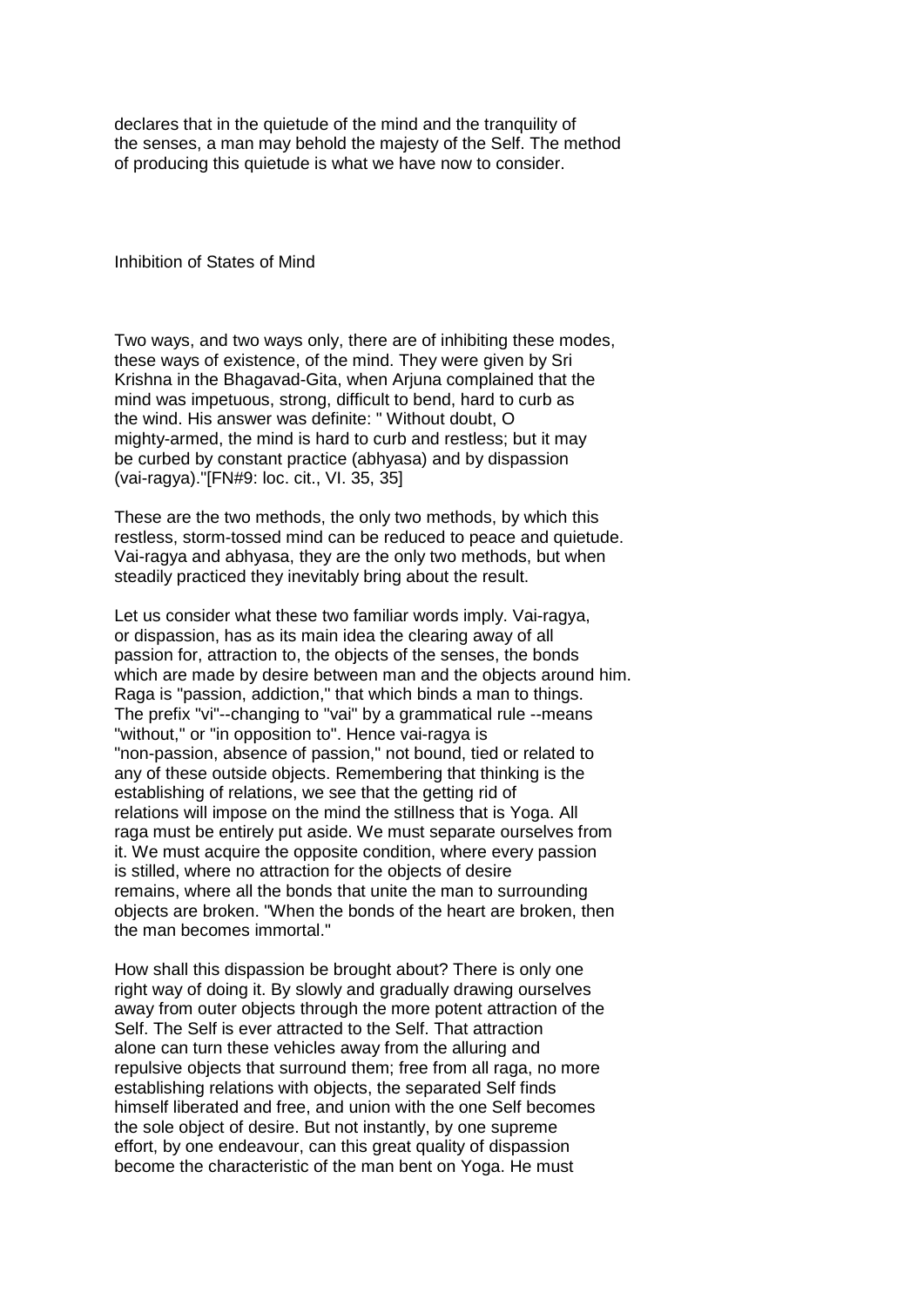practice dispassion constantly and steadfastly. That is implied in the word joined with dispassion, abhyasa or practice. The practice must be constant, continual and unbroken. "Practice" does not mean only meditation, though this is the sense in which the word is generally used; it means the deliberate, unbroken carrying out of dispassion in the very midst of the objects that attract.

In order that you may acquire dispassion, you must practice it in the everyday things of life. I have said that many confine abhyasa to meditation. That is why so few people attain to Yoga. Another error is to wait for some big opportunity. People prepare themselves for some tremendous sacrifice and forget the little things of everyday life, in which the mind is knitted to objects by a myriad tiny threads. These things, by their pettiness, fail to attract attention, and in waiting for the large thing, which does not come, people lose the daily practice of dispassion towards the little things that are around them. By curbing desire at every moment, we become indifferent to all the objects that surround us. Then, when the great opportunity comes, we seize it while scarce aware that it is upon us. Every day, all day long, practice--that is what is demanded from the aspirant to Yoga, for only on that line can success come; and it is the wearisomeness of this strenuous, continued endeavour that tires out the majority of aspirants.

I must here warn you of a danger. There is a rough-and- ready way of quickly bringing about dispassion. Some say to you: "Kill out all love and affection; harden your hearts; become cold to all around you; desert your wife and children, your father and mother, and fly to the desert or the jungle; put a wall between youself and all objects of desire; then dispassion will be yours." It is true that it is comparatively easy to acquire dispassion in that way. But by that you kill more than desire. You put round the Self, who is love, a barrier through which he is unable to pierce. You cramp yourself by encircling yourself with a thick shell, and you cannot break through it. You harden yourself where you ought to be softened; you isolate yourself where you ought to be embracing others; you kill love and not only desire, forgetting that love clings to the Self and seeks the Self, while desire clings to the sheaths of the Self, the bodies in which the Self is clothed. Love is the desire of the separated Self for union with all other separated Selves. Dispassion is the non-attraction to matter--a very different thing. You must guard love--for it is the very Self of the Self. In your anxiety to acquire dispassion do not kill out love. Love is the life in everyone of us, separated Selves. It draws every separated Self to the other Self. Each one of us is a part of one mighty whole. Efface desire as regards the vehicles that clothe the Self, but do not efface love as regards the Self, that never-dying force which draws Self to Self. In this great up-climbing, it is far better to suffer from love rather than to reject it, and to harden your hearts against all ties and claims of affection. Suffer for love, even though the suffering be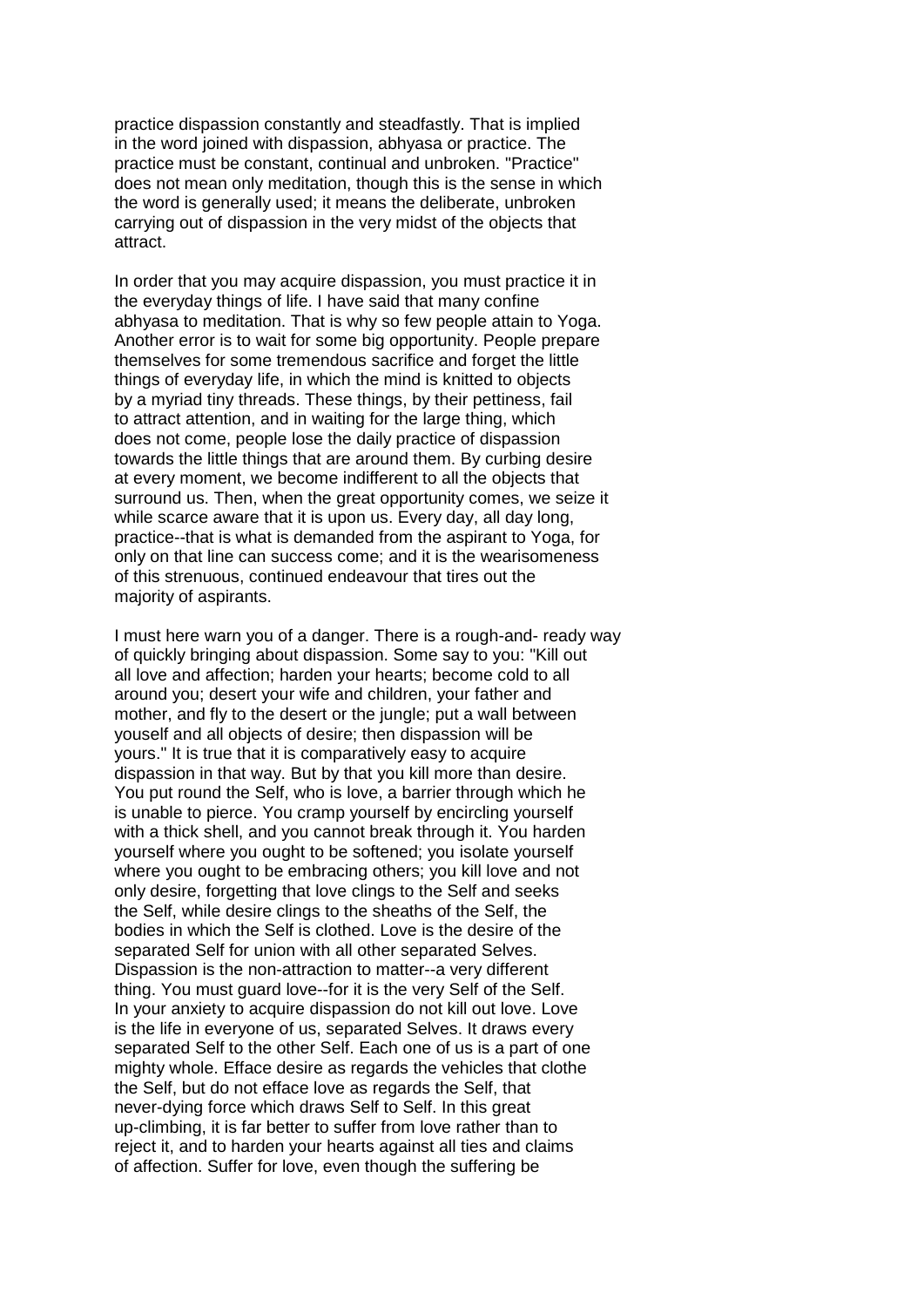bitter. Love, even though the love be an avenue of pain. The pain shall pass away, but the love shall continue to grow, and in the unity of the Self you shall finally discover that love is the great attracting force which makes all things one.

Many people, in trying to kill out love, only throw themselves back, becoming less human, not superhuman; by their mistaken attempts. It is by and through human ties of love and sympathy that the Self unfolds. It is said of the Masters that They love all humanity as a mother loves her firstborn son. Their love is not love watered down to coolness, but love for all raised to the heat of the highest particular loves of smaller souls. Always mistrust the teacher who tells you to kill out love, to be indifferent to human affections. That is the way which leads to the left-hand path.

Meditation With and Without Seed

The next step is our method of meditation. What do we mean by meditation? Meditation cannot be the same for every man. Though the same in principle, namely, the steadying of the mind, the method must vary with the temperament of the practitioner. Suppose that you are a strong-minded and intelligent man, fond of reasoning. Suppose that connected links of thought and argument have been to you the only exorcise of the mind. Utilise that past training. Do not imagine that you can make your mind still by a single effort. Follow a logical chain of reasoning, step by step, link after link; do not allow the mind to swerve a hair's breadth from it. Do not allow the mind to go aside to other lines of thought. Keep it rigidly along a single line, and steadiness will gradually result. Then, when you have worked up to your highest point of reasoning and reached the last link of your chain of argument, and your mind will carry you no further, and beyond that you can see nothing, then stop. At that highest point of thinking, cling desperately to the last link of the chain, and there keep the mind poised, in steadiness and strenuous quiet, waiting for what may come. After a while, you will be able to maintain this attitude for a considerable time.

For one in whom imagination is stronger than the reasoning faculty, the method by devotion, rather than by reasoning, is the method. Let him call imagination to his help. He should picture some scene, in which the object of his devotion forms the central figure, building it up, bit by bit, as a painter paints a picture, putting in it gradually all the elements of the scene He must work at it as a painter works on his canvas, line by line, his brush the brush of imagination. At first the work will be very slow, but the picture soon begins to present itself at call. Over and over he should picture the scene, dwelling less and less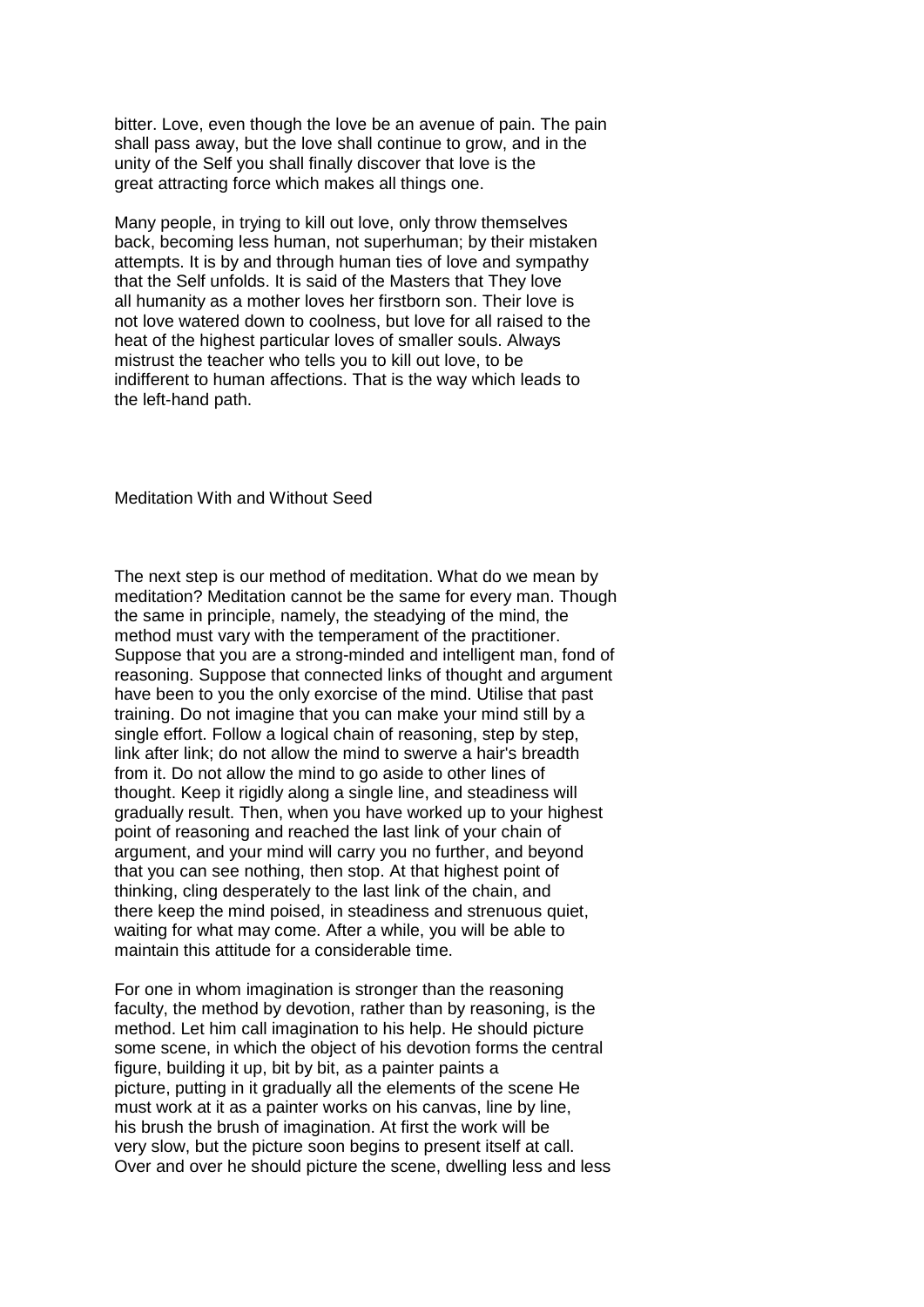on the surrounding objects and more and more on the central figure which is the object of his heart's devotion. The drawing of the mind to a point, in this way, brings it under control and steadies it, and thus gradually, by this use of the imagination. he brings the mind under command. The object of devotion will be according to the man's religion. Suppose--as is the case with many of you--that his object of devotion is Sri Krishna; picture Him in any scene of His earthly life, as in the battle of Kurukshetra. Imagine the armies arrayed for battle on both sides; imagine Arjuna on the floor of the chariot, despondent, despairing; then come to Sri Krishna, the Charioteer, the Friend and Teacher. Then, fixing your mind on the central figure, let your heart go out to Him with onepointed devotion. Resting on Him, poise yourself in silence and, as before, wait for what may come.

This is what is called "meditation with seed". The central figure, or the last link in reasoning, that is "the seed". You have gradually made the vagrant mind steady by this process of slow and gradual curbing, and at last you are fixed on the central thought, or the central figure, and there you are poised. Now let even that go. Drop the central thought, the idea, the seed of meditation. Let everything go. But keep the mind in the position gained, the highest point reached, vigorous and alert. This is meditation without a seed. Remain poised, and wait in the silence and the void. You are in the "cloud," before described, and pass through the condition before sketched. Suddenly there will be a change, a change unmistakable, stupendous, incredible. In that silence, as said, a Voice shall be heard. In that void, a Form shall reveal itself. In that empty sky, a Sun shall rise, and in the light of that Sun you shall realise your own identity with it, and know that that which is empty to the eye of sense is full to the eye of Spirit, that that which is silence to the ear of sense is full of music to the ear of Spirit.

Along such lines you can learn to bring into control your mind, to discipline your vagrant thought, and thus to reach illumination. One word of warning. You cannot do this, while you are trying meditation with a seed. until you are able to cling to your seed definitely for a considerable time, and maintain throughout an alert attention. It is the emptiness of alert expectation. not the emptiness of impending sleep. If your mind be not in that condition, its mere emptiness is dangerous. It leads to mediumship, to possession, to obsession. You can wisely aim at emptiness, only when you have so disciplined the mind that it can hold for a considerable time to a single point and remain alert when that point is dropped.

The question is sometimes asked: "Suppose that I do this and succeed in becoming unconscious of the body; suppose that I do rise into a higher region; is it quite sure that I shall come back again to the body? Having left the body, shall I be certain to return?" The idea of non-return makes a man nervous. Even if he says that matter is nothing and Spirit is everything, he yet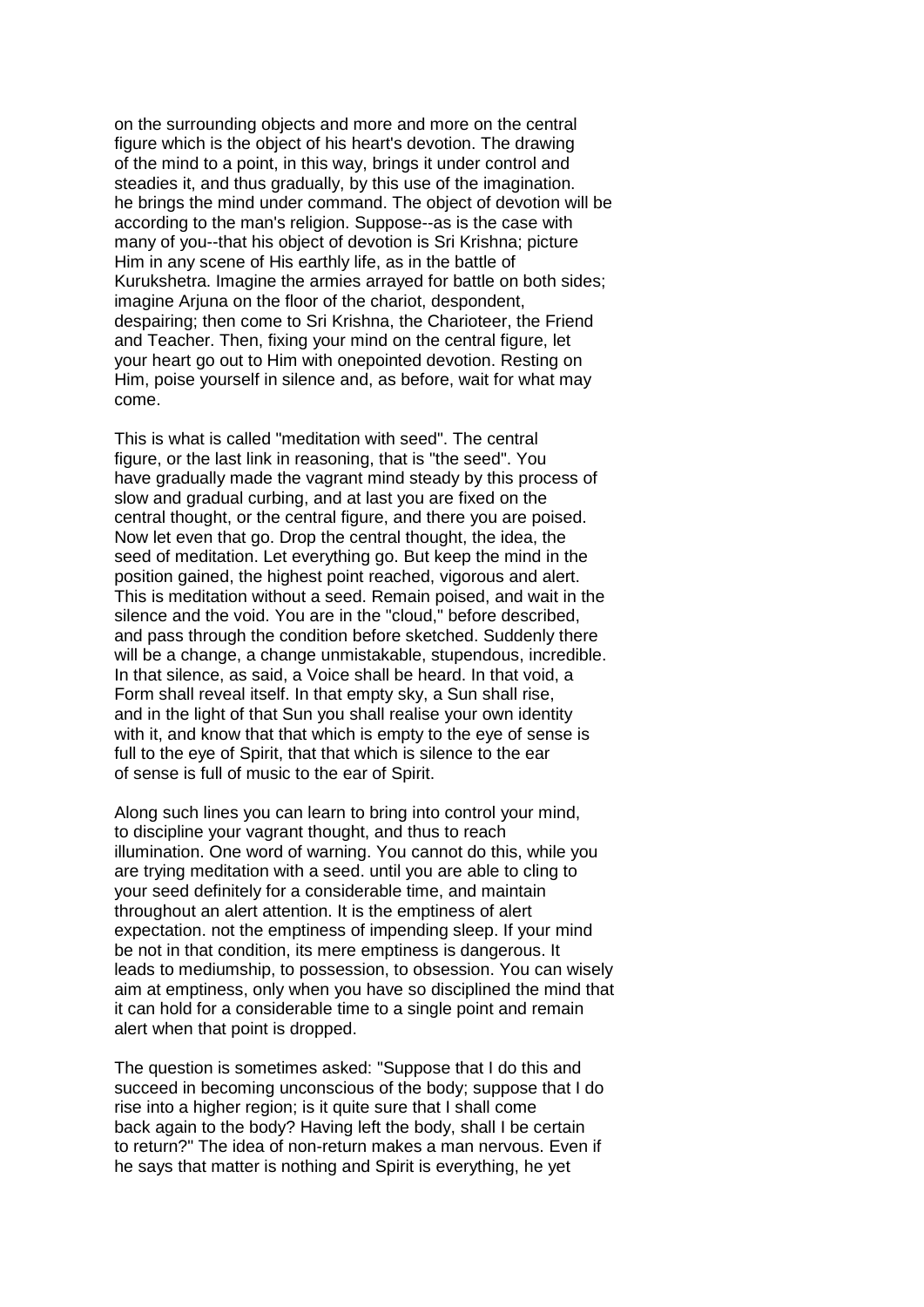does not like to lose touch with his body and, losing that touch, by sheer fear, he drops back to the earth after having taken so much trouble to leave it. You should, however, have no such fear. That which will draw you back again is the trace of your past, which remains under all these conditions.

The question is of the same kind as: "Why should a state of Pralaya ever come to an end, and a new state of Manvantara begin?" And the answer is the same from the Hindu psychological standpoint; because, although you have dropped the very seed of thought, you cannot destroy the traces which that thought has left, and that trace is a germ, and it tends to draw again to itself matter, that it may express itself once more. This trace is what is called the privation of matter-- samskara. Far as you may soar beyond the concrete mind, that trace, left in the thinking principle, of what you have thought and have known, that remains and will inevitably draw you back. You cannot escape your past and, until your life-period is over, that samskara will bring you back. It is this also which, at the close of the heavenly life, brings a man back to rebirth. It is the expression of the law of rhythm. In Light on the Path, that wonderful occult treatise, this state is spoken of and the disciple is pictured as in the silence. The writer goes on to say: "Out of the silence that is peace a resonant voice shall arise. And this voice will say: 'It is not well; thou hast reaped, now thou must sow.' And knowing this voice to be the silence itself, thou wilt obey."

What is the meaning of that phrase: "Thou hast reaped, now thou must sow?" It refers to the great law of rhythm which rules even the Logoi, the Ishvaras --the law of the Mighty Breath, the out-breathing and the in-breathing, which compels every fragment which is separated for a time. A Logos may leave His universe, and it may drop away when He turns His gaze inward, for it was He who gave reality to it.

He may plunge into the infinite depths of being, but even then there is the samskara of the past universe, the shadowy latent memory, the germ of maya from which He cannot escape. To escape from it would be to cease to be Ishvara, and to become Brahma Nirguna. There is no Ishvara without maya, there is no maya without Ishvara. Even in pralaya, a time comes when the rest is over and the inner life again demands manifestation; then the outward turning begins and a new universe comes forth. Such is the law of rest and activity: activity followed by rest; rest followed again by the desire for activity; and so the ceaseless wheel of the universe, as well as of human lives, goes on. For in the eternal, both rest and activity are ever present, and in that which we call Time, they follow each other, although in eternity they be simultaneous and ever-existing.

The Use of Mantras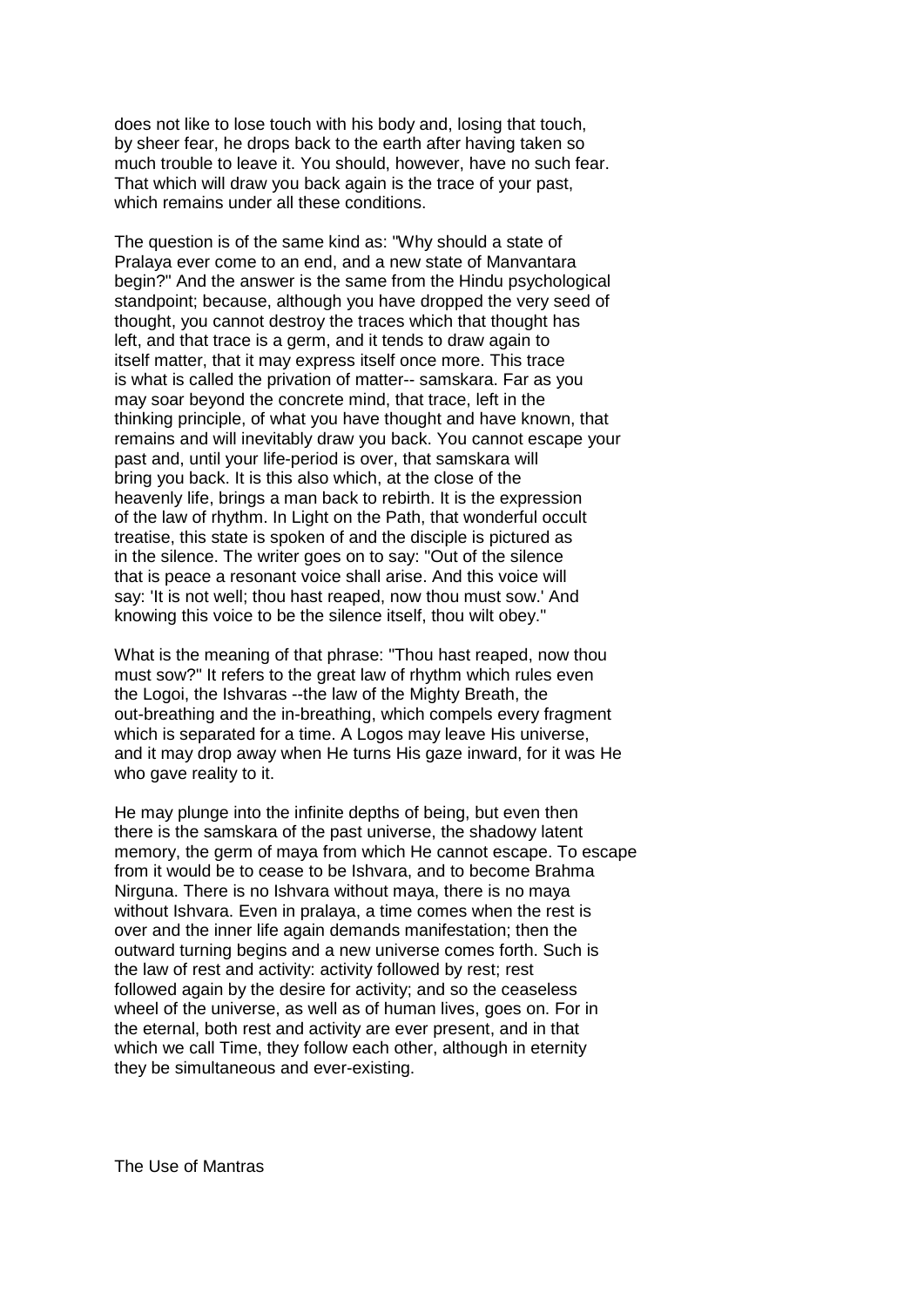Let us see how far we can help ourselves in this difficult work. I will draw your attention to one fact which is of enormous help to the beginner.

Your vehicles are ever restless. Every vibration in the vehicle produces a corresponding change in consciousness. Is there any way to check these vibrations, to steady the vehicle, so that consciousness may be still? One method is the repeating of a mantra. A mantra is a mechanical way of checking vibration. Instead of using the powers of the will and of imagination, you save these for other purposes, and use the mechanical resource of a mantra. A mantra is a definite succession of sounds. Those sounds, repeated rhythmically over and over again in succession, synchronise the vibrations of the vehicles into unity with themselves. Hence a mantra cannot be translated; translation alters the sounds. Not only in Hinduism, but in Buddhism, in Roman Catholicism, in Islam, and among the Parsis, mantras are found, and they are never translated, for when you have changed the succession and order of the sounds, the mantra ceases to be a mantra. If you translate the words, you may have a very beautiful prayer, but not a mantra. Your translation may be beautiful inspired poetry, but it is not a living mantra. It will no longer harmonise the vibrations of the surrounding sheaths, and thus enable the consciousness to become still. The poetry, the inspired prayer, these are mentally translatable. But a mantra is unique and untranslatable. Poetry is a great thing: it is often an inspirer of the soul, it gives gratification to the ear, and it may be sublime and beautiful, but it is not a mantra.

## **Attention**

Let us consider concentration. You ask a man if he can concentrate. He at once says: "Oh! it is very difficult. I have often tried and failed." But put the same question in a different way, and ask him: "Can you pay attention to a thing?" He will at once say: "Yes, I can do that."

Concentration is attention. The fixed attitude of attention, that is concentration. If you pay attention to what you do, your mind will be concentrated. Many sit down for meditation and wonder why they do not succeed. How can you suppose that half an hour of meditation and twenty- three and a half hours of scattering of thought throughout the day and night, will enable you to concentrate during the half hour? You have undone during the day and night what you did in the morning, as Penelope unravelled the web she wove. To become a Yogi, you must be attentive all the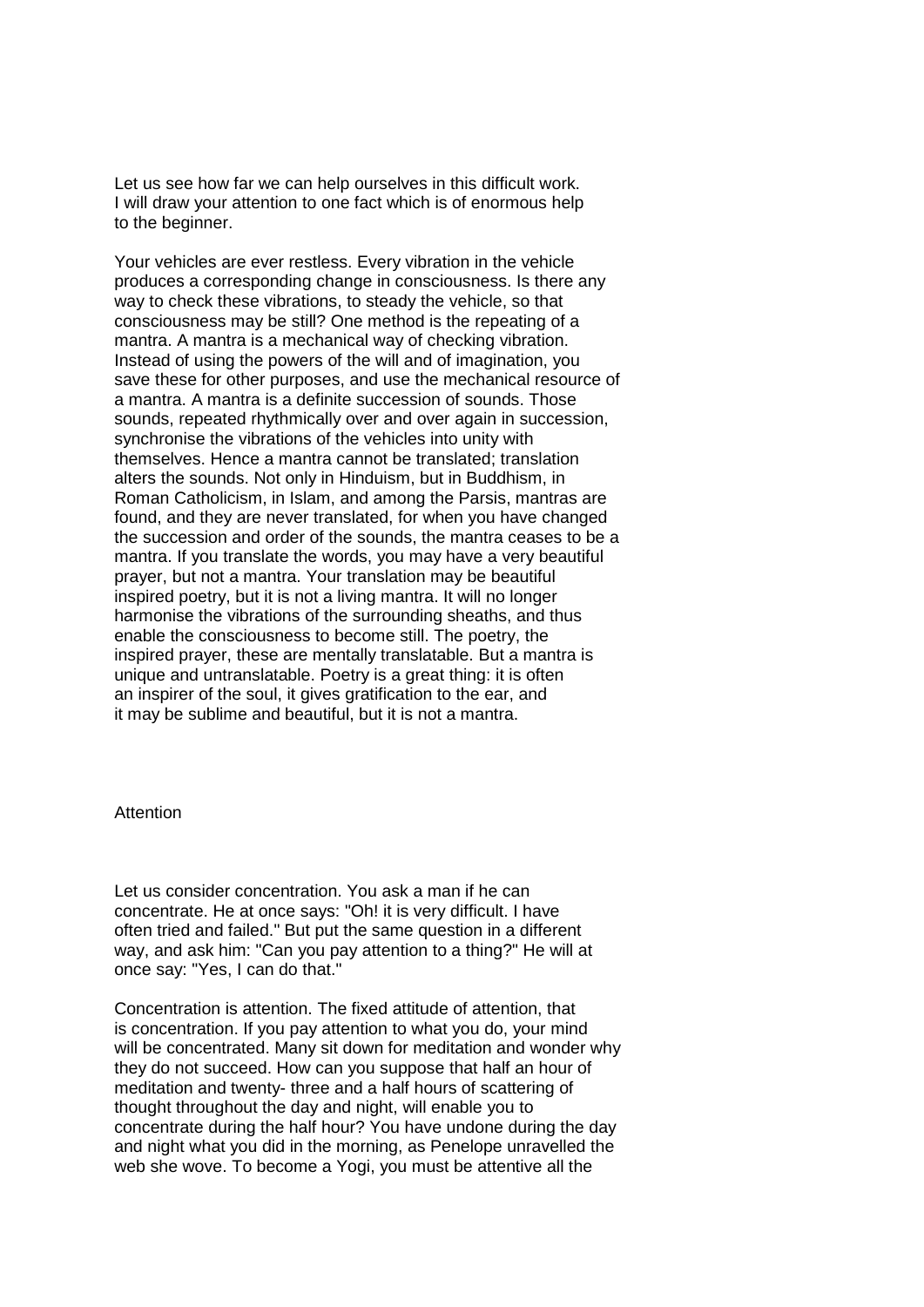time. You must practice concentration every hour of your active life. Now you scatter your thoughts for many hours, and you wonder that you do not succeed. The wonder would be if you did. You must pay attention every day to everything you do. That is, no doubt, hard to do, and you may make it easier in the first stages by choosing out of your day's work a portion only, and doing that portion with perfect, unflagging attention. Do not let your mind wander from the thing before you. It does not matter what the thing is. It may be the adding up of a column of figures, or the reading of a book. Anything will do. It is the attitude of the mind that is important and not the object before it. This is the only way of learning concentration. Fix your mind rigidly on the work before you for the time being, and when you have done with it, drop it. Practise steadily in this way for a few months, and you will be surprised to find how easy it becomes to concentrate the mind. Moreover, the body will soon learn to do many things automatically. If you force it to do a thing regularly, it will begin to do it, after a time, of its own accord, and then you find that you can manage to do two or three things at the same time. In England, for instance, women are very fond of knitting. When a girl first learns to knit, she is obliged to be very intent on her fingers. Her attention must not wander from her fingers for a moment, or she will make a mistake. She goes on doing that day after day, and presently her fingers have learnt to pay attention to the work without her supervision, and they may be left to do the knitting while she employs the conscious mind on something else. It is further possible to train your mind as the girl has trained her fingers. The mind also, the mental body, can be so trained as to do a thing automatically. At last, your highest consciousness can always remain fixed on the Supreme, while the lower consciousness in the body will do the things of the body, and do them perfectly, because perfectly trained. These are practical lessons of Yoga.

Practice of this sort builds up the qualities you want, and you become stronger and better, and fit to go on to the definite study of Yoga.

Obstacles to Yoga

Before considering the capacities needed for this definite practice, let us run over the obstacles to Yoga as laid down by Patanjali.

The obstacles to Yoga are very inclusive. First, disease: if you are diseased you cannot practice Yoga; it demands sound health, for the physical strain entailed by it is great. Then languor of mind: you must be alert, energetic, in your thought. Then doubt: you must have decision of will, must be able to make up your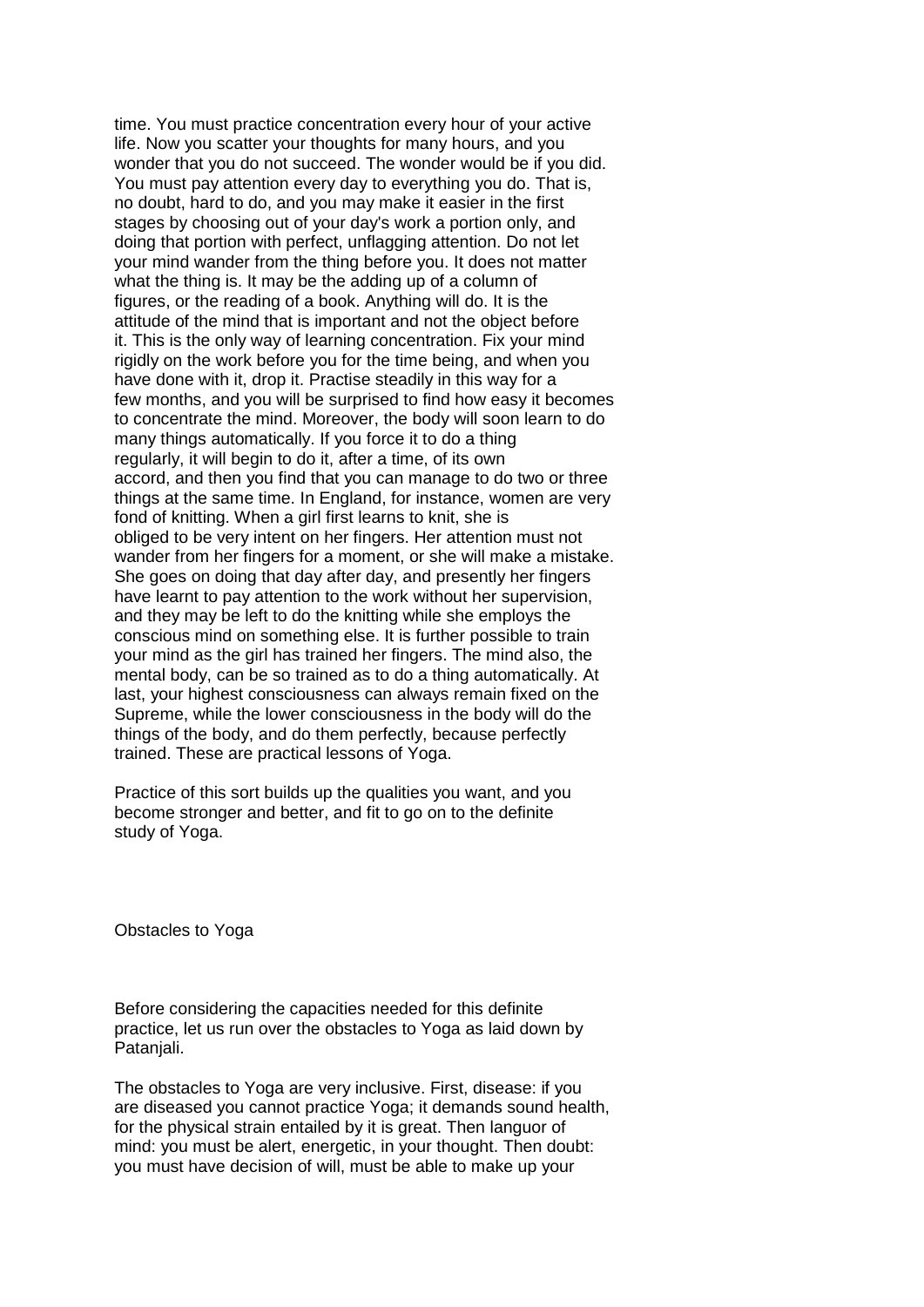mind. Then carelessness: this is one of the greatest difficulties with beginners; they read a thing carelessly, they are inaccurate. Sloth: a lazy man cannot be a Yogi; one who is inert, who lacks the power and the will to exert himself; how shall he make the desperate exertions wanted along this line? The next, worldly-mindedness, is obviously an obstacle. Mistaken ideas is another great obstacle, thinking wrongly about things. One of the great qualifications for Yoga is "right notion" "Right notion" means that the thought shall correspond with the outside truth; that a man shall he fundamentally true, so that his thought corresponds to fact; unless there is truth in a man, Yoga is for him impossible. Missing the point, illogical, stupid, making the important, unimportant and vice versa. Lastly, instability: which makes Yoga impossible, and even a small amount of which makes Yoga futile; the unstable man cannot be a yogi.

Capacities of Yoga

Can everybody practise Yoga? No. But every well-educated person can prepare for its future practice. For rapid progress you must have special capacities, as for anything else. In any of the sciences a man may study without being the possessor of very special capacity, although he cannot attain eminence therein; and so it is with Yoga. Anybody with a fair intelligence may learn something from Yoga which he may advantageously practice, but he cannot hope unless he starts with certain capacities, to be a success in Yoga in this life. It is only right to say that; for if any special science needs particular capacities in order to attain eminence therein, the science of sciences certainly cannot fall behind the ordinary sciences in the demands that it makes on its students.

Suppose I am asked: "Can I become a great mathematician?" What must be my answer? "You must have a natural aptitude and capacity for mathematics to be a great mathematician. If you have not that capacity, you cannot be a great mathematician in this life." But this does not mean that you cannot learn any mathematics. To be a great mathematician you must be born with a special capacity for mathematics. To be born with such a special capacity means that you have practiced it in very many lives and now you are born with it ready-made. It is the same with Yoga. Every man can learn a little of it. But to be a great Yogi means lives of practice. If these are behind you, you will have been born with the necessary faculties in the present birth.

There are three faculties which one must have to obtain success in Yoga. The first is a strong desire. "Desire ardently." Such a desire is needed to break the strong links of desire which knit you to the outer world. Moreover, without that strong desire you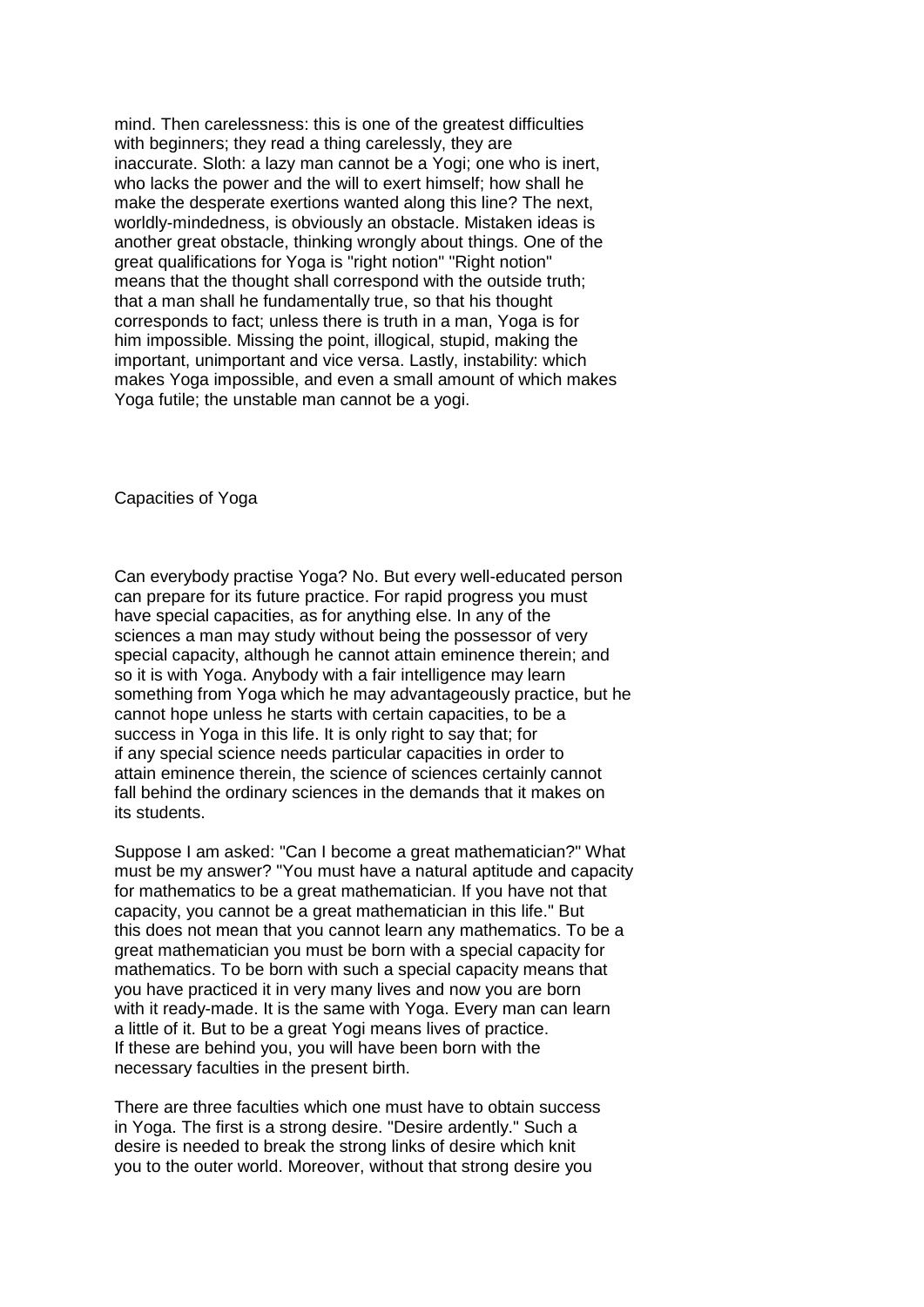will never go through all the difficulties that bat your way. You must have the conviction that you will ultimately succeed, and the resolution to go on until you do succeed. It must be a desire so ardent and so firmly rooted, that obstacles only make it more keen. To such a man an obstacle is like fuel that you throw on a fire. It burns but the more strongly as it catches hold of it and finds it fuel for the burning. So difficulties and obstacles are but fuel to feed the fire of the yogi's resolute desire. He only becomes the more firmly fixed, because he finds the difficulties.

If you have not this strong desire, its absence shows that you are new to the work, but you can begin to prepare for it in this life. You can create desire by thought; you cannot create desire by desire. Out of the desire nature, the training of the desire nature cannot come.

What is it in us that calls out desire? Look into your own mind, and you will find that memory and imagination are the two things that evoke desire most strongly. Hence thought is the means whereby all the changes in desire can be brought about. Thought, imagination, is the only creative power in you, and by imagination your powers are to be unfolded. The more you think of a desirable object, the stronger becomes the desire for it. Then think of Yoga as desirable, if you want to desire Yoga. Think about the results of Yoga and what it means for the world when you have become a yogi, and you will find your desire becoming stronger and stronger. For it is only by thought that you can manage desire. You can do nothing with it by itself. You want the thing, or you do not want it, and within the limits of the desire nature you are helpless in its grasp. As just said, you cannot change desire by desire. You must go into another region of your being, the region of thought, and by thought you can make yourself desire or not desire, exactly as you like, if only you will use the right means, and those means, after all, are fairly simple. Why is it you desire to possess a thing? Because you think it will make you happier. But suppose you know by past experience that in the long run it does not make you happier, but brings you sorrow, trouble, distress. You have at once, ready to your hands, the way to get rid of that desire. Think of the ultimate results. Let your mind dwell carefully on all the painful things. Jump over the momentary pleasure, and fix your thought steadily on the pain which follows the gratification of that desire. And when you have done that for a month or so, the very sight of those objects of desire will repel you. You will have associated it in your mind with suffering, and will recoil from it instinctively. You will not want it. You have changed the want, and have changed it by your power of imagination. There is no more effective way of destroying a vice than by deliberately picturing the ultimate results of its indulgence. Persuade a young man who is inclined to be profligate to keep in his mind the image of an old profligate; show him the profligate worn out, desiring without the power to gratify; and if you can get him to think in that way, unconsciously he will begin to shrink from that which before attracted him; the very hideousness of the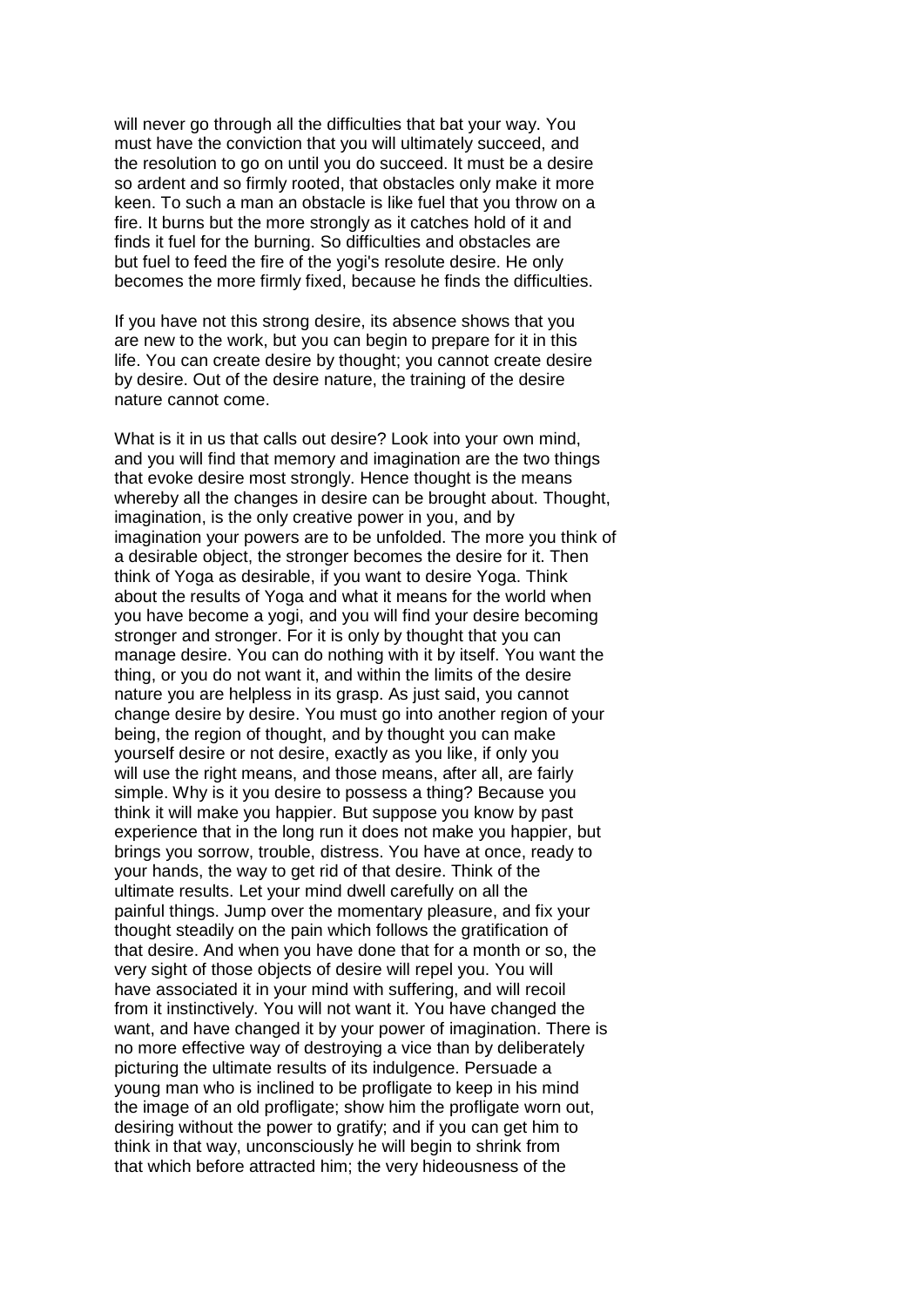results frightens away the man from clinging to the object of desire. And the would-be yogi has to use his thought to mark out the desires he will permit, and the desires that he is determined to slay.

The next thing after a strong desire is a strong will. Will is desire. transmuted, its directing is changed from without to within. If your will is weak, you must strengthen it. Deal with it as you do with other weak things: strengthen it by practice. If a boy knows that he has weak arms, he says: "My arms are weak, but I shall practice gymnastics, work on the parallel bars: thus my arms. will grow strong." It is the same with the will. Practice will make strong the little, weak will that you have at present.

Resolve, for example, saying: "I will do such and such thing every morning," and do it. One thing at a time is enough for a feeble will. Make yourself a promise to do such and such a thing at such a time, and you will soon find that you will be ashamed to break your promise. When you have kept such a promise to yourself for a day, make it for a week, then for a fortnight. Having succeeded, you can choose a harder thing to do, and so on. By this forcing of action, you strengthen the will. Day after day it grows greater in power, and you find your inner strength increases. First have a strong desire. Then transmute it into a strong will.

The third requisite for Yoga is a keen and broad intelligence. You cannot control your mind, unless you have a mind to control. Therefore you must develop your mind. You must study. By study, I do not mean the reading of books. I mean thinking. You may read a dozen books and your mind may be as feeble as in the beginning. But if you have read one serious book properly, then, by slow reading and much thinking, your intelligence will be nurtured and your; mind grow strong.

These are the things you want--a strong desire, an indomitable will, a keen. intelligence. Those are the capacities that you must unfold in order that the practice of Yoga may be possible to you. If your mind is very unsteady, if it is a butterfly mind like a child's, you must make it steady. That comes by close study and thinking. You must unfold the mind by which you are to work.

Forthgoing and Returning

It will help you, in doing this and in changing your desire, if you realise that the great evolution of humanity goes on along two paths--the Path of Forthgoing, and the Path of Return.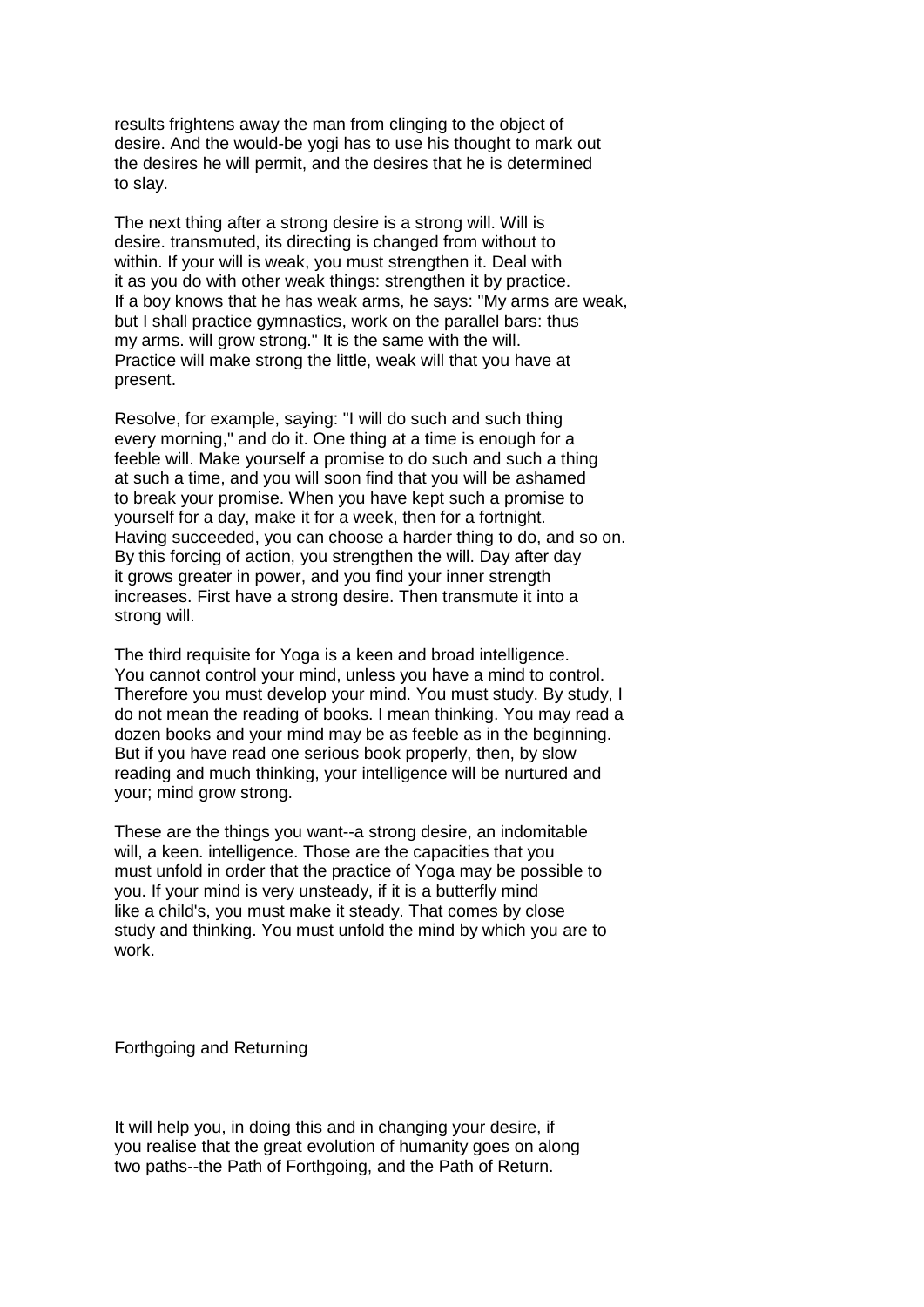On the Path, or marga, of Pravritti--forthgoing on which are the vast majority of human beings, desires are necessary and useful. On that path, the more desire a man has, the better for his evolution. They are the motives that prompt to activity. Without these the stagnates, he is inert. Why should Isvara have filled the worlds with desirable objects if He did not intend that desire should be an ingredient in evolution? He deals with humanity as a sensible mother deals -with her child. She does not give lectures to the child on the advantages of walking nor explain to it learnedly the mechanism of the muscles of the leg. She holds a bright glittering toy before the child, and says: "Come and get it." Desire awakens, and the child begins to crawl, and so it learns to walk. So Isvara has put toys around us, but always just out of our reach, and He says: "Come, children, take these. Here are love, money, fame, social consideration; come and get them. Walk, make efforts for them." And we, like children, make great efforts and struggle along to snatch these toys. When we seize the toy, it breaks into pieces and is of no use. People fight and struggle and toil for wealth, and, when they become multi-millionaires, they ask: "How shall we spend this wealth?" I read of a millionaire in America, who was walking on foot from city to city, in order to distribute the vast wealth which he accumulated. He learned his lesson. Never in another life will that man be induced to put forth efforts for the toy of wealth. Love of fame, love of power, stimulate men to most strenuous effort. But when they are grasped and held in the hand, weariness is the result. The mighty statesman, the leader of the nation, the man idolised by millions--follow him home, and there you will see the weariness of power, the satiety that cloys passion. Does then God mock us with all the objects? No. The object has been to bring out the power of the Self to develop the capacity latent in man, and in the development of human faculty, the result of the great lila may be seen. That is the way in which we learn to unfold the God within us; that is the result of the play of the divine Father with His children.

But sometimes the desire for objects is lost too early, and the lesson is but half learned. That is one of the difficulties in the India of today. You have a mighty spiritual philosophy, which was the natural expression for the souls who were born centuries ago. They were ready to throw away the fruit of action and to work for the Supreme to carry out His Will.

But the lesson for India at the present time is to wake up the desire. It may look like going back, but it is really a going forward. The philosophy is true, but it belonged to those older souls who were ready for it, and the younger souls now being born into the people are not ready for that philosophy. They repeat it by rote, they are hypnotised by it, and they sink down into inertia, because there is nothing they desire enough to force them to exertion. The consequence is that the nation as a whole is going downhill. The old lesson of putting different objects before souls of different ages, is forgotten, and every one is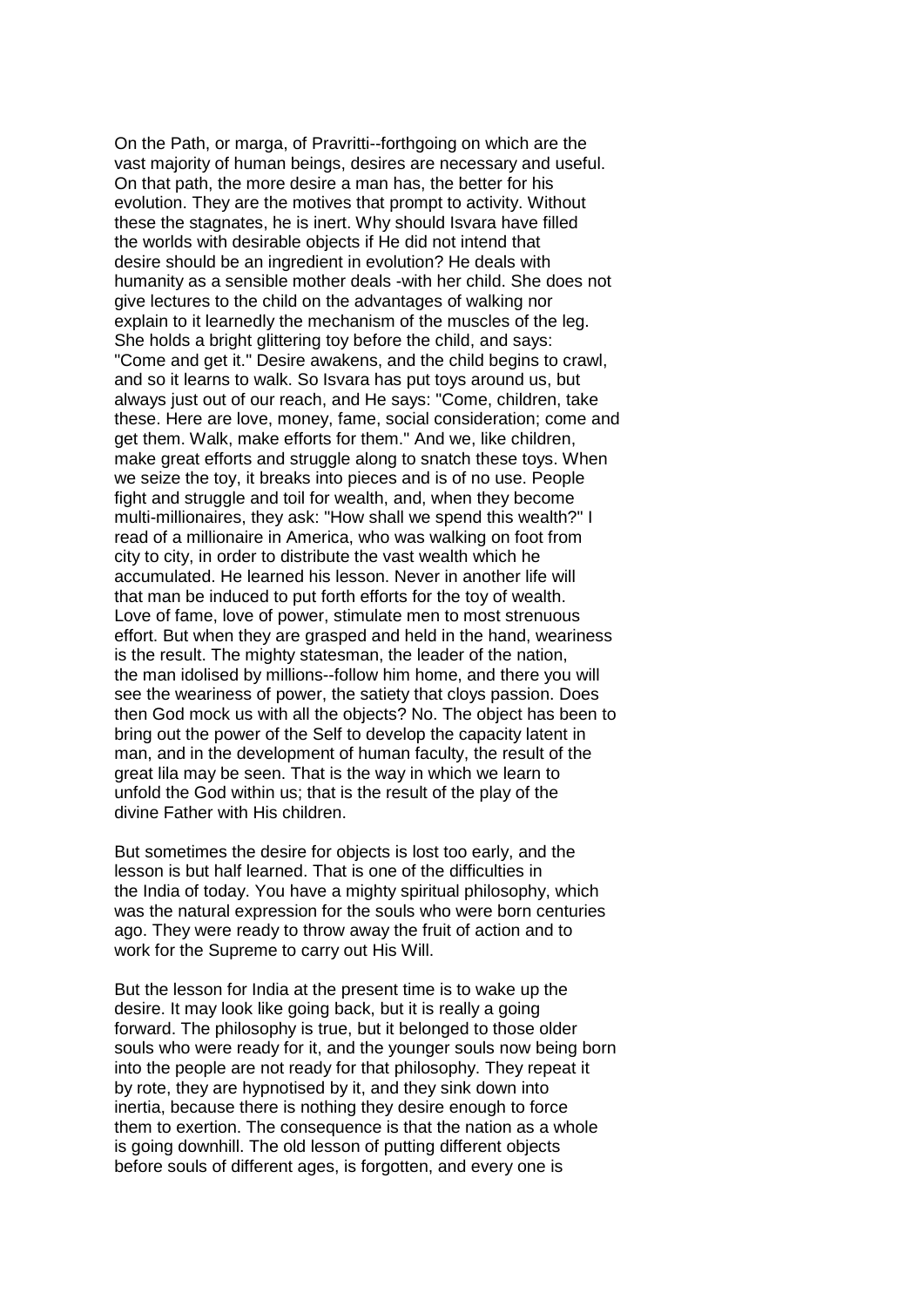now nominally aiming at ideal perfection, which can only be reached when the preliminary steps have been successfully mounted. It is the same as with the "Sermon on the Mount" in Christian countries, but there the practical common sense of the people bows to it and--ignores it. No nation tries to live by the "Sermon on the Mount " It is not meant for ordinary men and women, but for the saint. For all those who are on the Path of Forthgoing, desire is necessary for progress.

What is the Path of Nivritti? It is the Path of Return. There desire must cease; and the Self-determined will must take its place. The last object of desire in a person commencing the Path of Return is the desire to work with the Will of the Supreme; he harmonises his will with the Supreme Will, renounces all separate desires, and thus works to turn the wheel of life as long as such turning is needed by the law of Life. Desire on the Path of Forthgoing becomes will on the Path of Return; the soul, in harmony with the Divine, works with the law. Thought on the Path of Forthgoing is ever alert, flighty and changing; it becomes reason on the Path of Return; the yoke of reason is placed on the neck of the lower mind, and reason guides the bull. Work, activity, on the Path of Forthgoing, is restless action by which the ordinary man is bound; on the Path of Return work becomes sacrifice, and thus its binding force is broken. These are, then, the manifestations of three aspects, as shown on the Paths of Forthgoing and Return.

Bliss manifested as desire is changed into will Wisdom manifested as thought is changed into reason. Activity manifested as work is changed into sacrifice.

People very often ask with regard to this: "Why is will placed in the human being as the correspondence of bliss in the Divine?" The three great Divine qualities are: chit or consciousness; ananda or bliss; sat or existence. Now it is quite clear that the consciousness is reflected in intelligence in man--the same quality, only in miniature. It is equally clear that existence and activity belong to each other. You can only exist as you act outwards. The very form of the word shows It --"ex, out of"; it is manifested life. That leaves the third, bliss, to correspond with will, and some people are rather puzzled with that, and they ask: "What is the correspondence between bliss and will?" But if you come down to desire, and the objects of desire, you will be able to solve the riddle. The nature of the Self is bliss. Throw that nature down into matter and what will be the expression of the bliss nature? Desire for happiness, the seeking after desirable objects, which it imagines will give it the happiness which is of its own essential nature, and which it is continually seeking to realise amid the obstacles of the world. Its nature being bliss, it seeks for happiness and that desire for happiness is to be transmuted into will. All these correspondences have a profound meaning if you will only look into them, and that universal "will-to-live" translates itself as the "desire for happiness" that you find in every man and woman, in every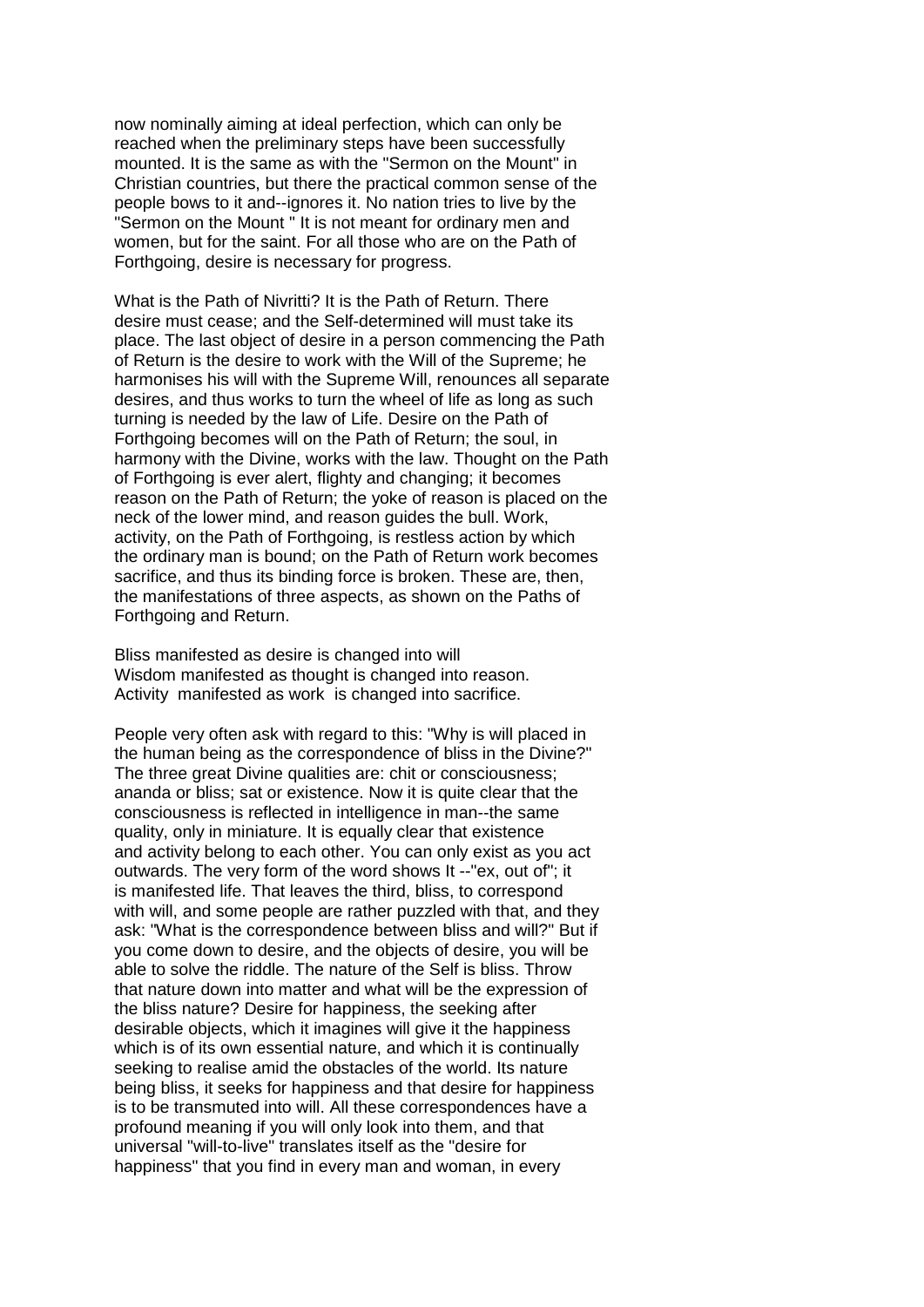sentient creature. Has it ever struck you how surely you are justifying that analysis of your own nature by the way you accept happiness as your right, and resent misery, and ask what you have done to deserve it? You do not ask the same about happiness, which is the natural result of your own nature. The thing that has to be explained is not happiness but pain, the things that are against the nature of the Self that is bliss. And so, looking into this, we see how desire and will are both the determination to be happy. But the one is ignorant, drawn out by outer objects; the other is self-conscious, initiated and ruled from within. Desire is evoked and directed from outside; and when the same aspect rules from within, it is will. There is no difference in their nature. Hence desire on the Path of Forthgoing becomes will on the Path of Return.

When desire, thought and work are changed into will, reason and sacrifice, then the man is turning homewards, then he lives by renunciation.

When a man has really renounced, a strange change takes place. On the Path of Forthgoing, you must fight for everything you want to get; on the Path of Return, nature pours her treasures at your feet. When a man has ceased to desire them, then all treasures pour down upon him, for he has become a channel through which all good gifts flow to those around him. Seek the good, give up grasping, and then everything will be yours. Cease to ask that your own little water tank may be filled, and you will become a pipe, joined to the living source of all waters, the source which never runs dry, the waters which spring up unfailingly. Renunciation means the power of unceasing work for the good of all, work which cannot fail, because wrought by the Supreme Worker through His servant.

If you are engaged in any true work of charity, and your means are limited and the wealth does not flow into your hands, what does it mean? It means that you have not yet learnt the true renunciation. You are clinging to the visible, to the fruit of action, and so the wealth does not pour through your hands.

Purification of Bodies

The unfolding of powers belongs to the side of consciousness; purification of bodies belongs to the side of matter. You must purify each of your three working bodies--mental, astral and physical. Without that purification you had better leave yoga alone. First of all, how shall you purify the thought body? By right thinking. Then you must use imagination, your great creative tool, once more. Imagine things, and, imagining them, you will form your thought-body into the organisation that you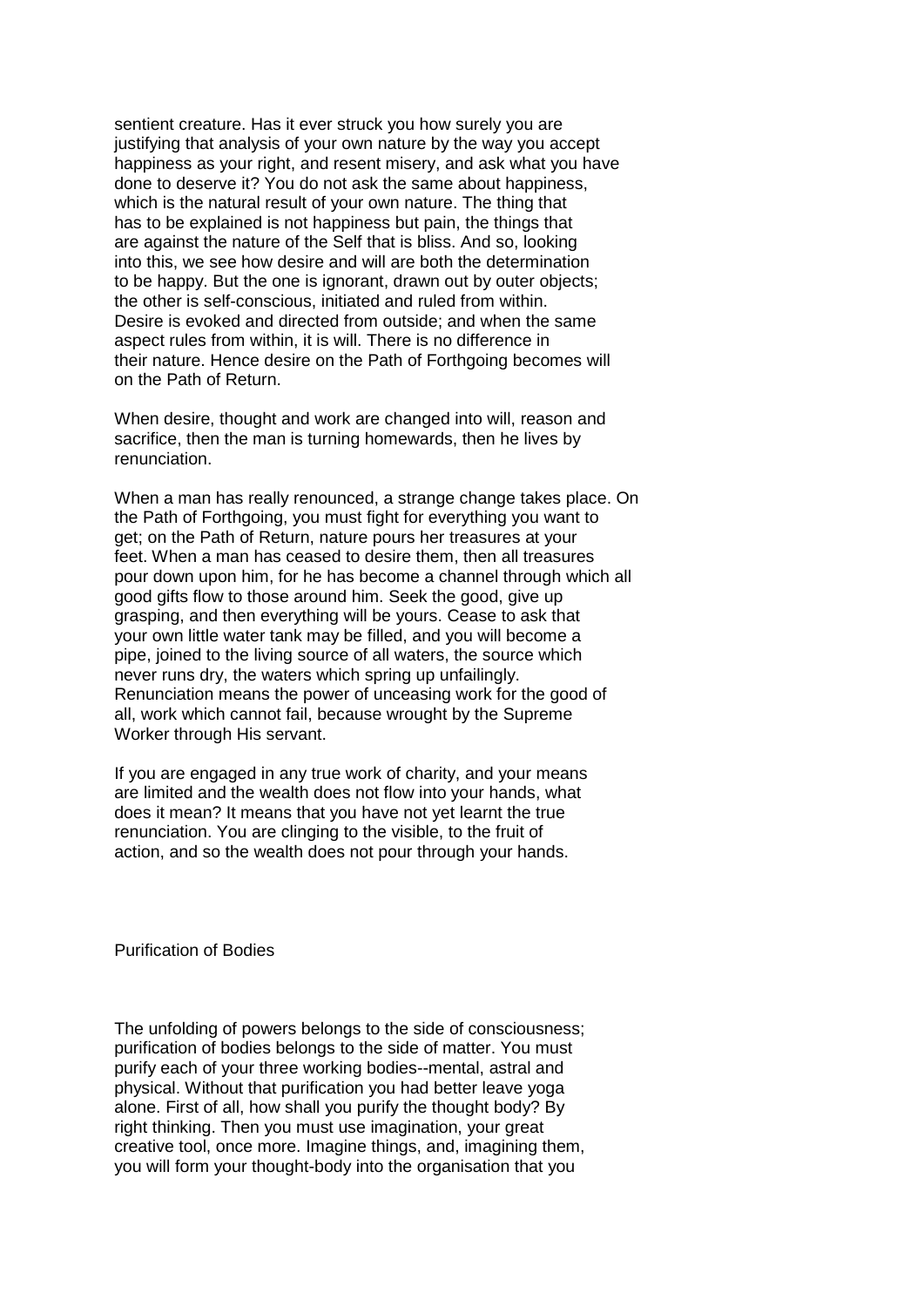desire. Imagine something strongly, as the painter imagines when he is going to paint. Visualise an object if you have the power of visualisation at all: if you have not, try to make it. It is an artistic faculty, of course, hut most people have it more or less. See how far you can reproduce perfectly a face you see daily. By such practice you will be strengthening your imagination, and by strengthening your imagination you will be making the great tool with which you have to practice in Yoga.

There is another use of the imagination which is very valuable. If you will imagine in your thought-body the presence of the qualities that you desire to have, and the absence of those which you desire not to have, you are half-way to having and not having them. Also, many of the troubles of your life might be weakened if you would imagine them on right lines before you have to go through them. Why do you wait helplessly until you meet them in the physical world. If you thought of your coming trouble in the morning, and thought of yourself as acting perfectly in the midst of it (you should never scruple to imagine yourself perfect), when the thing turned up in the day, it would have lost its power, and you would no longer feel the sting to the same extent. Now each of you must have in your life something that troubles you. Think of yourself as facing that trouble and not minding it, and when it comes, you will be what you have been thinking. You might get rid of half your troubles and your faults, if you would deal with them through your imagination.

As the thought body, becomes purified in this way, you must turn to the astral body. The astral body is purified by right desire. Desire nobly, and the astral body will evolve the organs of good desires instead of the organs of evil ones. The secret of all progress is to think and desire the highest, never dwelling on the fault, the weakness, the error, but always on the perfected power, and slowly in that way you will be able to build up perfection in yourself. Think and desire, then, in order to purify the thought body and the astral body.

And how shall you purify the physical body? You must regulate it in all its activities--in sleep, in food, in exercise, in everything. You cannot have a pure physical body with impure mental and astral bodies so that the work of imagination helps also in the purification of the physical. But you must also regulate the physical body in all its activities. Take for instance, food. The Indian says truly that every sort of food has a dominant quality in it, either rhythm, or activity, or inertia, and that all foods fall under one of these heads. Now the man who is to be a yogi must not touch any food which is on the way to decay. Those things belong to the tamasic foods--all foods, for instance, of the nature of game, of venison, all food which is showing signs of decay (all alcohol is a product of decay), are to be avoided. Flesh foods come under the quality of activity. All flesh foods are really stimulants. All forms in the animal kingdom are built up to express animal desires and animal activities. The yogi cannot afford to use these in a body meant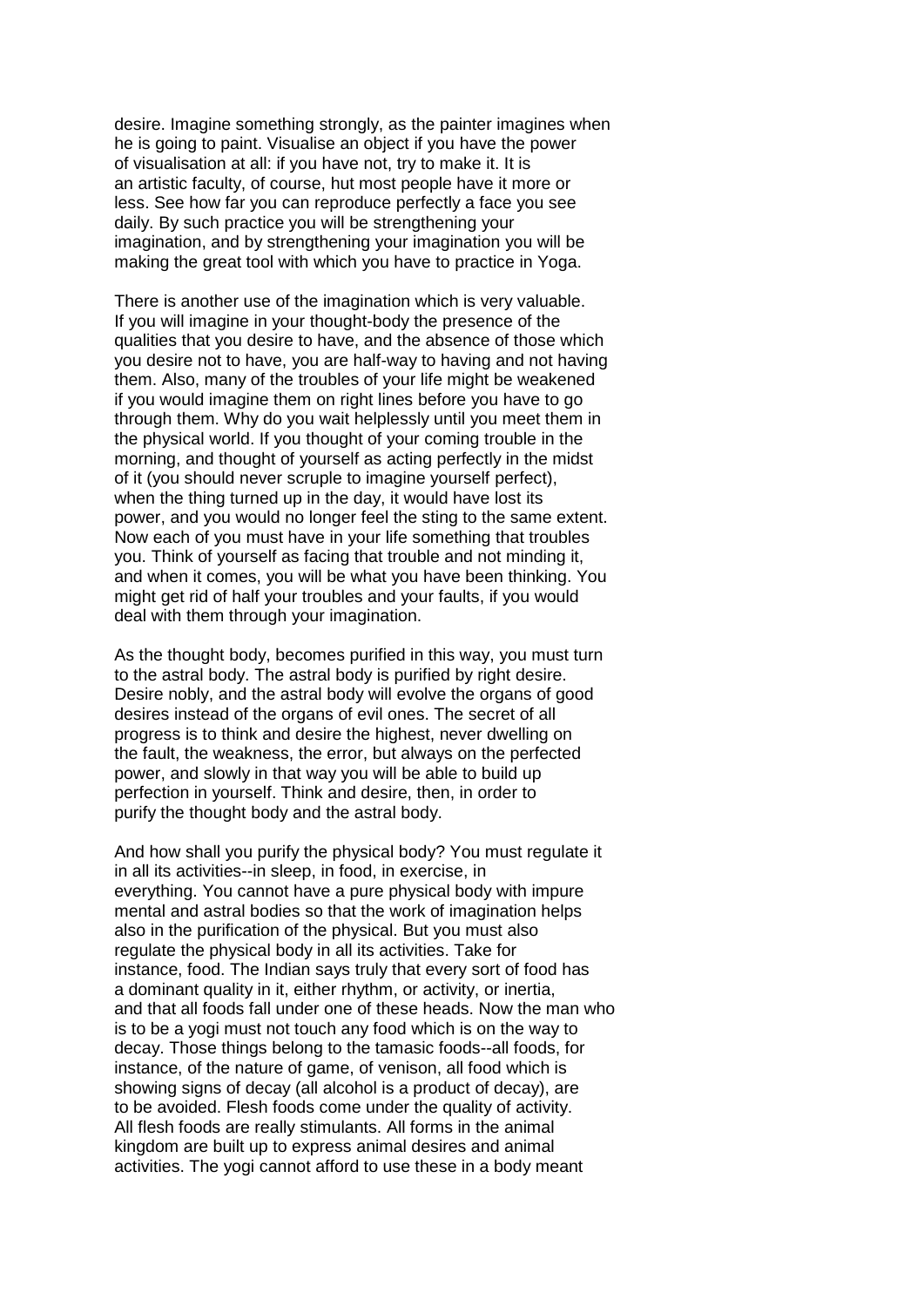for the higher processes of thought. Vitality, yes, they will give that; strength, which does not last, they will give that; a sudden spurs of energy, yes, meat will give that; but those are not the things which the yogi wants; so he puts aside all those foods as not available for the work he desires, and chooses his food out of the most highly vitalised products. All the foods which tend to growth, those are the most highly vitalised, grain, out of which the new plant will grow, is packed full of the most nutritious substances; fruits; all those things which have growth as their next stage in the life cycle, those are the rhythmic foods, full of life, and building up a body sensitive and strong at the same time.

Dwellers on the Threshold

Of these there are many kinds. First, elementals. They try to bar the astral plane against man. And naturally so, because they are concerned with the building up of the lower kingdoms, these elementals of form, the Rupa Devas; and to them man is a really hateful creature, because of his destructive properties. That is why they dislike him so much. He spoils their work wherever he goes, tramples down vegetable things, and kills animals, so that the whole of that great kingdom of nature hates the name of man. They band themselves together to stop the one who is just taking his first conscious steps on the astral plane, and try to frighten him, for they fear that he is bringing destructiveness into the new world. They cannot do anything, if you do not mind them. When that rush of elemental force comes against the man entering on the astral plane, he must remain quiet, indifferent, taking up the position: "I am a higher product of evolution than you are; you can do nothing to me. I am your friend, not your enemy, Peace!" If he be strong enough to take up that position, the great wave of elemental force will roll aside and let him through. The seemingly causeless fears which some feel at night are largely due to this hostility. You are, at night, more sensitive to the astral plane than during the day, and the dislike of the beings on the plane for man is felt more strongly. But when the elementals find you are not destructive, not an embodiment of ruin, they become as friendly to you as they were before hostile. That is the first form of the dweller on the threshold. Here again the importance of pure and rhythmic food comes in; because if you use meat and alcohol, you attract the lower elementals of the plane, those that take pleasure in the scent of blood and spirits, and they will inevitably prevent your seeing and understanding things clearly. They will surge round you, impress their thoughts upon you, force their impressions on your astral body, so that you may have a kind of shell of objectionable hangers-on to your aura, who will much obstruct you in your efforts to see and hear correctly. That is the chief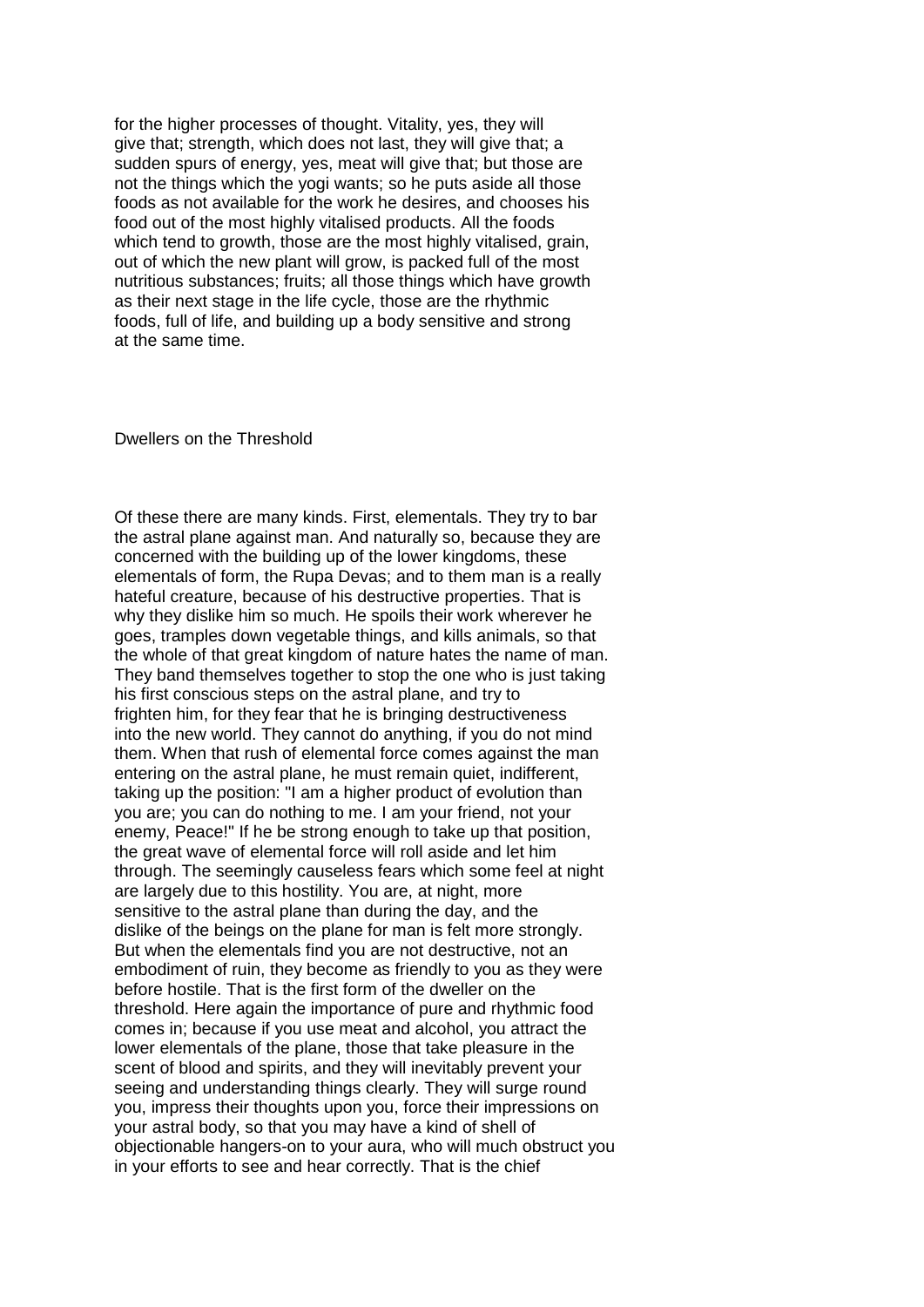reason why every one who is teaching Yoga on the right-hand path absolutely forbids indulgence in meat and alcohol.

The second form of the dweller on the threshold is the thought forms of our own past. Those forms, growing out of the evil of lives that lie behind us, thought forms of wickedness of all kinds, those face us when we first come into touch with the astral plane, really belonging to us, but appearing as outside forms, as objects; and they try to scare back their creator. You can only conquer them by sternly repudiating them: "You are no longer mine; you belong to my past, and not to my present. I will give you none of my life." Thus you will gradually exhaust and finally annihilate them. This is perhaps one of the most painful difficulties that one has to face in treading the astral plane in consciousness for the first time. Of course, where a person has in any way been mixed up with objectionable thought forms of the stronger kind, such as those brought about by practicing black magic, there this particular form of the dweller will be much stronger and more dangerous, and often desperate is the struggle between the neophyte and these dwellers from his past backed up by the masters of the black side.

Now we come to one of the most terrible forms of the dwellers on the threshold. Suppose a case in which a man during the past has steadily identified himself with the lower part of his nature and has gone against the higher, paralysing himself, using higher powers for lower purposes, degrading his mind to be the mere slave of his lower desires. A curious change takes place in him. The life which belongs to the Ego in him is taken up by the physical body, and assimilated with the lower lives of which the body is composed. Instead of serving the purposes of the Spirit, it is dragged away for tile purposes of the lower, and becomes part of the animal life belonging to the lower bodies, so that the Ego and his higher bodies are weakened, and the animal life of the lower is strengthened. Now under those conditions, the Ego will sometimes become so disgusted with his vehicles that when death relieves him of the physical body he will cast the others quite aside. And even sometimes during physical life he will leave the desecrated temple. Now after death, in these cases, the man generally reincarnates very quickly; for, having torn himself away from his astral and mental bodies, he has no bodies with which to live in the astral and mental worlds, and he must quickly form new ones and come again to rebirth here. Under these conditions the old astral and mental bodies are not disintegrated when the new mental and astral bodies are formed and born into the world, and the affinity between the old and new, both having had the same owner, the same tenant, asserts itself, and the highly vitalised old astral and mental bodies will attach themselves to the new astral and mental bodies, and become the most terrible form of the dweller on the threshold.

These are the various forms which the dweller may assume, and all are spoken of in books dealing with these particular subjects, though I do not know that you will find anywhere in a single book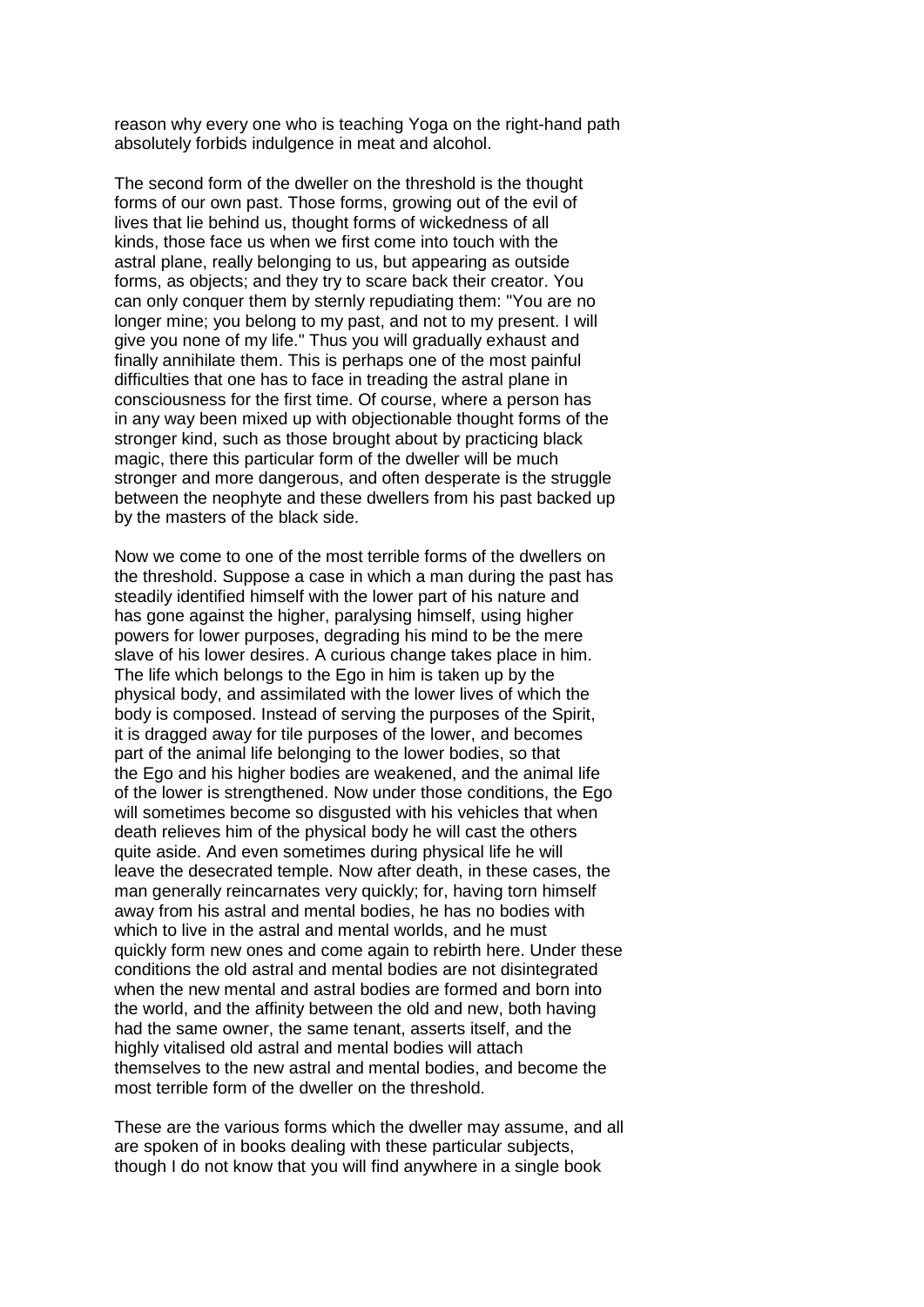a definite classification like the above. In addition to these there are, of course, the direct attacks of the Dark Brothers, taking up various forms and aspects, and the most common form they will take is the form of some virtue which is a little bit in excess in the yogi. The yogi is not attacked through his vices, but through his virtues; for a virtue in excess becomes a vice. It is the extremes which are ever the vices; the golden mean is the virtue. And thus, virtues become tempters in the difficult regions of the astral and mental worlds, and are utilised by the Brothers of the Shadow in order to entrap the unwary.

I am not here speaking of the four ordinary ordeals of the astral plane: the ordeals by earth, water, fire and air. Those are mere trifles, hardly worth considering when speaking of these more serious difficulties. Of course, you have to learn that you are entirely master of astral matter, that earth cannot crush you, nor water drown you, etc. Those are, so to speak, very easy lessons. Those who belong to a Masonic body will recognise these ordeals as parts of the language they are familiar with in their Masonic ritual.

There is one other danger also. You may injure yourself by repercussion. If on the astral plane you are threatened with danger which belongs to the physical, but are unwise enough to think it can injure you, it will injure your physical body. You may get a wound, or a bruise, and so on, out of astral experiences. I once made a fool of myself in this way. I was in a ship going down and, as I was busy there, I saw that the mast of the ship was going to fall and, in a moment's forgetfulness, thought: "That mast will fall on me" that momentary thought had its result, for when I came back to the body in the morning, I had a large physical bruise where the mast fell. That is a frequent phenomenon until you have corrected the fault of the mind, which thinks instinctively the things which it is accustomed to think down here.

One protection you can make for yourself as you become more sensitive. Be rigorously truthful in thought, in word, in deed. Every thought, every desire, takes form in the higher world. If you are careless of truth here, you are creating a whole host of terrifying and deluding forms. Think truth, speak truth, live truth, and then you shall be free from the illusions of the astral world.

Preparation for Yoga

People say that I put the ideal of discipleship so very high that nobody can hope to become a disciple. But I have not said that no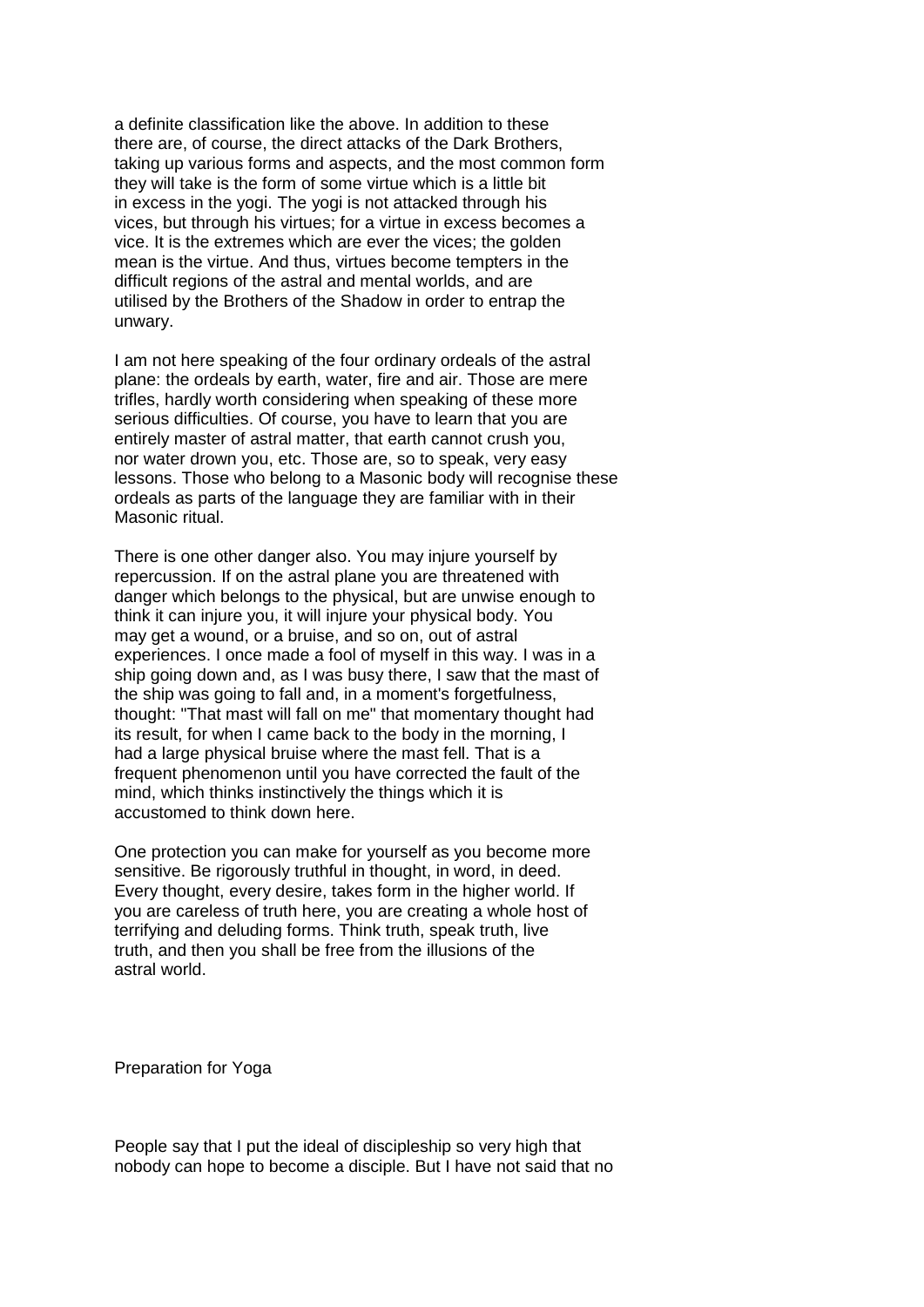one can become a disciple who does not reproduce the description that is given of the perfect disciple. One may. But we do it at our own peril. A man may be thoroughly capable along one line, but have a serious fault along another. The serious fault will not prevent him from becoming a disciple, but he must suffer for it. The initiate pays for his faults ten times the price he would have had to pay for them as a man of the world. That is why I have put the ideal so high. I have never said that a person must come utterly up to the ideal before becoming a disciple, but I have said that the risks of becoming a disciple without these qualifications are enormous. It is the duty of those who have seen the results of going through the gateway with faults in character, to point out that it is well to get rid of these faults first. Every fault you carry through the gateway with you becomes a dagger to stab you on the other side. Therefore it is well to purify yourself as much as you can, before you are sufficiently evolved on any line to have the right to say: "I will pass through that gateway." That is what I intended to be understood when I spoke of qualifications for discipleship. I have followed along the ancient road which lays down these qualifications which the disciple should bring with him; and if he comes without them, then the word of Jesus is true, that he will be beaten with many stripes; for a man can afford to do in the outer world with small result what will bring terrible results upon him when once he is treading the Path.

The End

What is to be the end of this long struggle? What is the goal of the upward climbing, the prize of the great battle? What does the yogi reach at last? He reaches unity. Sometimes I am not sure that large numbers of people, if they realised what unity means, would really desire to reach it. There are many "virtues" of your ordinary life which will drop entirely away from you when you reach unity. Many things you admire will be no longer helps but hindrances, when the sense of unity begins to dawn. All those qualities so useful in ordinary life--such as moral indignation, repulsion from evil, judgment of others--have no room where unity is realised. When you feel repulsion from evil, it is a sign that your Higher Self is beginning to awaken, is seeing the dangers of evil: he drags the body forcibly away from it. That is the beginning of the conscious moral life. Hatred of evil is better at that stage than indifference to evil. It is a necessary stage. But repulsion cannot be felt when a man has realised unity, when he sees God made manifest in man. A man who knows unity cannot judge another. "I judge no man," said the Christ. He cannot be repelled by anyone. The sinner is himself, and how shall he be repelled from himself? For him there is no "I" or "Thee," for we are one.